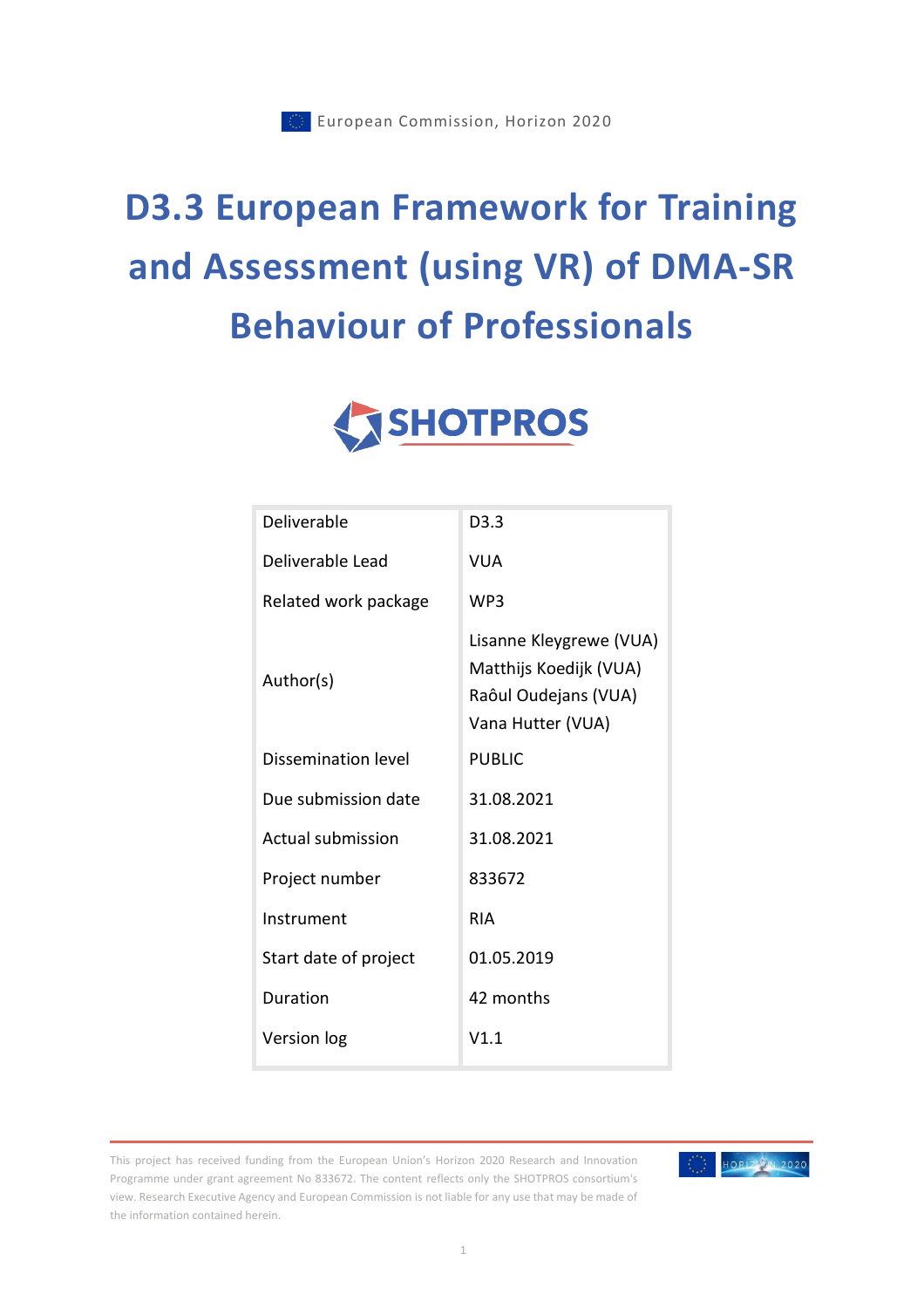### **Versions**

| Vers.             | <b>Date</b> | <b>Author</b><br><b>Description</b>                       |                                                                       |
|-------------------|-------------|-----------------------------------------------------------|-----------------------------------------------------------------------|
| V <sub>0.1</sub>  | 21/06/21    | Lisanne Kleygrewe (VUA)                                   | First draft structure                                                 |
| V <sub>0.2</sub>  | 20/07/21    | Matthijs Koedijk (VUA)                                    | First draft additions                                                 |
| V <sub>0.3</sub>  | 27/07/21    | Matthijs<br>Koedijk,<br>Lisanne<br>Kleygrewe (VUA)        | Content for macro, meso, micro level                                  |
| V <sub>0.4</sub>  | 28/07/21    | Raôul Oudejans (VUA)                                      | Feedback and additions to first draft                                 |
| V <sub>0.5</sub>  | 01/08/21    | Matthijs Koedijk (VUA)                                    | Integration of feedback                                               |
| V0.6              | 10/08/21    | Lisanne Kleygrewe (VUA)                                   | Integration of input from LEAs (after<br>LEA presentation)            |
| V <sub>0.7</sub>  | 13/08/21    | <b>Birgit Harthum (USE)</b>                               | <b>Feedback and additions</b>                                         |
| V <sub>0.75</sub> | 17/08/21    | Vana Hutter (VUA)                                         | Feedback and additions                                                |
| V <sub>0.8</sub>  | 20/08/21    | Helmut Schrom-Feiertag (AIT)                              | Feedback and additions                                                |
| V <sub>0.9</sub>  | 20/08/21    | Matthijs Koedijk (VUA)                                    | Integration of feedback                                               |
| V <sub>0.95</sub> | 22/08/21    | LEAs (RMIA-DGL, SPA, VESTA,<br>BP, NPN, LAFP NRW)         | Feedback and additions                                                |
| V0.96             | 22/08/21    | Christian Haarmeijer (RL)                                 | Feedback and additions                                                |
| V <sub>0.97</sub> | 23/08/21    | Lisanne Kleygrewe, Matthijs<br>Koedijk (VUA)              | feedback<br>Integration<br>of<br>and<br>additions                     |
| V0.98             | 27/08/21    | Birgit Harthum (USE)                                      | Feedback and additions                                                |
| V1.0              | 30/08/21    | Schlagenhaufen,<br>Valerie<br>Gerhard Helletzgruber (USE) | Final Formatting and Uploading                                        |
| V1.1              | 26/10/21    | Vana Hutter, Raôul Oudejans,<br>Matthijs Koedijk (VUA)    | Additional reference in Executive<br>Summary based on review feedback |

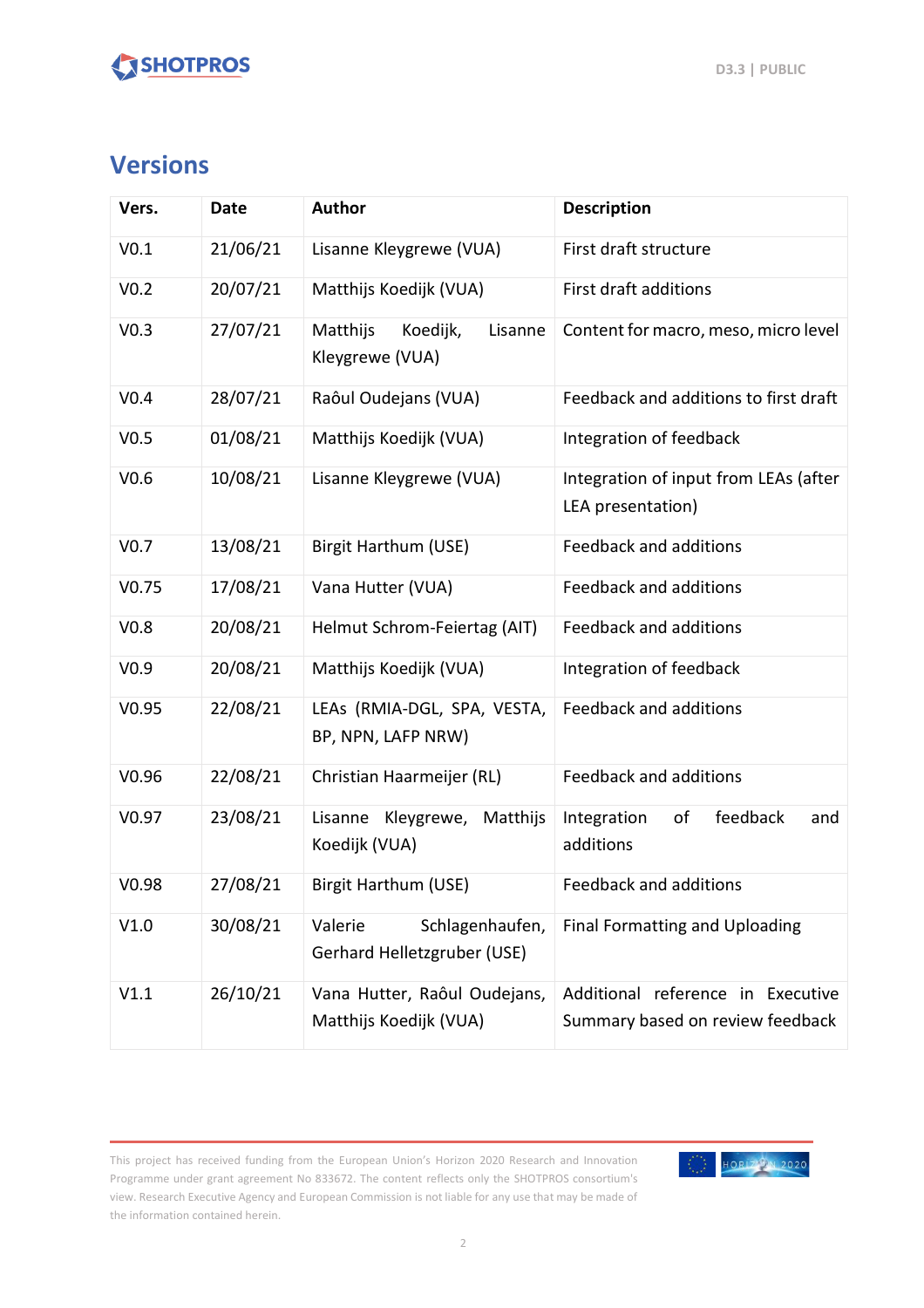### **List of Acronyms and Abbreviations**

| Acronym /<br><b>Abbreviation</b> |                                                                     |  |
|----------------------------------|---------------------------------------------------------------------|--|
| <b>VR</b>                        | <b>Virtual Reality</b>                                              |  |
| LEAs                             | Law Enforcement Agencies                                            |  |
| DMA-SR                           | Decision-Making and Acting under Stress and in High-Risk Situations |  |
| AAR                              | <b>After-Action Review</b>                                          |  |
| <b>IAM</b>                       | In-Action Monitoring                                                |  |
| <b>PTSD</b>                      | Post-Traumatic Stress Disorder                                      |  |
| HF                               | <b>Human Factors</b>                                                |  |
| <b>RAT</b>                       | <b>Risk Assessment Tool</b>                                         |  |
| <b>NPC</b>                       | Non-Player Character (computer-controlled avatar)                   |  |
| <b>WP</b>                        | <b>Work Package</b>                                                 |  |
| VirTra                           | VirTra V-300 Firearms Training Simulator for Law Enforcement        |  |
| <b>HRV</b>                       | Heart rate variability                                              |  |

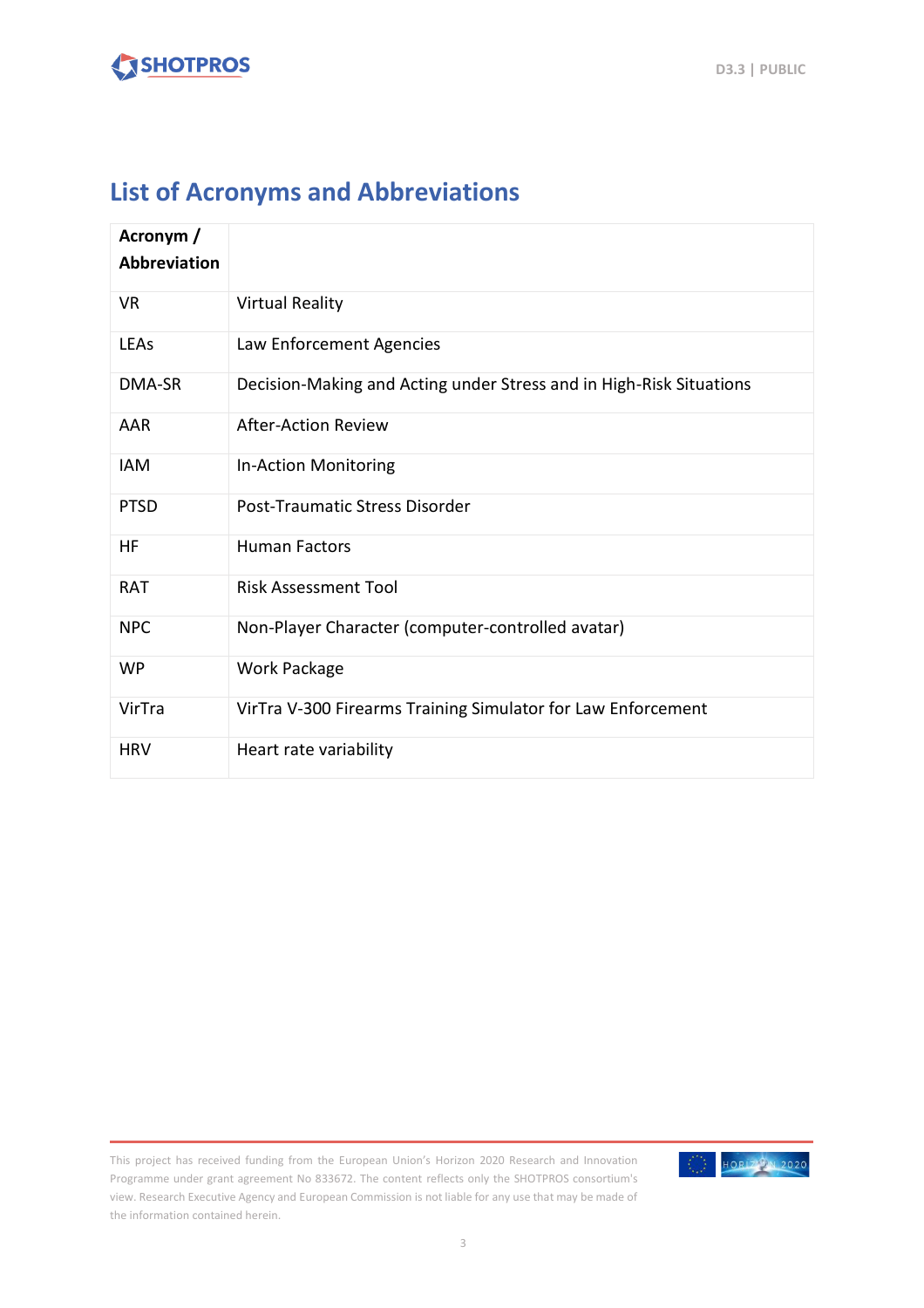### **Table of Contents**

| 1            |       |  |  |
|--------------|-------|--|--|
| $\mathbf{2}$ |       |  |  |
|              | 2.1   |  |  |
|              | 2.2   |  |  |
|              | 2.3   |  |  |
|              |       |  |  |
|              | 2.4   |  |  |
|              | 2.5   |  |  |
| 3            |       |  |  |
|              | 3.1   |  |  |
|              | 3.1.1 |  |  |
|              | 3.1.2 |  |  |
|              | 3.2   |  |  |
|              | 3.2.1 |  |  |
|              | 3.2.2 |  |  |
|              | 3.2.3 |  |  |
|              | 3.3   |  |  |
|              | 3.3.1 |  |  |
|              | 3.3.2 |  |  |
|              | 3.3.3 |  |  |
|              | 3.3.4 |  |  |
|              | 3.3.5 |  |  |
|              | 3.3.6 |  |  |
|              | 3.3.7 |  |  |
|              | 3.3.8 |  |  |
| 4            |       |  |  |
|              | 4.1   |  |  |
|              | 4.2   |  |  |
|              | 4.3   |  |  |
|              | 4.4   |  |  |
|              | 4.4.1 |  |  |
|              | 4.4.2 |  |  |
|              | 4.5   |  |  |
|              | 4.6   |  |  |

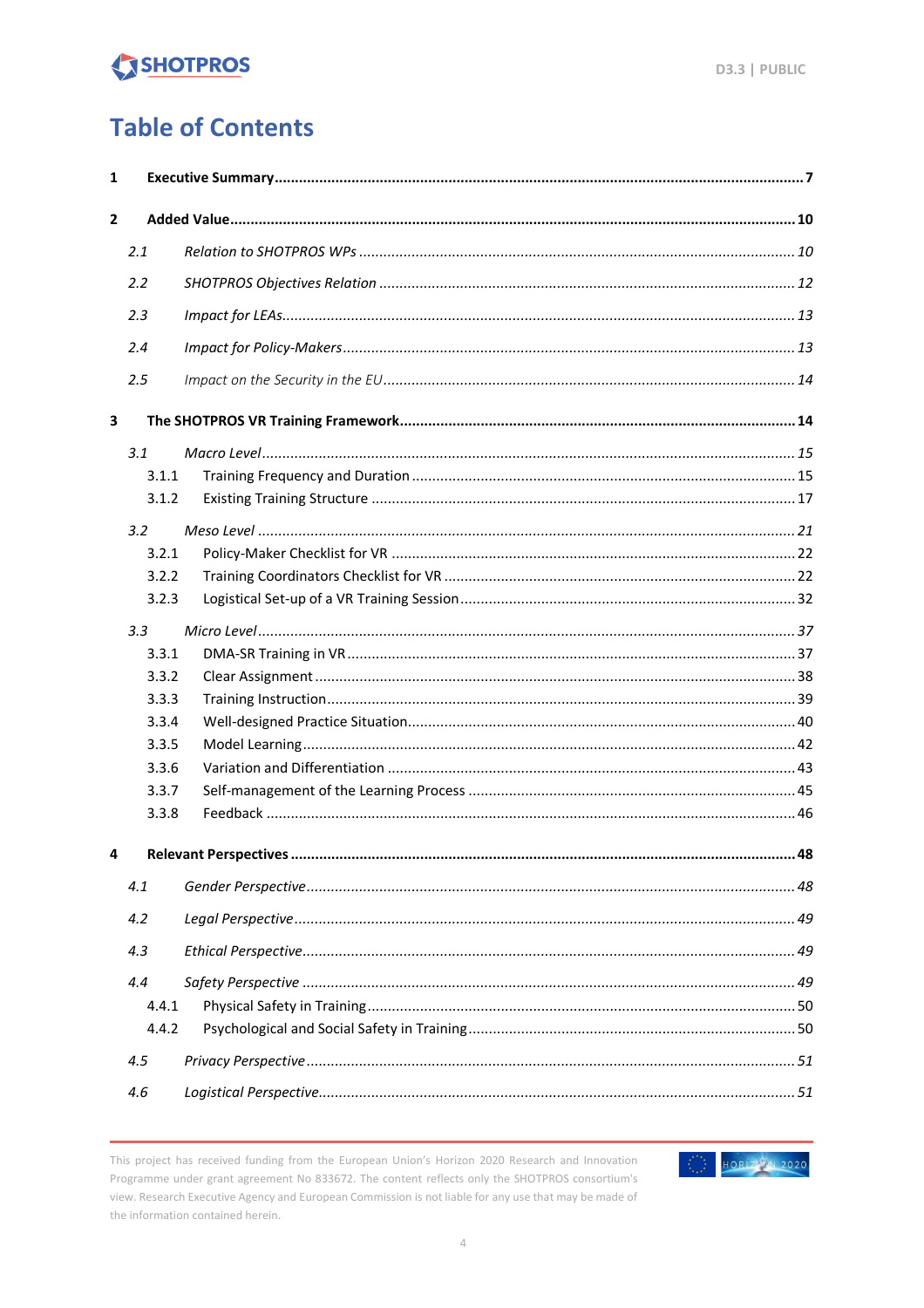| 5. |              |  |
|----|--------------|--|
|    | 5.1<br>5.1.1 |  |
|    | 5.2<br>521   |  |
|    | 5.3          |  |
| 6  |              |  |

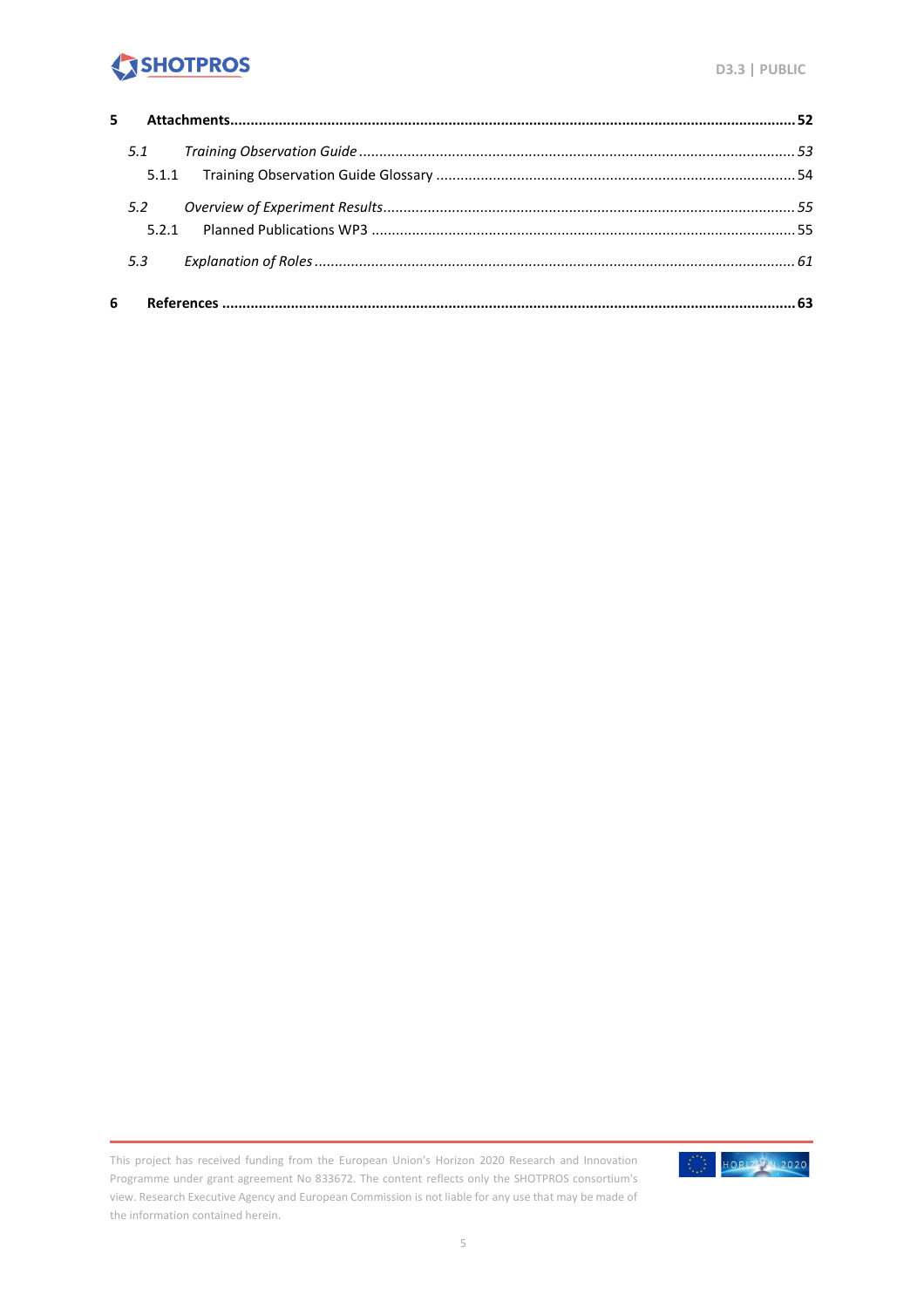### **Table of Figures**

### **Tables**

| Table 5. Police training areas derived from usefulness ratings by police trainers 26 |  |
|--------------------------------------------------------------------------------------|--|
|                                                                                      |  |
|                                                                                      |  |
|                                                                                      |  |
|                                                                                      |  |
|                                                                                      |  |
|                                                                                      |  |
|                                                                                      |  |
|                                                                                      |  |
|                                                                                      |  |

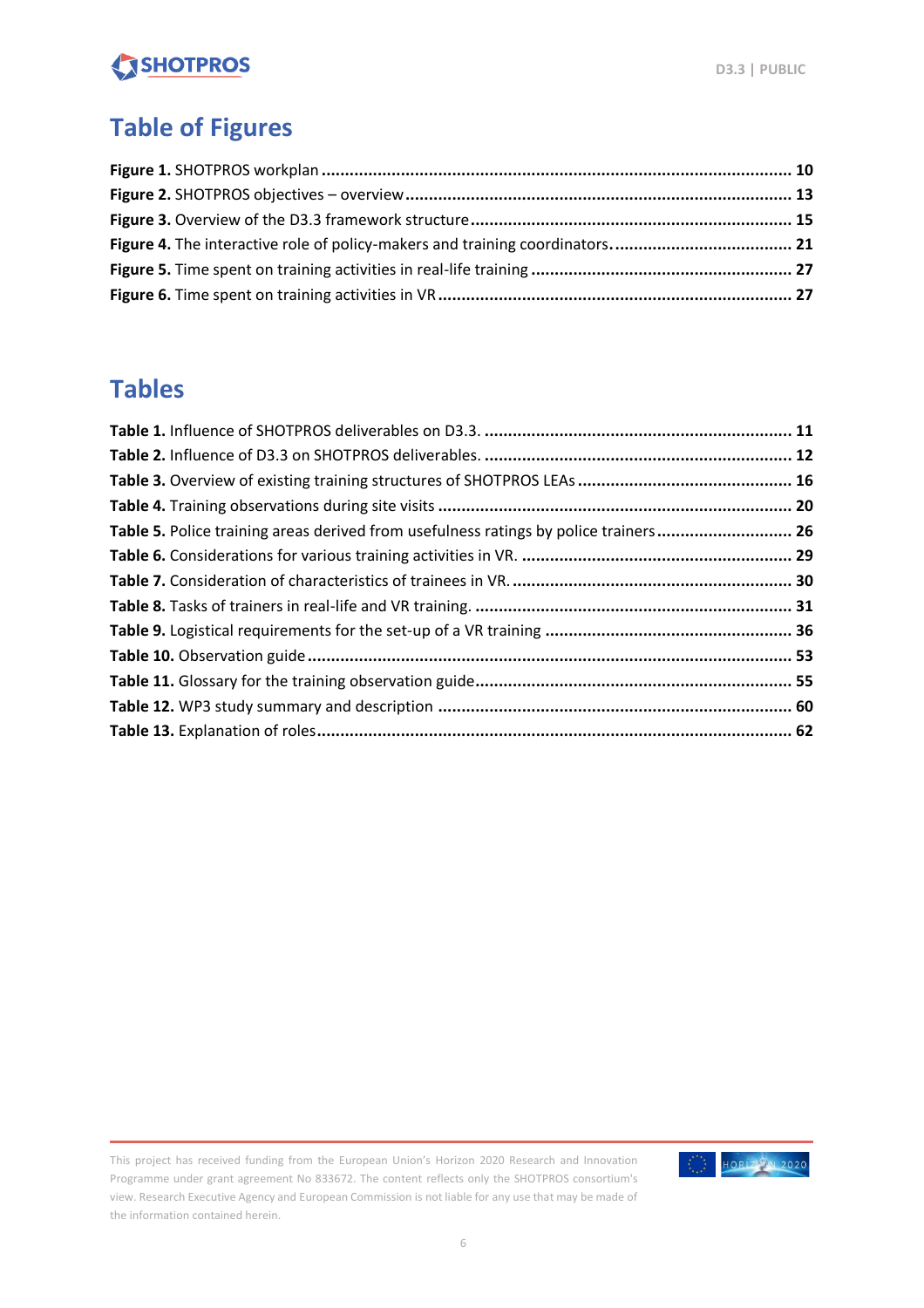### <span id="page-6-0"></span>1 Executive Summary

Deliverable 3.3 – European Framework for Training and Assessment of Decision Making and Acting under Stress and in High-Risk Situations (DMA-SR) Behaviour of Professionals – provides an extensive **evidence-based** set of recommendations for implementing VR DMA-SR training in current police curricula based on:

- theory (see D3.2, conceptual human factors model of DMA-SR behaviour);
- input and information about current training practices across European Law Enforcement Agencies (LEAs) (see D3.1);
- results from scientific Human Factor (HF) studies and experiments with European LEAs (see *Table 12*)

We give recommendations for implementation of VR into existing training structures of European LEAs. In addition, D3.3 provides a training framework for police trainers and practitioners that allows them to follow scientifically informed didactical guidelines to successfully set-up and conduct VR training sessions.

Both the recommendations for implementation and the didactical VR guidelines will be further elaborated on in **D7.5 SHOTPROS Final Training Curriculum** (M41) and **D7.6 SHOTPROS Final Guidelines for VR Training** (M41).

Because training practices across LEAs in Europe differ in terms of duration, frequency, and components, D3.3 will provide generic implementation recommendations and didactical **training guidelines.** LEAs can use these training guidelines to implement VR training into their own training curriculum. This allows all LEAs — regardless of differences in training structure — to make use of the VR recommendations and to conduct VR training sessions to supplement their existing practices. D3.3 thus provides a European-wide approach in raising awareness for VR technology in the field of police training.

The DMA-SR **training framework** helps policy-makers make informed decisions regarding the relevance of VR training as addition to their current training curriculum. This deliverable equips them to make informed decisions regarding technical, logistical, didactical, and human resource requirements for VR training. Gender, legal, ethical, safety, and privacy perspectives are discussed in line with the VR training framework for policy-makers to consider for implementation of VR training.

The European Framework for Training and Assessment of DMA-SR Behaviour of Professionals comprises a structure of three distinct levels: a macro level, a meso level, and a micro level.

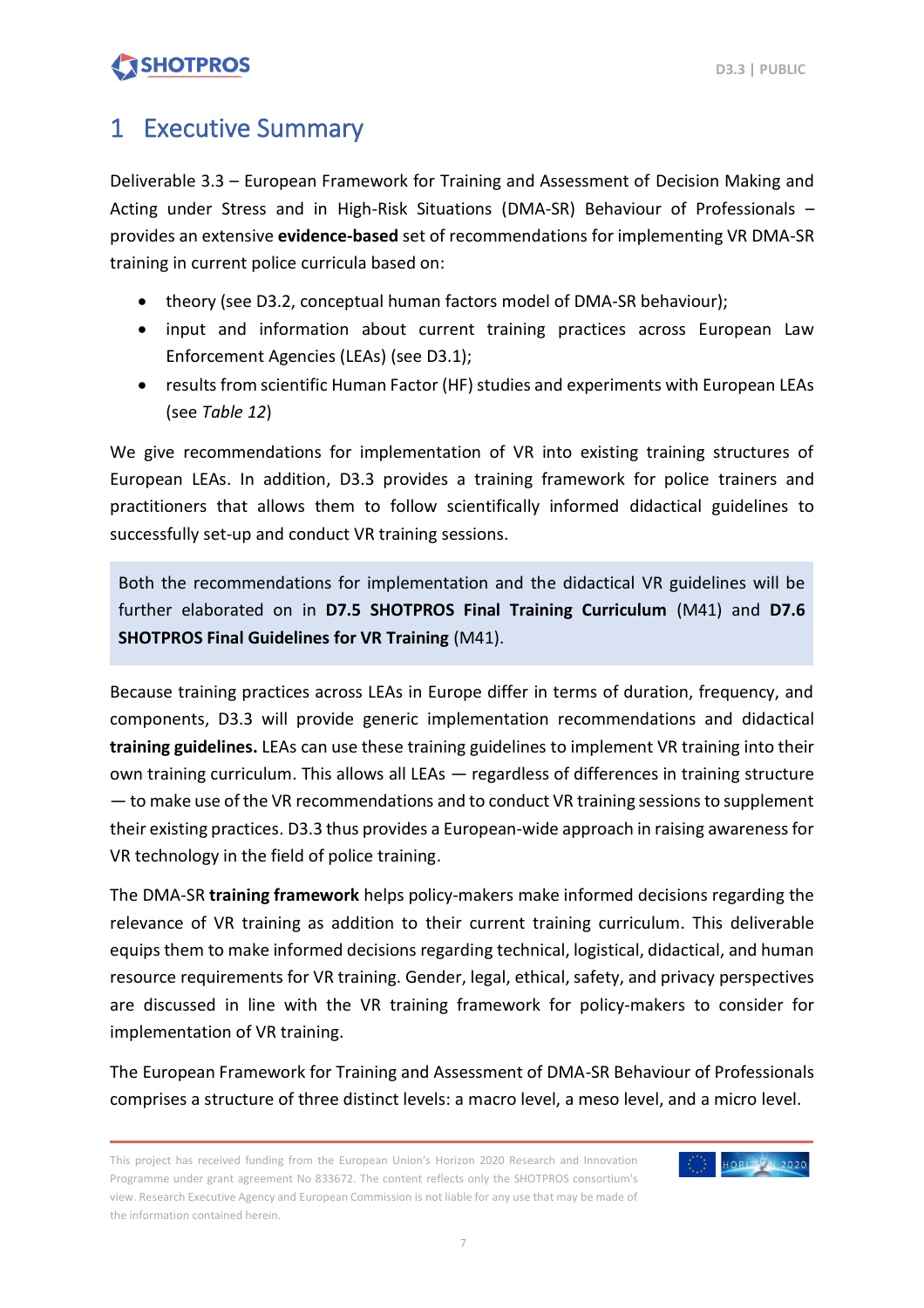The **macro level** provides an overview of what existing police training of European LEAs looks like in terms of training frequency and duration as well as didactical features of various training sessions. By highlighting the existing training structure, areas for which VR can add value to current practices could be identified. For instance, due to location limitations, a welldesigned practice situation seldomly provided a realistic training context (see *Table 4*), a problem that VR could solve.

The **meso level** presents recommendations on how VR training can supplement, and be integrated into, current police practice. Various qualitative and quantitative results from SHOTPROS HF studies and experiments (see D6.1 for all SHOTPROS human factor studies) unveil the training areas for which VR is most useful in police, such as tactical training applied to a car procedure or complex AMOK situations. Practical recommendations such as appropriate training time in VR, how to supplement VR to real-life practice, and considerations for trainee characteristics demonstrate how VR can be implemented on a logistical level. Lastly, a protocol specific to the tasks of the trainer in VR summarises trainer's tasksin VR that are similar to trainer's tasks in real-life training and VR-specific training tasks like control of, and analysis with the After-Action Review system (AAR).

The **micro level** provides didactical guidelines on seven criteria that have been shown to compose good training and enhance learning and transfer (Beek, 2011):

- 1. Clear Assignment
- 2. Training Instruction
- 3. Well-designed Practice Situation
- 4. Model Learning
- 5. Variation and Differentiation
- 6. Self-Management of the Learning Process
- 7. Feedback

These **criteria** have been assessed during the training observations of current police practice where VUA researchers evaluated the use of didactics in real-life training sessions (i.e., skill training, car procedure training, shooting training, shooting training). Informed by real-life training shortcomings and results from SHOTPROS experiments (see *Table 12*), these criteria have been translated into didactical guidelines for VR training. For each criterion, the relevance of the overall concept for training is described. For instance, using variation and differentiation in training has been shown to enhance exploration, skill acquisition, and transfer of learning (Ranganathan & Newell, 2013; Wulf & Schmidt, 1997; Newell & McDonald, 1992). Next, didactical guidelines such as "provide a change in context of the virtual training environment for each repetition to achieve variation and differentiation" (see section 3.3.6)

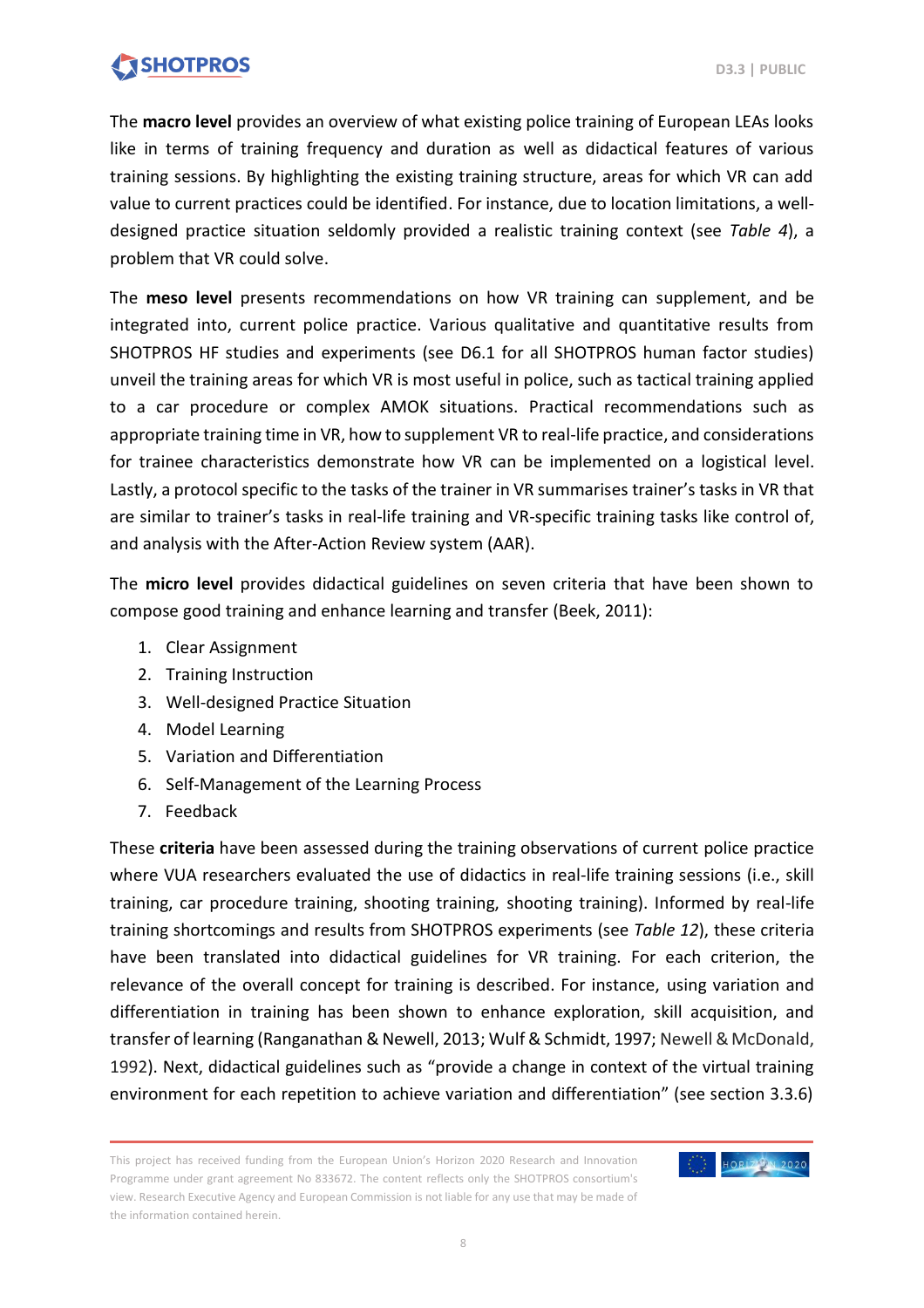illustrate how each criterion can be applied in VR training. Lastly, a takeaway message for each criterion specifies the importance of applying the didactical guidelines in VR. For example, the takeaway message for the criterion "variation and differentiation" states that "location variation is the most distinguishable feature of VR and must [therefore] be implemented in VR training sessions" (see section 3.3.6).

With the objective to improve DMA-SR behaviour of European LEA professionals, this training framework provides constraints and prerequisites for DMA training in VR. Based on the conceptual human factors model for DMA-SR (see D3.2), trainers should use the criteria of a) **proportionality** and b) **subsidiarity** as primary objectives for their DMA assessment. Specific guidelines to instruct DMA training and assess DMA behaviour are outlined in the micro level (see section 3.3.8.1).

Taken together, the macro level, the meso level, and the micro level provide policy-makers and academy management with recommendations for implementing VR training into existing training structures, and police trainers and practitioners with didactical concepts as a guide for successfully conducting VR training sessions to enhance learning and DMA-SR behaviour of trainees.

This deliverable provides important information for introducing VR in law enforcement organisations. All findings will be used to enhance the requirements towards a VR solution (part of D4.6, M30) and feeding directly into the tasks of work package 5 (WP5), which will be validated within the field trials (WP7) and summarised into a final training curriculum and framework (in D7.5, M41) and training guidelines (in D7.6, M41).

Chapter 2 of this deliverable outlines how D3.3 is embedded in the SHOTPROS project as a whole. Readers (LEAs) that are mainly interested in the training framework itself can proceed to Chapter 3 ("The SHOTPROS VR training framework") directly if they wish. The information presented in Chapter 2 is not a prerequisite to understand the framework as presented in Chapter 3.

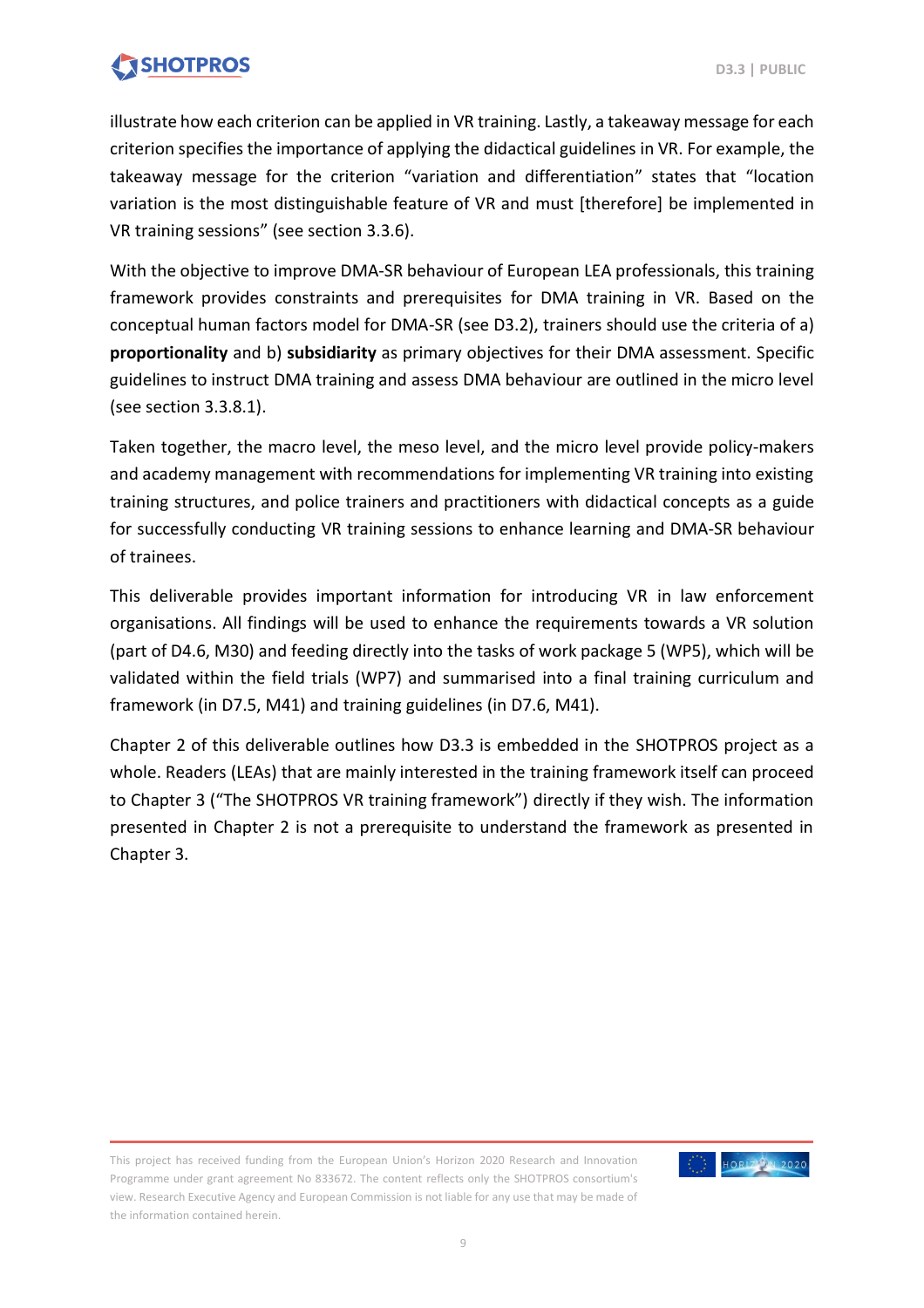## <span id="page-9-0"></span>2 Added Value

### <span id="page-9-1"></span>2.1 Relation to SHOTPROS WPs



#### <span id="page-9-2"></span>*Figure 1. SHOTPROS workplan.*

This deliverable is part of WP3, which builds (together with WP2 and WP4) the basis to set up the VR solution (WP5) that will be evaluated in WP7 (see *Figure 1*). WP3 hereby focuses on the training aspect and delivers information on the practical set-up from a didactical and organisational view.

D3.3 is informed by:

| <b>Deliverable</b> | How did theses deliverables influence D3.3                                                                                                                                                                                                 |
|--------------------|--------------------------------------------------------------------------------------------------------------------------------------------------------------------------------------------------------------------------------------------|
| D3.1               | The overview of existing police training across LEAs in Europa was used to<br>identify areas for which VR can add value to current practices. The deliverable<br>revealed that training practices across LEAs in Europe differ in terms of |
|                    | duration, frequency, and components. Therefore, D3.3 will provide generic<br>implementation recommendations and didactical training guidelines that<br>LEAs can use to implement VR training into their own training curriculum.           |

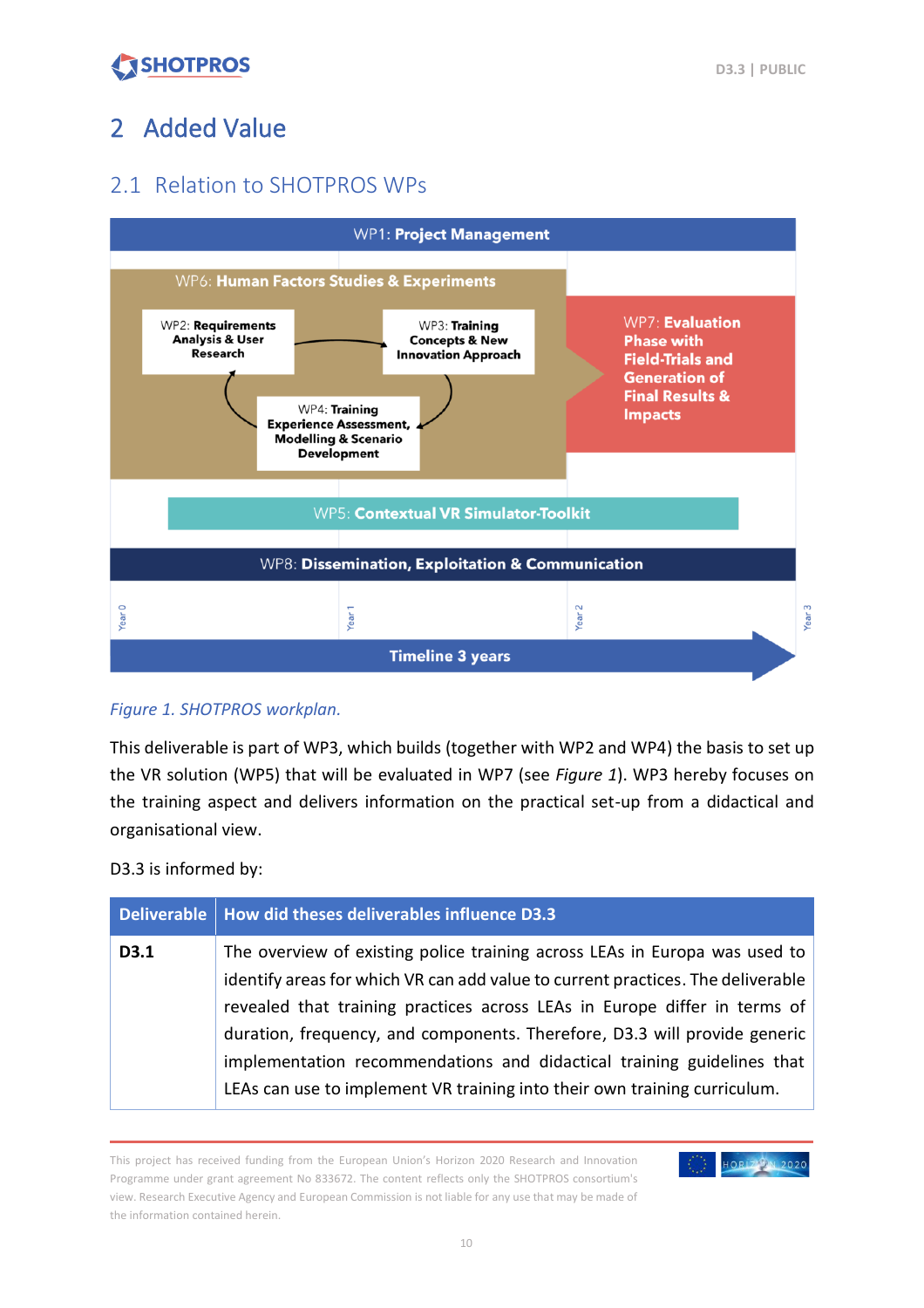| D3.2              | The training framework presented in D3.3 is strongly affiliated with the<br>conceptual human factors model for DMA-SR. The model emphasises action<br>as the focus of training, which aligns well with the criteria for the micro level<br>of this deliverable, which are based on insights for motor learning (see micro<br>level in D3.3).                                                                                                                                                                                  |
|-------------------|-------------------------------------------------------------------------------------------------------------------------------------------------------------------------------------------------------------------------------------------------------------------------------------------------------------------------------------------------------------------------------------------------------------------------------------------------------------------------------------------------------------------------------|
| D <sub>2</sub> .2 | The first requirements workshops with LEAs revealed various expectations<br>regarding a VR solution and the attached training curriculum which was used<br>to set up the HF studies in D6.1 and steered the focus of D3.3 to cater to the<br>LEAs needs.                                                                                                                                                                                                                                                                      |
| D6.1              | Through the synthesis of evidence-based results of SHOTPROS experiments<br>(D6.1), D3.3 provides practically relevant information to stakeholders (policy-<br>makers, academy management, training coordinators, trainers) regarding the<br>use and implementation of VR training.                                                                                                                                                                                                                                            |
| D4.7              | The Risk Assessment Tool supports the implementation and execution of<br>several didactic guidelines described in D3.3; for instance, selecting a training<br>environment with the proper levels of stress. The tool also enhances the<br>safety of trainees as it gives trainers the possibility to provide constraints on<br>a VR scenario from the beginning. This enhances safety by preventing<br>information overload to the trainee and ensuring that the scenario does not<br>exceed the trainee's development phase. |

<span id="page-10-0"></span>*Table 1. Influence of SHOTPROS deliverables on D3.3.*

#### D3.3 consequently feeds into:

| <b>Deliverable</b> | How does D3.3 influence other Deliverables within SHOTPROS                                                                                                                                                                                                                                                 |
|--------------------|------------------------------------------------------------------------------------------------------------------------------------------------------------------------------------------------------------------------------------------------------------------------------------------------------------|
| D4.5               | Considerations regarding psychological safety induced by audio-visual stress<br>cues, privacy issues related to physiological measurements, and in-action<br>monitoring, provide important criteria for technical implementation and<br>didactic use of the Real Time VR Trainer Dashboard in VR training. |
| D4.6               | The findings in D3.3 will be gathered and extracted to enhance the (technical)<br>requirements of the SHOTPROS VR solution.                                                                                                                                                                                |
| D5.1               | D3.3 feeds into SHOTPROS VR solution and provides input for the set-up and<br>tasks in VR System Design Document for development of SHOTPROS VR<br>Environment for conducting the field trials (WP7).                                                                                                      |

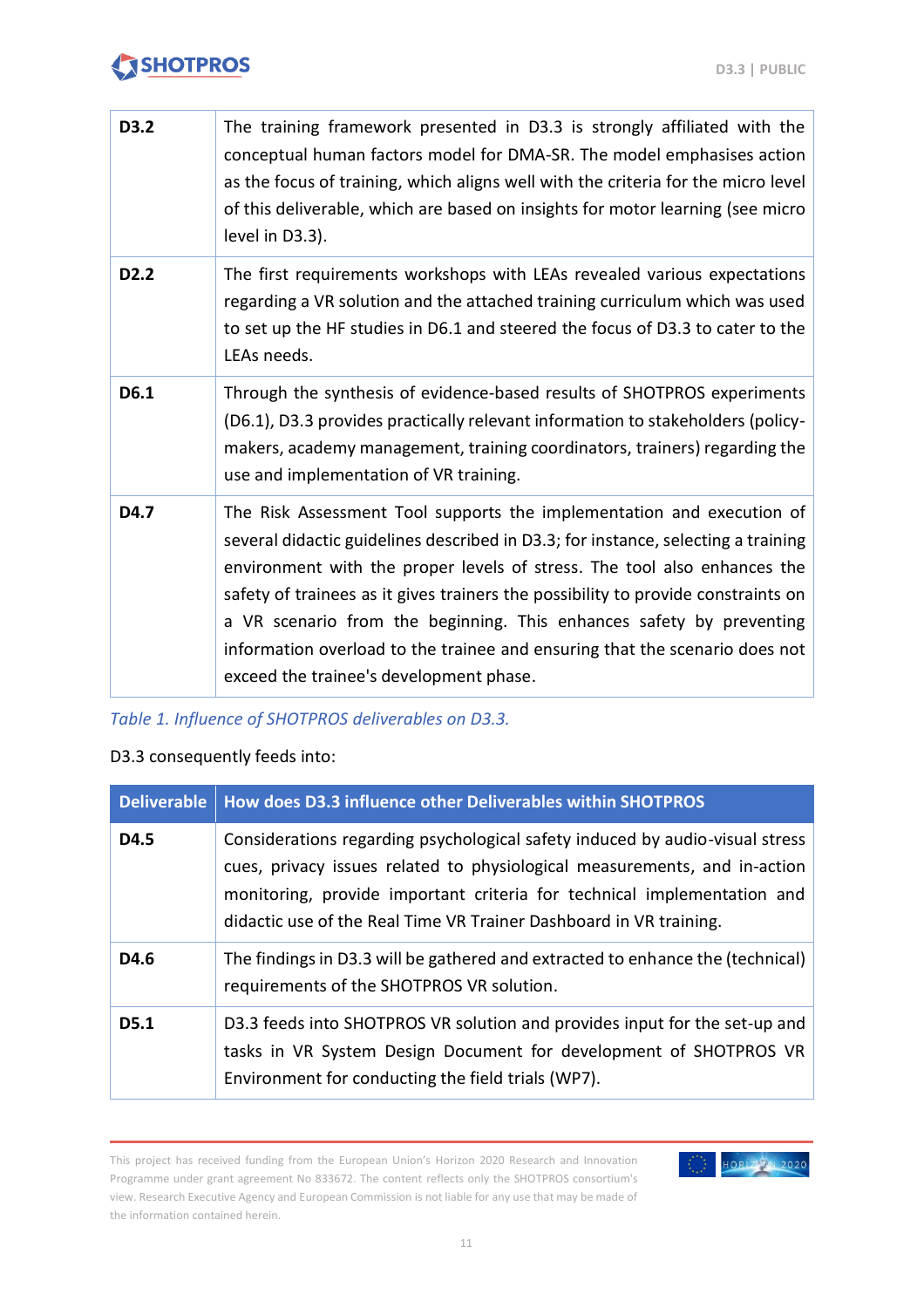| D7.1 | The findings in D3.3 are input for the definition and validation aspects within<br>the field trials.                                                                                                                                                                                                                                                                                  |
|------|---------------------------------------------------------------------------------------------------------------------------------------------------------------------------------------------------------------------------------------------------------------------------------------------------------------------------------------------------------------------------------------|
| D7.5 | Input from D3.3 that is validated in the field trails (WP7) will be summarised<br>into final training curriculum for DMA-SR. The training curriculum will in<br>particular be evaluated with LEAs instructors while designing and conducting<br>the training for the field trials. The conclusions of this further analysis will be<br>peer reviewed by Re-Lion and shared in D7.5    |
| D7.6 | Input from D3.3 that is validated in the field trails (WP7) will be summarised<br>into final guidelines for VR training. The current guidelines will be further<br>substantiated with examples and experiences from LEAs at the field trials. The<br>conclusions of this further analysis, and enrichment of the guidelines will be<br>peer reviewed by Re-Lion and presented in D7.6 |

<span id="page-11-1"></span>*Table 2. Influence of D3.3 on SHOTPROS deliverables.*

### <span id="page-11-0"></span>2.2 SHOTPROS Objectives Relation

Deliverable 3.3 – European Framework for Training and Assessment of DMA-SR Behaviour of Professionals – mainly contributes to SHOTPROS Objective 3 "(European Police) Training Framework and Curriculum for DMA-SR" by providing implementation recommendations and didactical guidelines for VR training (see *Figure 2*). These initial recommendations and guidelines will be further evaluated through field trials with SHOTPROS LEAs (planned in D7.1). To meet Objective 3, D3.3 comprises a training framework that incorporates different stakeholder requirements (see section 2.1 and 2.2) and considers relevant perspectives (gender, legal, ethical, safety, privacy, logistical; see section 4) for the use and integration of VR training. Furthermore D3.3 also contributes to objective 4, the Guidelines for VR training as those will also follow from results of this deliverable. The end user requirements that can be derived from D3.3 will be an important and valuable contribution to the product backlog (following the agile development process defined in D1.1) and the subsequent SHOTPROS VR solution. Additionally, the factsheets for LEAs that will be generated from D3.3, will also be an important knowledge source for all members in the European VR network and thus also feed objective 5.

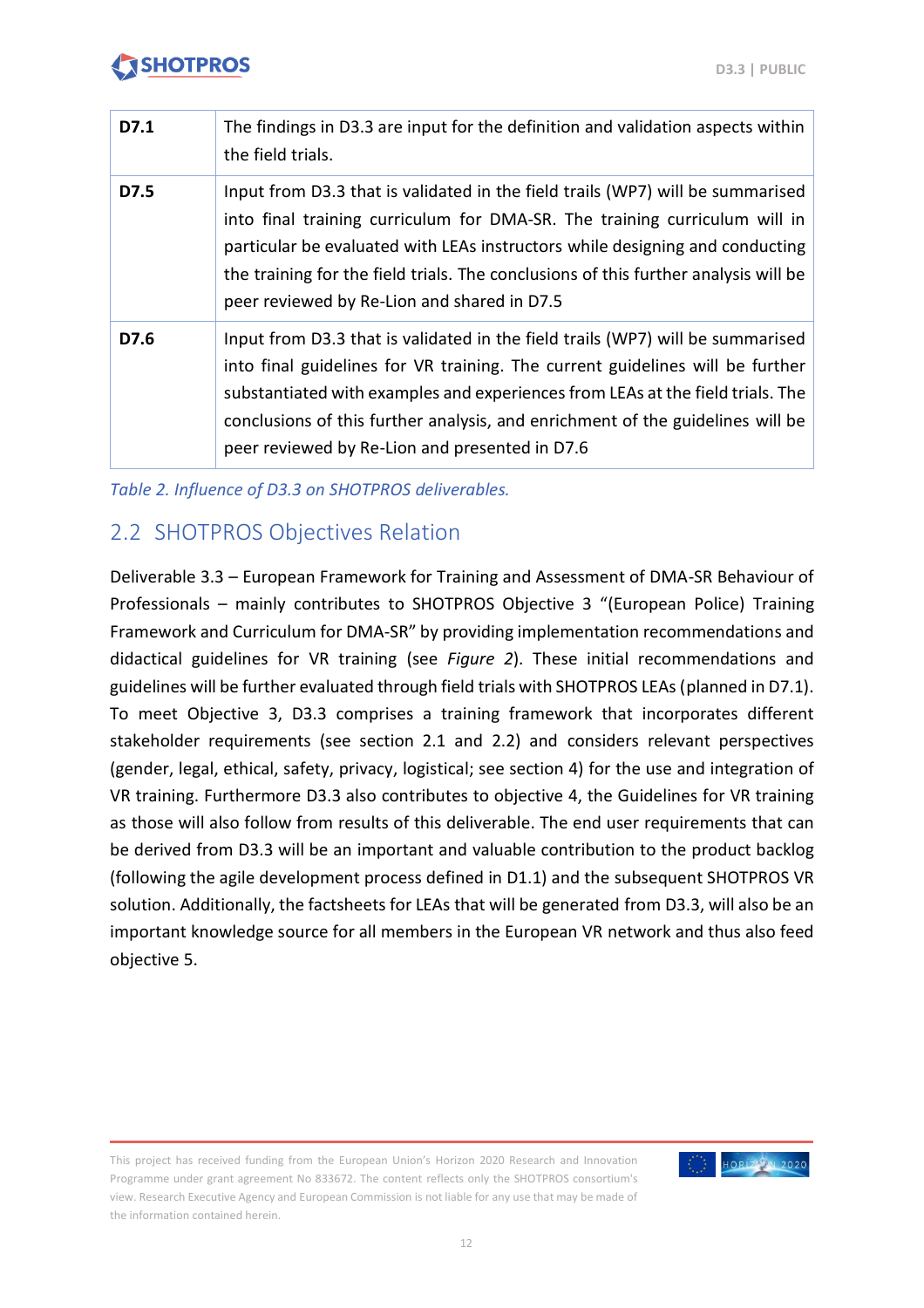



#### <span id="page-12-2"></span>*Figure 2. SHOTPROS objectives – overview.*

### <span id="page-12-0"></span>2.3 Impact for LEAs

D3.3 impacts European LEAs in the following ways:

- Through evidence-based **recommendations**, LEAs have a **tool** that provides guidance on how to **implement** and govern VR training to supplement current practice;
- Through evidence-based **didactical guidelines**, police trainers have a practical tool that provides guidance on **how to set-up and conduct** a VR training session to enhance the learning process of trainees;
- Through the active involvement of trainees in their own learning process through the VR In-Action Monitoring (IAM) and After-Action Review (AAR), trainees can influence their **quality of learning and training transfer.**

To ensure that VR training adds value to the existing training structure, LEAs will have to critically evaluate their own training curriculum to determine where VR training is needed and best supplements existing training. This critical evaluation may follow similar steps as those taken by the researchers to develop this training framework: First, LEAs should identify reallife training limitations and pinpoint a specific training area for VR to supplement or improve current practice. This can be done with internal experts and conducting training observations (as described in macro level; see section 3.1). Secondly, LEAs should follow the evidence-based recommendations of the meso level (see section 3.2) which function as a guiding principle and a reference for implementation of VR into the training area that has been identified during the evaluation process.

### <span id="page-12-1"></span>2.4 Impact for Policy-Makers

D3.3 impacts policy-makers (and police academy management) in the following ways:

This project has received funding from the European Union's Horizon 2020 Research and Innovation Programme under grant agreement No 833672. The content reflects only the SHOTPROS consortium's view. Research Executive Agency and European Commission is not liable for any use that may be made of the information contained herein.

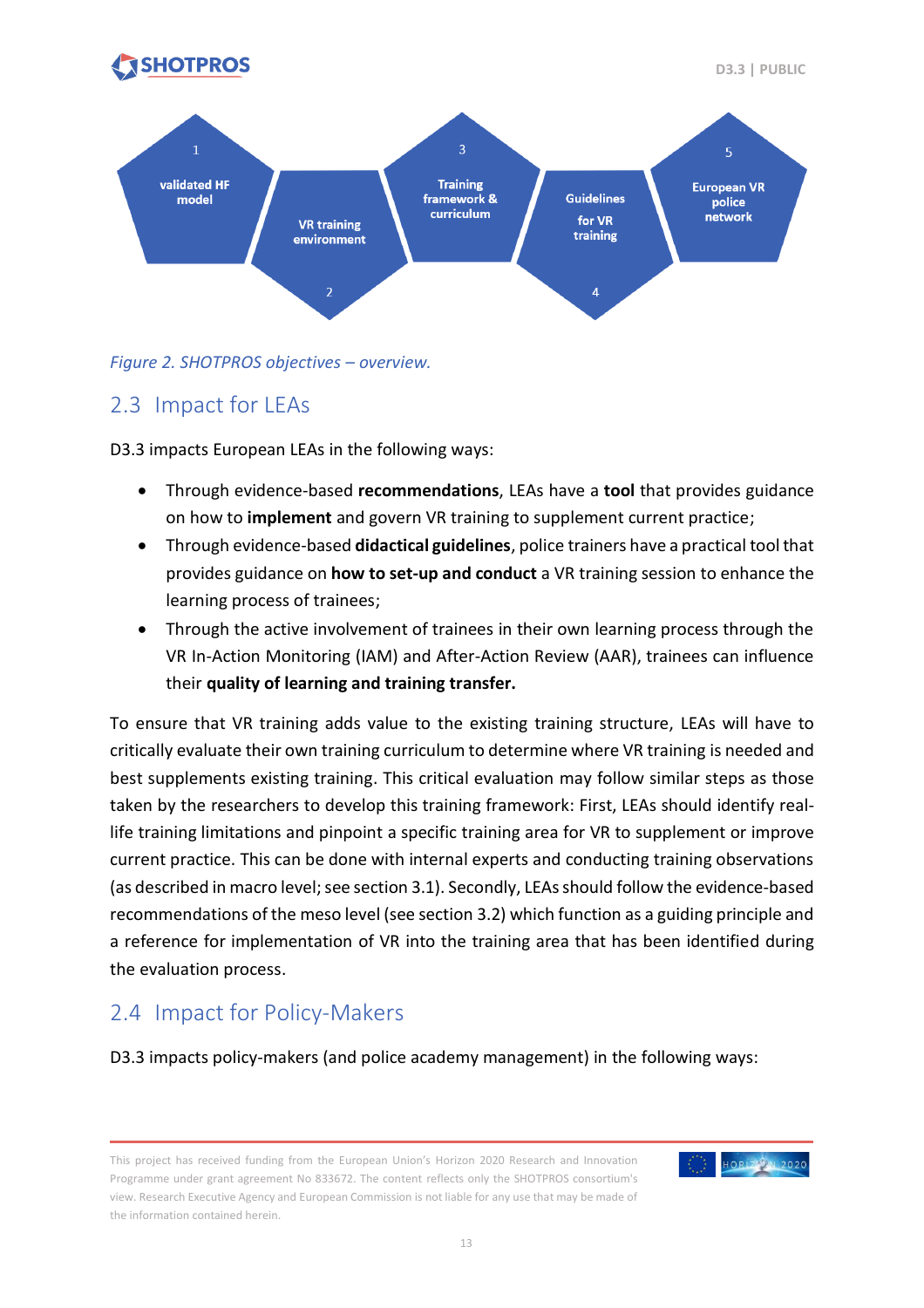- Through the evaluation of existing training structures and the recommendations for VR implementation, policy-makers can make informed decisions on VR training as addition to their current training curriculum;
- Through the presented insights into gender, legal, ethical, safety, or privacy perspectives, policy-makers can make informed decisions regarding the technical, logistical, didactical, and human resource requirements and needs for VR training as an addition to current training curriculum.

### <span id="page-13-0"></span>2.5 Impact on the Security in the EU

D3.3 strongly supports the internal security strategy for the European Union (cf. Guideline VIII - A Commitment to innovation and training) in the following ways:

- Through increasing alertness on innovative, effective training concepts;
- Through harmonizing the DMA-SR training for all European police forces;
- Through standardisation of exchangeable practical toolkits such as VR implementation recommendations and checklists for policy-makers and training coordinators, and didactical training guidelines for trainers that guide European police forces and organisations in the use of VR.

## <span id="page-13-1"></span>3 The SHOTPROS VR Training Framework

The SHOTPROS VR Training Framework is structured into three distinct levels: a macro level, a meso level, and a micro level (see *Figure 3*). The three levels illustrate:

- what **current police training** of European LEAs looks like by providing insights from interviews with LEAs and real-life training observations (macro level);
- how and where VR training can supplement current police training by providing **recommendations for VR implementation** for policy-makers and training coordinators (meso level);
- how a single VR training can enhance the **learning and transfer of trainees** by providing **didactical training guidelines** for police trainers (micro level).

Each level is described in detail and supported by theory from the conceptual human factors model for DMA-SR behaviour (see D3.2), input and information directly obtained from the LEAs (through the Site-Visits and EndUser FeedbackWeek 2, see D6.1), and results from scientific Human Factors studies within the SHOTPROS project (also see D6.1). The VR training framework will be used in the preparation of the field trials, and as such evaluated with LEAs

This project has received funding from the European Union's Horizon 2020 Research and Innovation Programme under grant agreement No 833672. The content reflects only the SHOTPROS consortium's view. Research Executive Agency and European Commission is not liable for any use that may be made of the information contained herein.

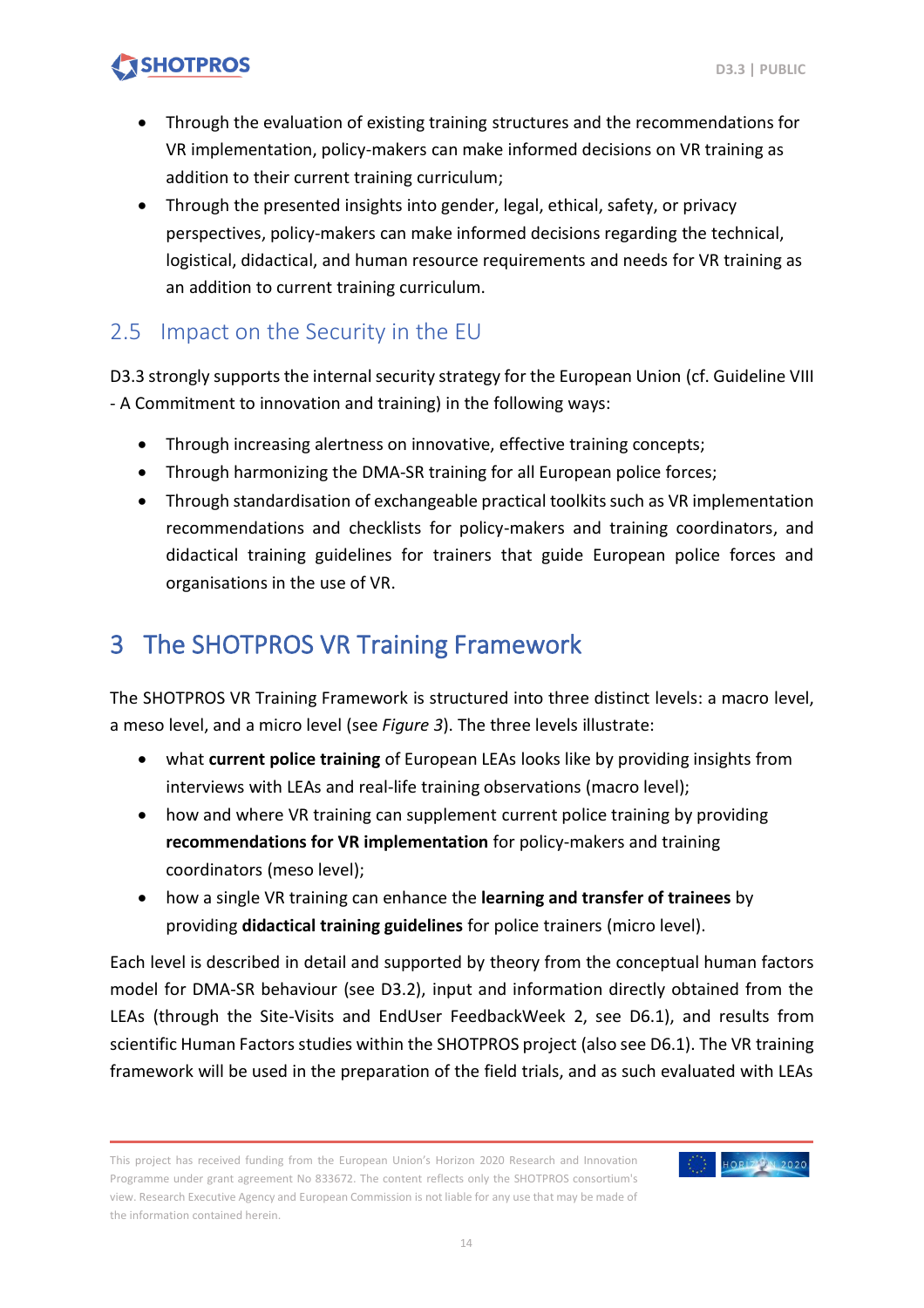and Re-Lion. The final, further elaborated, version will be presented in D7.5 SHOTPROS Final Training Curriculum

| Macro Level | • Existing Training Frequency & Duration<br>• Existing Training Structure        |
|-------------|----------------------------------------------------------------------------------|
| Meso Level  | • Considerations for Policy-Makers<br>• Considerations for Training Coordinators |
| Micro Level | • DMA-SR in VR Training<br>• Didactical Criteria for VR Training                 |

<span id="page-14-2"></span>*Figure 3. Overview of the D3.3 framework structure.*

### <span id="page-14-0"></span>3.1 Macro Level

The macro level of the VR Training Frameworks **comprises the existing structure of police training of European LEAs**. The training frequency and duration, as well as the didactical features used during real-life training sessions yield insights into how and where VR training might supplement existing training. To this end, having an overview of the current state of training provides the backbone for the implementation of VR.

### <span id="page-14-1"></span>3.1.1 Training Frequency and Duration

The training frequency and duration of SHOTPROS LEAs was obtained from interviews during the site-visits with police practitioners who had a good overview of the training curriculum (TrainPrac study, see D6.1) and are reported in *Table 3* (for more site visit results, see *Table 12*). When examining the frequency and duration of training during basic training at the police academy and continued professional development, important differences across SHOTPROS LEAs become clear. Due to those differences (allocation of training frequency and duration to different training components), the VR training framework presented in this deliverable constitutes generic rather than specific recommendations and guidelines. These can be used by all LEAs and tailored to their own existing training structure and specific organisational needs.

This project has received funding from the European Union's Horizon 2020 Research and Innovation Programme under grant agreement No 833672. The content reflects only the SHOTPROS consortium's view. Research Executive Agency and European Commission is not liable for any use that may be made of the information contained herein.

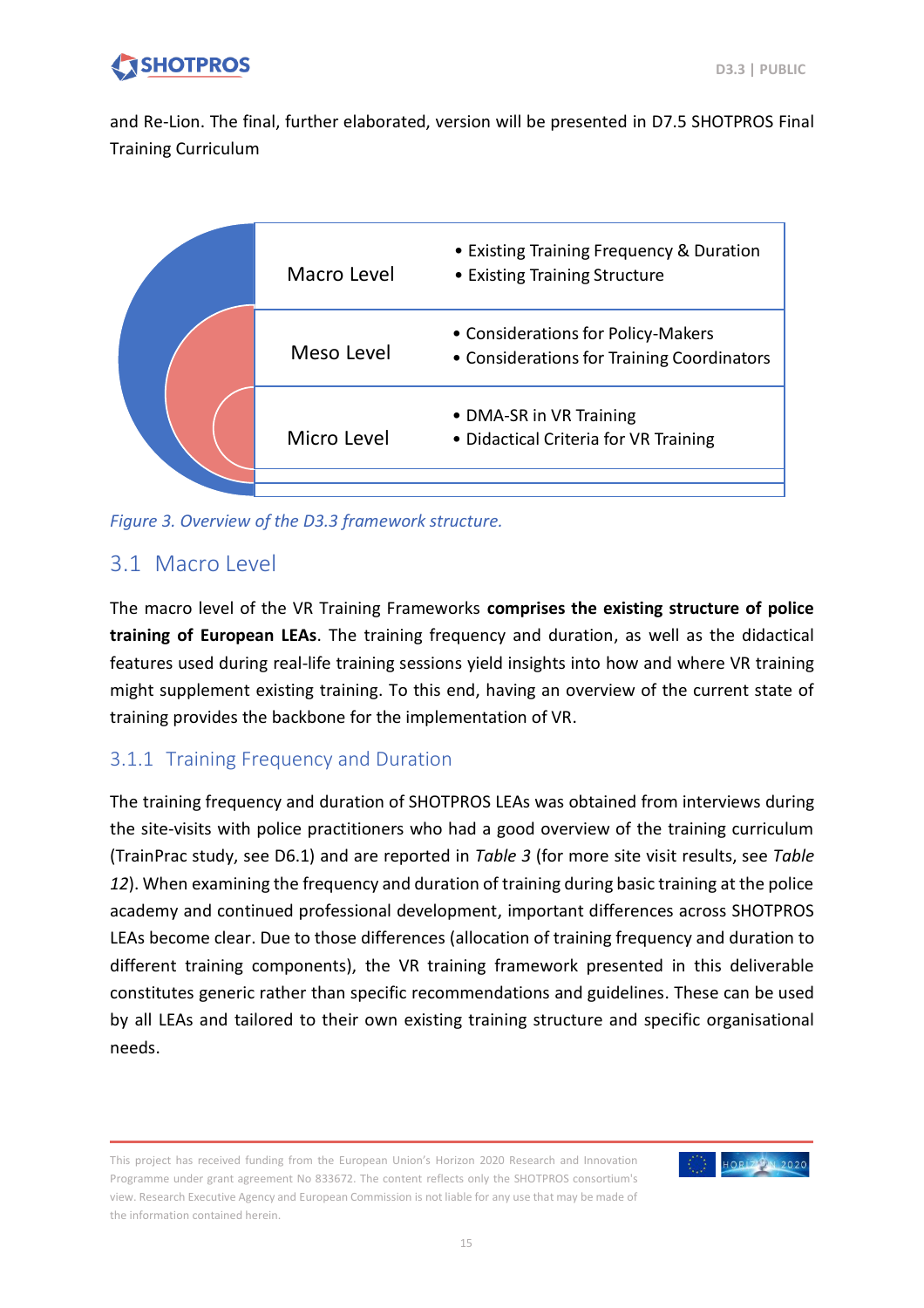

|                                                               | LEA <sub>1</sub>                                                                                                                                             | LEA <sub>2</sub>                                                                                                                                         | LEA <sub>3</sub>                                                                                                                                                                       | LEA4                                                                                                                                                                                                                                                                                                  | LEA <sub>5</sub>                                                                         |
|---------------------------------------------------------------|--------------------------------------------------------------------------------------------------------------------------------------------------------------|----------------------------------------------------------------------------------------------------------------------------------------------------------|----------------------------------------------------------------------------------------------------------------------------------------------------------------------------------------|-------------------------------------------------------------------------------------------------------------------------------------------------------------------------------------------------------------------------------------------------------------------------------------------------------|------------------------------------------------------------------------------------------|
| <b>Police Academy</b><br><b>Training</b>                      | 3 years<br>16 training days at<br>the police training<br>centre                                                                                              | 1-year basic formation<br>(police inspector)<br>60 hr shooting<br>training/600 rounds<br>30-40 hr tactical<br>training<br>80 hr close combat<br>training | 3 years (bachelor's<br>degree)<br>Includes 1/3<br>theoretical training,<br>1/3 practical training<br>at the training centre,<br>1/3 practical training<br>shadowing patrol<br>officers | 3 years at the academy (6<br>semesters, after each<br>semester 1-month<br>internship at the police<br>units); additional year for<br>a bachelor's degree in law<br>1 year for non-<br>commissioned officers (1-<br>semester theoretical<br>training, 1-semester<br>internship at the police<br>units) | 2 years $(4)$<br>semesters) + $6-$<br>month<br>internship/<br>shadowing on the<br>street |
| Continued<br>Professional<br>Development<br>(Patrol Officers) | 32 hours per year<br>(4 days of 8 hours)<br>2 days of the 4<br>training days are<br>assessment<br>(shooting, physical<br>testing, law &<br>regulation exams) | Minimum of 16 hours<br>a year (officers in<br>bigger corps train<br>more)                                                                                | 30 hours per year<br>(5 days of 6 hours)                                                                                                                                               | Minimum of 8 hours<br>physical training per<br>month - of this, a<br>minimum of 6 hours is<br>spent on practical training<br>activities (handcuffing,<br>self-defence, UOF, etc.)<br>Training is carried out per<br>unit: 2 hours every week<br>Units can increase this<br>number independently       | 48 hours per year                                                                        |

<span id="page-15-0"></span>*Table 3. Overview of existing training structures of SHOTPROS LEAs. Information was obtained from interviews with LEAs during the site visits. One LEA did not agree with sharing their information publicly and thus is not represented in this table.*

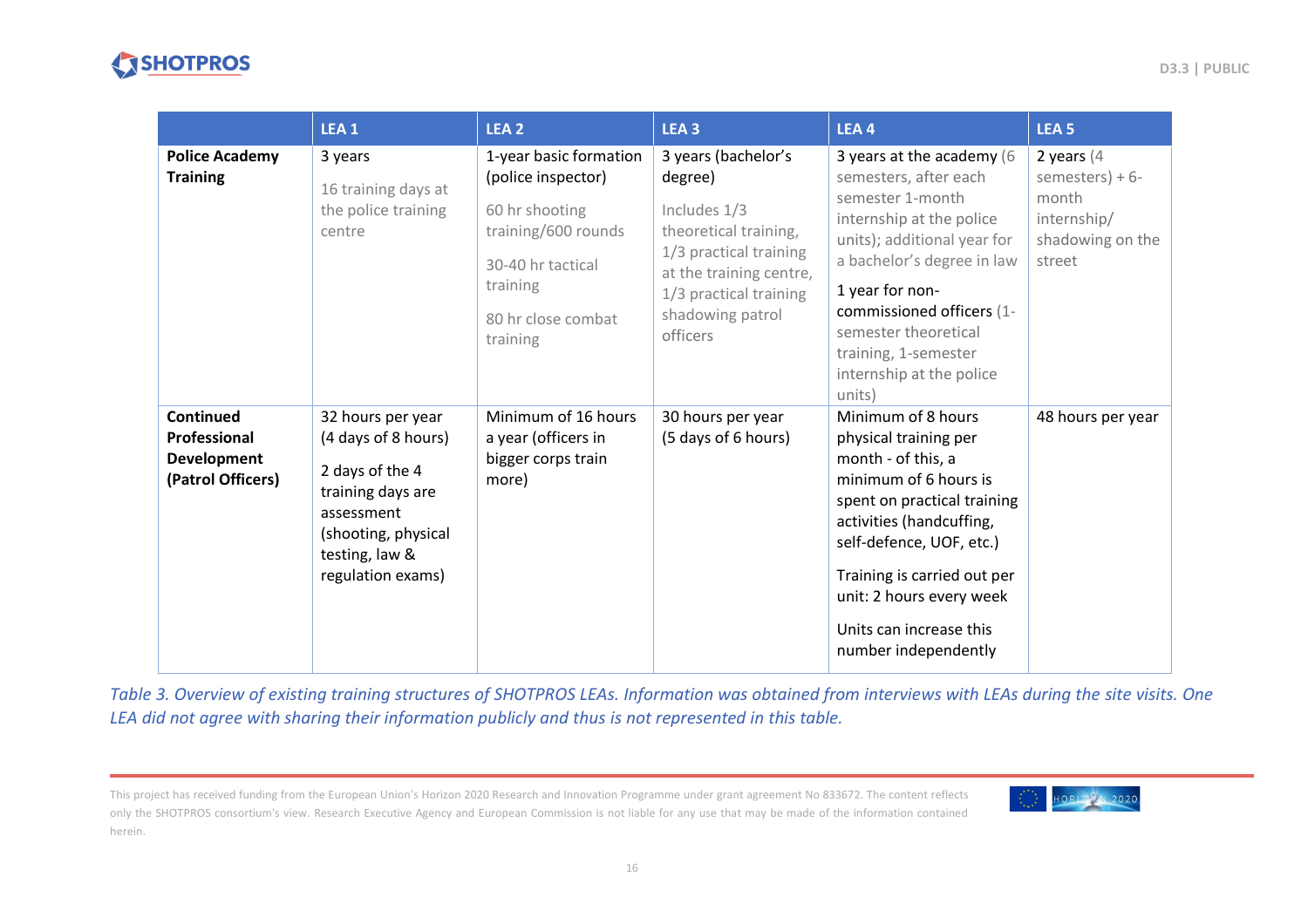### <span id="page-16-0"></span>3.1.2 Existing Training Structure

Understanding the existing training structures of SHOTPROS LEAs helps to identify advantages and limitations of training areas in police training. Subsequently, training areas that are advantageous for the learning and performance of trainees in real-life can be translated to a VR environment and training areas that have a limited applicability in real-life (e.g., due to the replication of a highly complex scenario) might be supplemented with VR.

To map what real-life training looks like on session level, VUA researchers **observed various training sessions of all SHOTPROS LEAs** during the site visits as part of the Human Factor study TrainPrac (for more information, see *Table 12*). For the observation of the training sessions, the researchers used a training observation guide (see *Table 10*) with various criteria for an effective training session on a didactical level. The evaluation of the **criteria of the training observation** for skill training, car procedures training, tactical training, and shooting training can be found in *Table 4*. The 7 criteria (as distilled from Beek, 2011) are:

- 1. Is there a clear assignment?
- 2. Is there high-quality instruction?
- 3. Is there a well-designed practice situation?
- 4. Is model learning used?
- 5. Is there variation and differentiation?
- 6. Is there possibility for self-management of the learning process?
- 7. Is there constructive, motivating feedback?

Real-life practice situations demand a training environment that a) provides **realistic stress** and b) invites a **realistic solution**. Oftentimes, the skills to resolve a high-risk situation were segmented into specific tasks rather than holistic action. For instance, when asked to resolve a situation using a baton, the focus was on how to properly use the baton in that situation rather than a combination of de-escalation communication and use of force action. For VR training, training scenarios should invite and support the **entire range of actions and behaviours** (i.e., a situation should be resolvable using communication and use of force behaviours).

Model learning allows trainees to learn from others who model the appropriate behaviour to resolve certain situations (Gould & Roberts, 1981; Hebert, 2018). During the observation of existing training, a shortcoming regarding **model learning** was the lack of video feedback and viewing assignments that allows **trainees to learn from their own implementation and that of their peers**. Because most of the time trainers or experts were used as a model for a certain action or behaviour, the shown model exceeded the trainee's developmental phase and

This project has received funding from the European Union's Horizon 2020 Research and Innovation Programme under grant agreement No 833672. The content reflects only the SHOTPROS consortium's view. Research Executive Agency and European Commission is not liable for any use that may be made of the information contained herein.

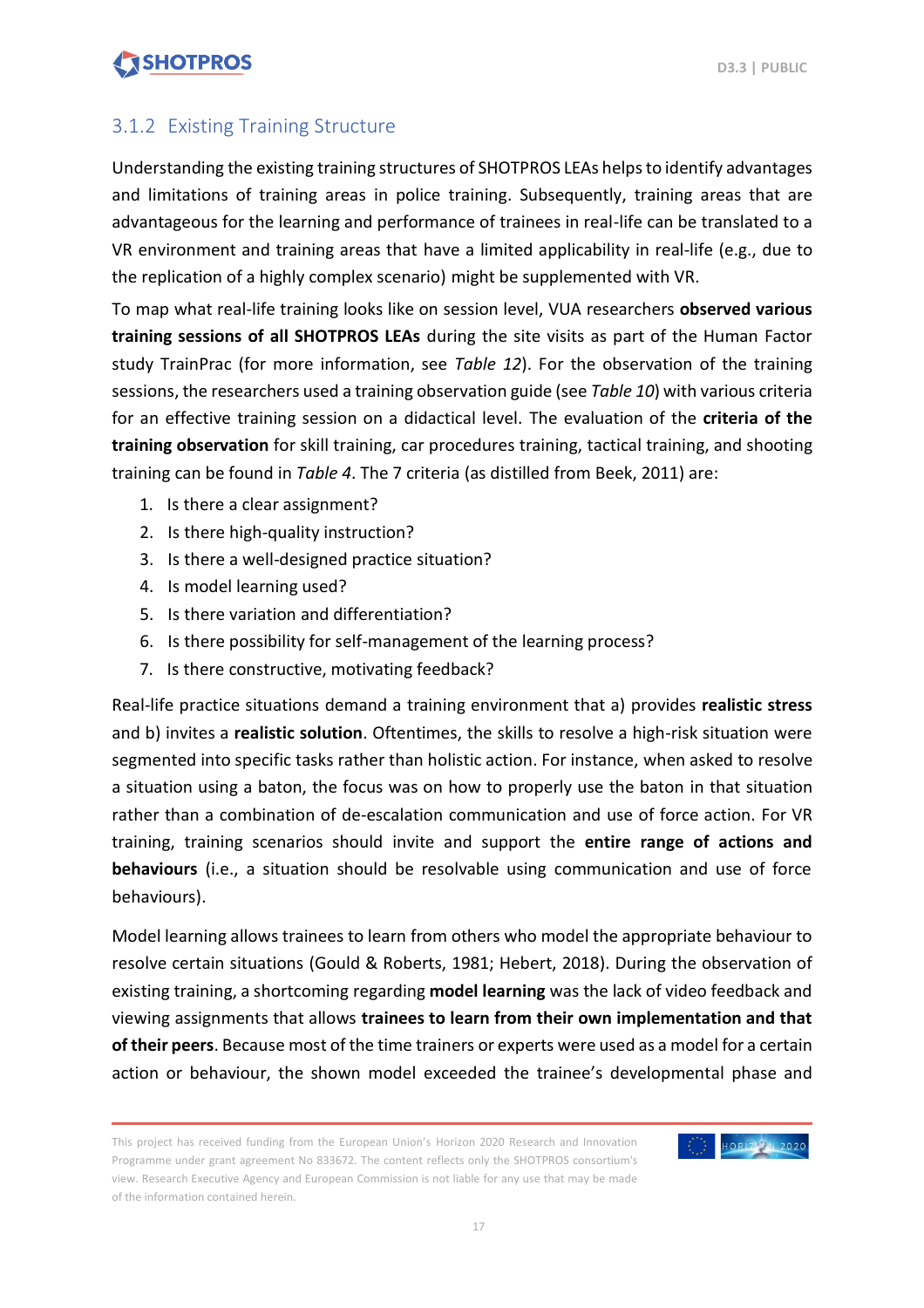performance capacities. VR training, on the other hand, gives trainees the opportunity to review their own training performance during the After-Action Review (AAR), in which trainees can replay the training session from various perspectives and receive guidance and proper performance feedback from trainers.

For each of the evaluated seven criteria presented in *Table 4*, VR-specific didactical guidelines have been developed and are presented in the section "Micro level" (see section 3.3). These didactical guidelines will be further substantiated with input from the field trials and the final, enriched and evaluated version will be presented in D7.6 SHOTPROS Final Guidelines for VR Training.

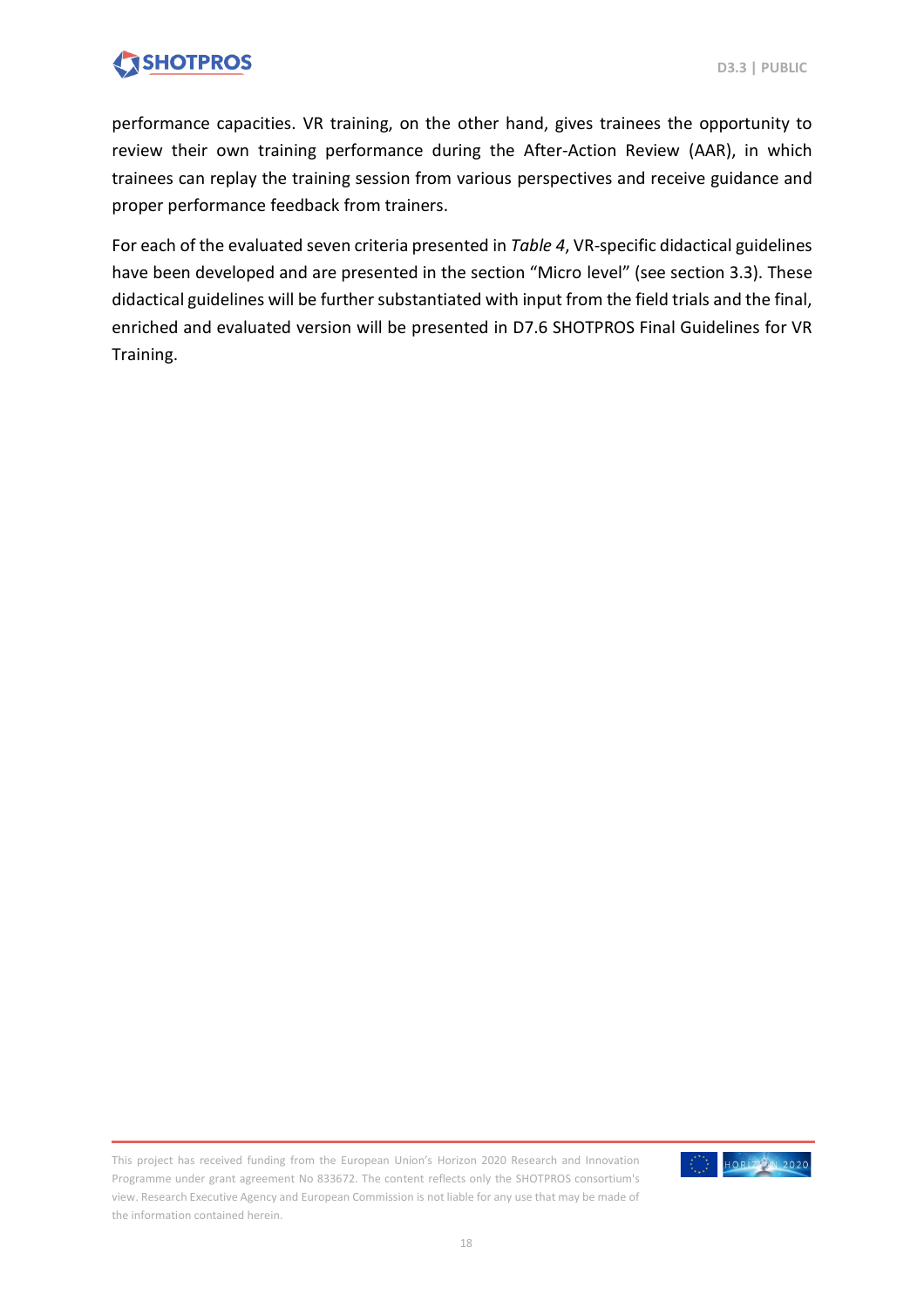



| <b>Criterion/Training Type</b>                         | <b>Skill Training</b>                                                                                         | <b>Car Procedures</b>                                                                                         | <b>Tactical Training</b>                                                                                                                                                  | <b>Shooting Training</b>                                                                                                                               | <b>Overall Evaluation</b>                                                                                                                                      |
|--------------------------------------------------------|---------------------------------------------------------------------------------------------------------------|---------------------------------------------------------------------------------------------------------------|---------------------------------------------------------------------------------------------------------------------------------------------------------------------------|--------------------------------------------------------------------------------------------------------------------------------------------------------|----------------------------------------------------------------------------------------------------------------------------------------------------------------|
| 1. Is there clear<br>assignment?                       | Sometimes yes,<br>sometimes no                                                                                | More often than not                                                                                           | More often than not<br>(assignment offered no<br>autonomy)                                                                                                                | More often than not<br>(assignment offered no<br>autonomy)                                                                                             | <b>Trainers expressed the</b><br>training assignment<br>with intent                                                                                            |
| 2. Is there high-quality<br>instruction?               | More often than not<br>(limited focus on the<br>effect of the action;<br>limited use of<br>metaphors)         | Sometimes yes,<br>sometimes no (limited<br>focus on the effect of<br>the action; limited use<br>of metaphors) | More often than not<br>(limited focus on the<br>effect of the action;<br>few to no points for<br>attention were stated;<br>limited use of<br>metaphors)                   | More often than not<br>(limited focus on the<br>effect of the action;<br>too many points for<br>attention were stated;<br>limited use of<br>metaphors) | <b>Scenarios were clearly</b><br>instructed via clear<br>communication;<br>limited focus on the<br>effect of the action;<br>limited use of<br>metaphors        |
| 3. Is there a well-<br>designed practice<br>situation? | Largely not (situations<br>don't invite realistic<br>stress; practice context<br>provides limited<br>realism) | Largely not (situations<br>don't invite realistic<br>stress; practice with<br>limited realistic<br>solutions) | Sometimes yes,<br>sometimes no (limited<br>options for gaining<br>self-efficacy; practice<br>with limited realistic<br>solutions; context<br>provides limited<br>realism) | Sometimes yes,<br>sometimes no (limited<br>options for gaining<br>self-efficacy; context<br>provides limited<br>realism)                               | <b>Segmentation of</b><br>context: skills and<br>movements were<br>trained apart of a<br>realistic context (e.g.,<br>communication was<br>left out of context) |
| 4. Is model learning<br>used?                          | Largely not (peers are<br>rarely used as a model<br>for learning)                                             | Sometimes yes,<br>sometimes no (peers<br>are rarely used as a<br>model for learning)                          | Sometimes yes,<br>sometimes no (the<br>models used<br>oftentimes exceed the<br>learner's development<br>phase)                                                            | More often than not                                                                                                                                    | <b>Own implementation</b><br>of trainee is rarely<br>used as model (no<br>video feedback);<br>viewing assignments<br>are rarely explicit                       |
| 5. Is there variation and<br>differentiation?          | Largely not (skills are<br>rarely practiced<br>randomly; no                                                   | Sometimes yes,<br>sometimes no                                                                                | Largely not (skills are<br>rarely practiced<br>randomly)                                                                                                                  | Sometimes yes,<br>sometimes no (skills<br>are rarely practiced<br>randomly; no                                                                         | <b>Error-free learning</b><br>rarely used as a<br>didactical concept;<br>rather, trainees are                                                                  |

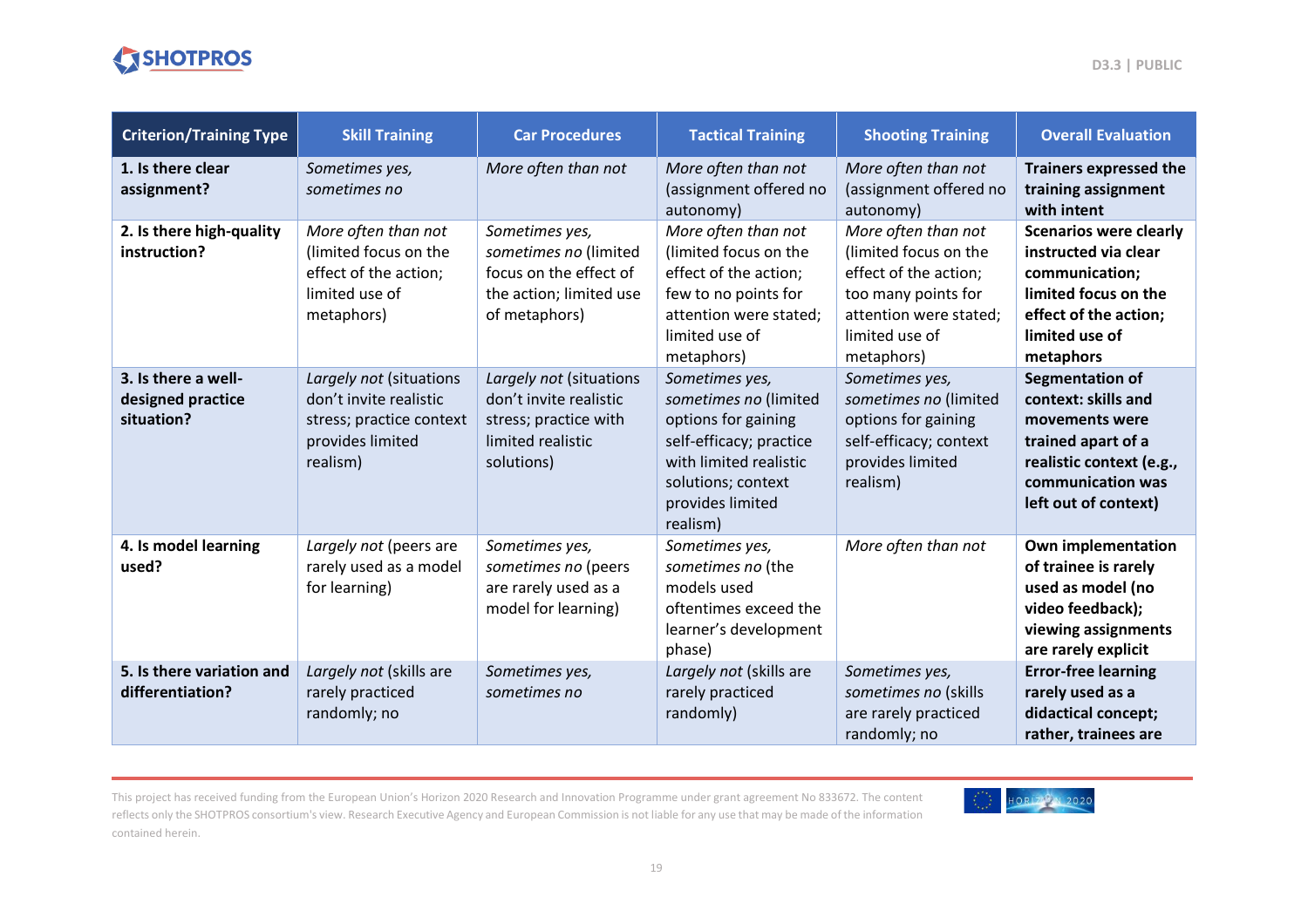

|                                                                            | differentiation within<br>participants)                                                                                                                                 |                                                                                                |                                                                                                                                                         | differentiation within<br>or between<br>participants)                                  | often urged to fail and<br>learn from their<br>mistakes                                                                                               |
|----------------------------------------------------------------------------|-------------------------------------------------------------------------------------------------------------------------------------------------------------------------|------------------------------------------------------------------------------------------------|---------------------------------------------------------------------------------------------------------------------------------------------------------|----------------------------------------------------------------------------------------|-------------------------------------------------------------------------------------------------------------------------------------------------------|
| 6. Is there possibility<br>for self-management of<br>the learning process? | Sometimes yes,<br>sometimes no (officers<br>can't vary the difficulty<br>in practice attempts;<br>officers rarely decide<br>when, where and how<br>to receive feedback) | Sometimes yes,<br>sometimes no (officers<br>can't vary the difficulty<br>in practice attempts) | More often than not<br>(officers cannot decide<br>or vary the number of<br>practice attempts;<br>officers rarely decide<br>when to receive<br>feedback) | Largely not (officers<br>cannot vary the<br>difficulty in practice<br>attempts)        | <b>Trainers are generally</b><br>in charge of the<br>learning process<br>rather than trainees<br>themselves<br>(oftentimes due to<br>safety measures) |
| 7. Is there constructive,<br>motivating feedback?                          | Mostly yes                                                                                                                                                              | Mostly yes                                                                                     | Mostly yes (feedback<br>was rarely given after<br>successful attempts;<br>effort was rarely<br>named)                                                   | Mostly yes (good<br>training results were<br>rarely named; effort<br>was rarely named) | <b>Trainers provide</b><br>practical feedback<br>effectively and<br>actively involve<br>trainees in the process                                       |

<span id="page-19-0"></span>*Table 4. Training observations during site visits. VUA researcher observed various training practices during the site visits (see Table 10). The findings for skill training, car procedure training, tactical training, and shooting training are summarised in this Table for each of the didactical criteria.* 

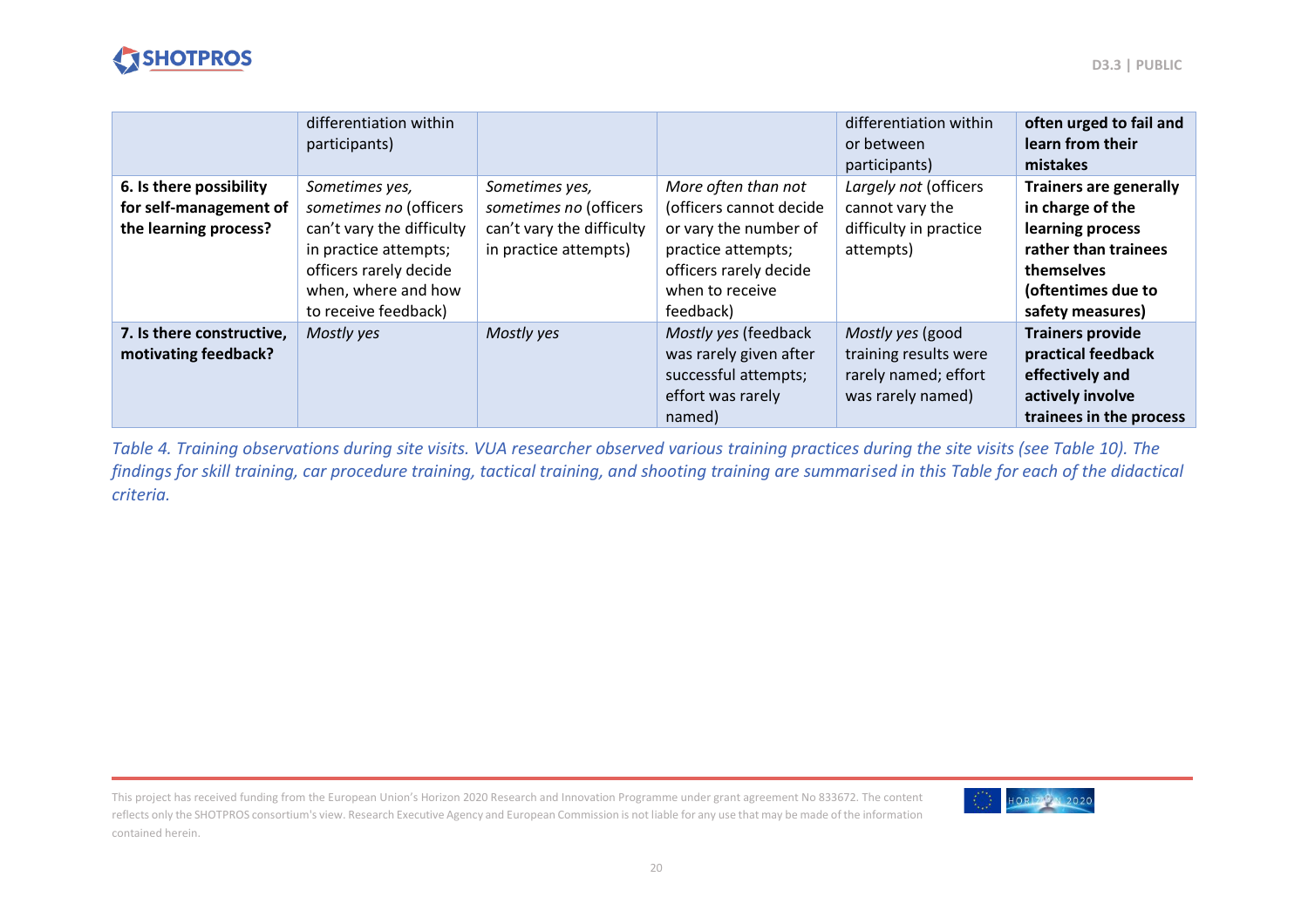### <span id="page-20-0"></span>3.2 Meso Level

Based on various qualitative and quantitative results from SHOTPROS HF studies and experiments (see D6.1), the Meso level presents recommendations on how VR training can supplement, and be integrated into, current police practice. It addresses the usefulness of VR for police training areas and how VR can be implemented on a logistical level.

Policy-makers are responsible for making informed decisions regarding the relevance and technical, logistical, didactical, and human resource requirements of VR training and for translating their organisation's vision into the needs for VR training. Training coordinators are responsible for exploring how the VR training can be successfully and effectively implemented based on their expertise in police training and knowledge of (didactical) features of VR. It is important that VR policies are agreed upon within training coordinators and can be implemented.

For example, if on the policy level it is decided that only a limited number of trainers for VR training will be deployed, this can have consequences on the number of VR trainings that can practically be prescribed in the training module. Conversely, training coordinators must continuously check with policy-makers to test their ideas or adjustments in training to the (organisational) vision of the policy-makers. For example, if training coordinators would like to store and save data from trainees to monitor individual progress, they will have to check this with the safety and privacy perspectives of the policy-makers concerning data storage and anonymity of data. Thus, Meso-level decisions are made through an interactive and iterative process of policy-makers and training coordinators (see *Figure 4*). In the following pages, we will present a checklist for policy-makers and training coordinators with essential considerations to be reviewed to implement VR in the current training.



<span id="page-20-1"></span>*Figure 4. The interactive role of policy-makers and training coordinators.*

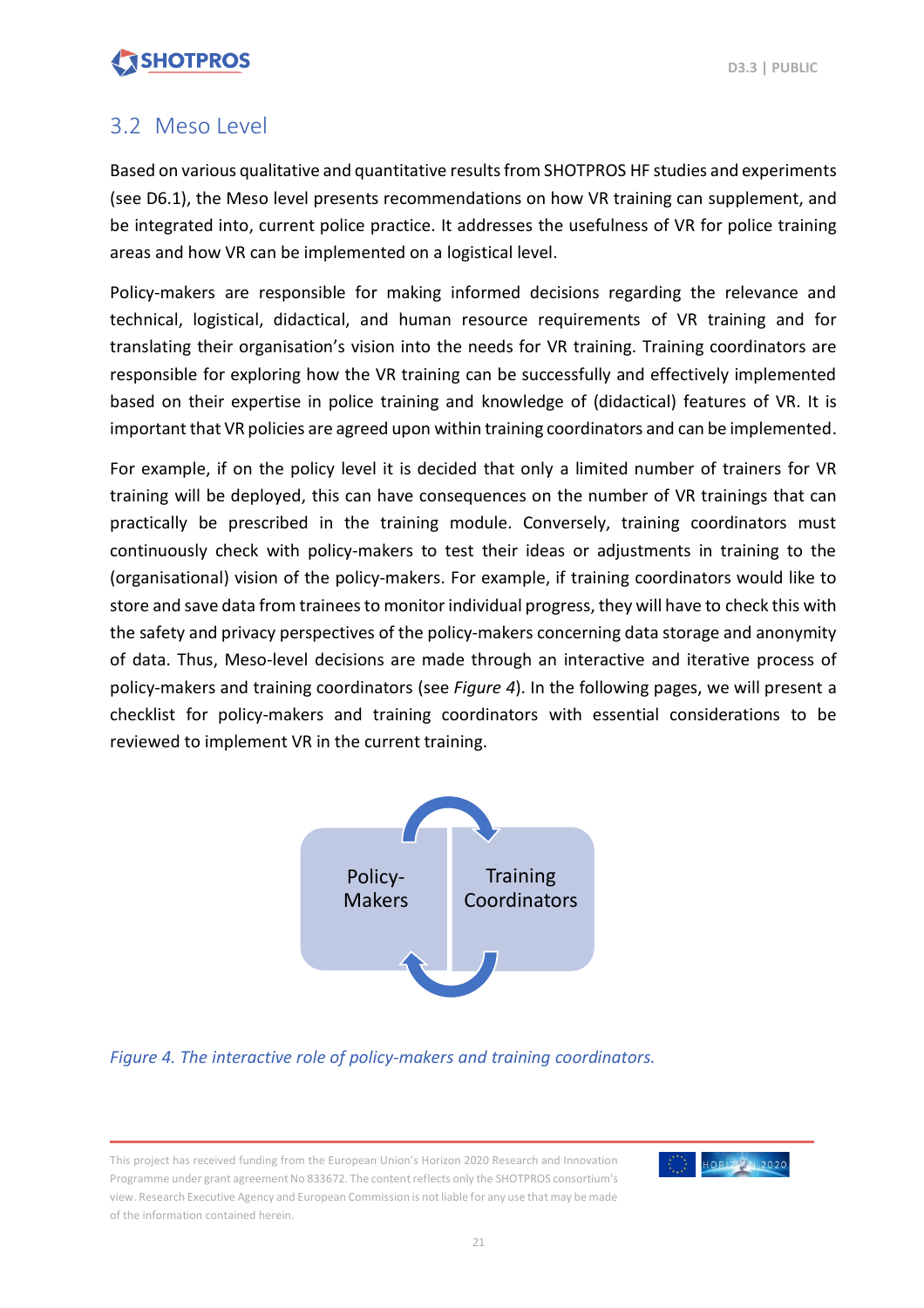### <span id="page-21-0"></span>3.2.1 Policy-Maker Checklist for VR

To include VR training into existing training structures, policy-makers play a vital role in the decision-making process. Below, policy-makers can find a list with factors that need to be considered from a training implementation perspective. All factors are described in more detail in section 4 and can be reached directly by clicking the link to the specific section. Details on the policy-maker guidelines for VR will be part of D8.5 (M42).

- $\epsilon$  Factors from a gender perspective (se[e section 4.1](#page-47-1) for more detailed information)
- $\epsilon$  Factors from a legal perspective (see [section 4.2](#page-48-0) for more detailed information)
- $\epsilon$  Factors from an ethical perspective (see [section 4.3](#page-48-1) for more detailed information)
- $\epsilon$  Factors from a safety perspective (see [section 4.4](#page-48-2) for more detailed information)
- $\epsilon$  Factors from a privacy perspective (see [section 4.5](#page-50-0) for more detailed information)
- $\epsilon$  Factors from a logistical perspective (see [section](#page-50-1) 4.6 for more detailed information)

### <span id="page-21-1"></span>3.2.2 Training Coordinators Checklist for VR

Training coordinators have the responsibility of determining where and how VR training can supplement or improve the existing training curriculum. In the following, guiding questions are presented to help training coordinators make decisions regarding the implementations of VR.

#### € **Which training areas are useful to train with VR?**

VR is particularly useful for tactical training and perception and action training, such as exposure to armed perpetrators, tactical approach, room scanning, etc., and less useful for physical training, such as combat and fitness training (see [section 3.2.2.1 "VR Training](#page-23-0)  [Areas",](#page-23-0) *Table 5* for more detailed information).

#### € **How often should a VR training be given?**

Because training practices across LEAs in Europe differ in volume (duration, frequency, and components) (see section 3.1.1 ["Training Frequency and Duration"](#page-14-1)), this question cannot be answered unequivocally. There are, however, indications to implement VR training more frequently at the end of an existing training program because more experienced trainees are more engaged and have a higher learning transfer (see results Rotterdam, *Table 12*). Furthermore, it is easier for already experienced officers to combine different skills in scenario-based approaches like in the VR.

#### € **Should VR training be given before or after real-life training?**

At this point, there is no substantial evidence that conducting VR training before or after real-life training affects training activities or quality of learning in VR (see results

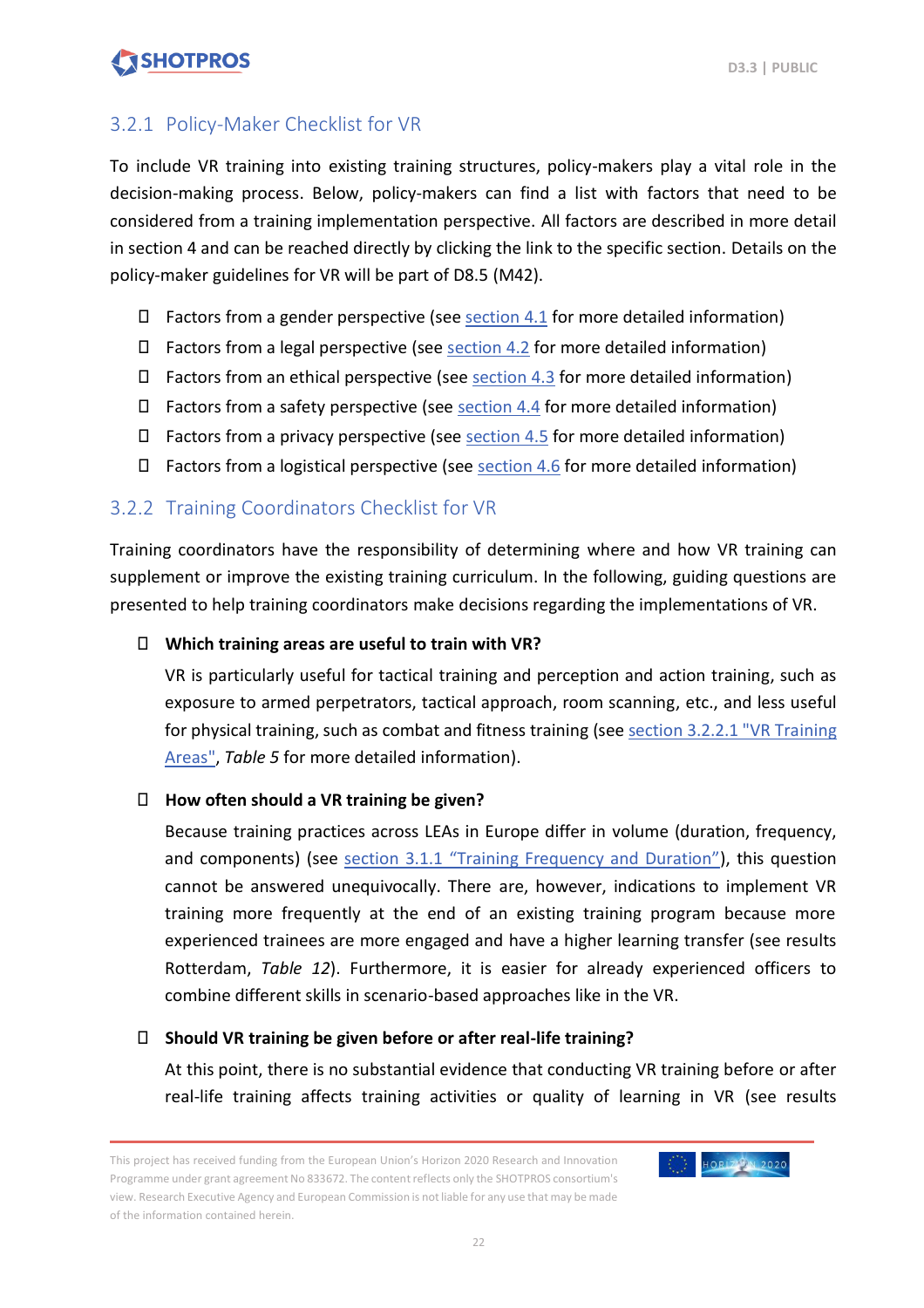TrainCompar, *Table 12*). When planning to set-up a VR training, police practitioners can develop a training block of VR- and real-life training independent of order and based on the availability of training spaces and resources. We suggest circuit type of trainings to save on resources. For example, a training day that includes physical sessions, a law and regulations lecture, and VR training on the same location to save time of the trainees.

#### € **How long should the VR training session last?**

The duration of a high-quality and effective VR training session should be a minimum of 1.5 hours to provide the training time needed to ensure sufficient training of DMA-SR behaviours and allow for sufficient execution time in VR (se[e section 3.2.2.2](#page-25-1) "Format of a [VR Training Session'',](#page-25-1) *Table 6* for more detailed information). To make extensive use of the VR AAR tool, the duration of a VR session should be extended to a minimum of 2 hours.

#### € **What type of activities do trainees spend time on in VR training?**

Based on experiments conducted within WP6 (see *Table 12*), a VR training comprises of the following training activities:

- Preparation (putting gear on, calibrating, VR tutorial, material check)
- Instruction (instruction of exercise, role-player and officer, tutorial scenario)
- Execution (actively engaged in a training scenario as a role-player or officer)
- Feedback (from the trainer, from other trainees, self-reflection, AAR).
- Waiting (trainer is busy, operator is busy, social time)

Execution and feedback typically form repeating loops within a training session to train different levels of stress or provide scenario repetitions with variations. See [section](#page-25-1)  [3.2.2.2 "Format of a VR Training Session",](#page-25-1) and *Table 6* for specific observations and recommendations per training activity.

#### € **How to match VR training to (characteristics of) the trainee?**

LEAs should consider the level of experience of the trainee, the adjustment of an instruction protocol to the trainee, and the creation of virtual environment that influences the quality of learning and stress experience of the trainees (see [section 3.2.2.3](#page-28-1) "Role of [Trainees in VR",](#page-28-1) *Table 7* for more information concerning trainee characteristics).

#### € **What are the tasks of the trainer in VR?**

Evidence (from TrainCompar study, see *Table 12*) suggests that the influence a trainer has on training is even more prominent in VR compared to real-life training. A trainer should be experienced in providing scenario-based trainings, possess some level of technological skill, and has tasks specific to VR (see section 3.2.2.4 "Trainers' training tasks in VR that

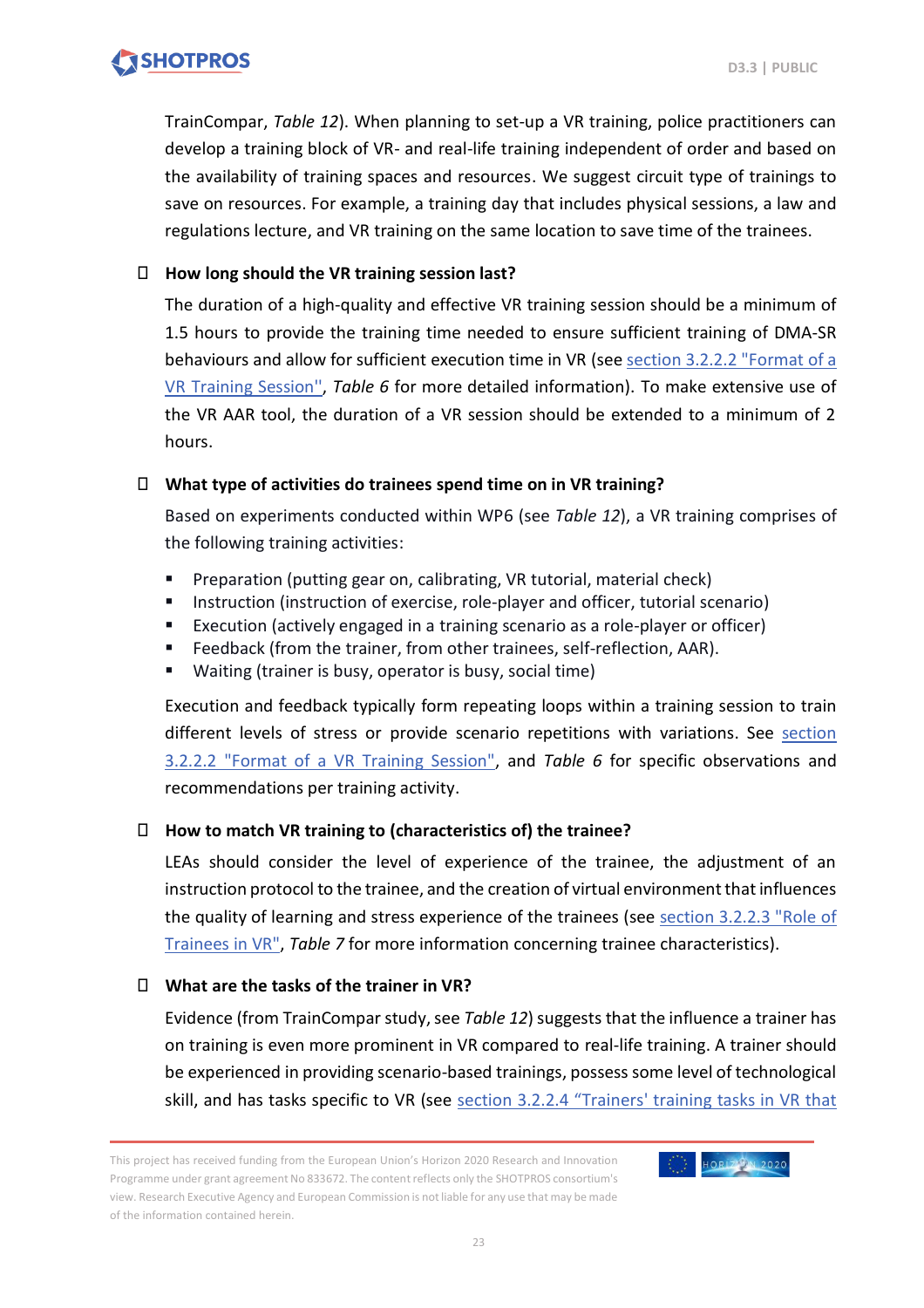[are similar to real-life and VR-specific](#page-30-1) training tasks" and [section 3.2.2.5 "Tools Available](#page-31-1)  [for Trainers](#page-31-1) in VR"). For more information on the role of the trainer, see *Table 13*, "description of roles".

#### <span id="page-23-0"></span>*3.2.2.1 VR Training Areas*

VR Training areas are derived from usefulness ratings of VR for various training areas by police trainers (see Rotterdam study, *Table 12*), interviews with police trainers (see Zurich study and TrainCompar, *Table 12*) and EndUser FeedbackWeeks 2&3 (see D6.1). *Table 5* shows an overview of the training areas, including usefulness ratings (up to 5 stars) and associated observations and recommendations for VR.

With the information presented in *Table 5*, LEAs can evaluate whether VR can support their training needs. They can, based on the observation and recommendation, evaluate how VR training can supplement real-life practice but also what they need to provide in real-life training to support VR (for instance, when the aim is to train communication in VR, LEAs should also provide additional real-life training with actors to ensure the full range of communication subtleties are considered in practice).

| <b>Training Area</b>         | <b>Usefulness</b> | <b>Observation and recommendation</b>                            |
|------------------------------|-------------------|------------------------------------------------------------------|
| <b>Tactical training</b>     | *****             | The possibility of quickly varying location and scenario         |
|                              |                   | context in VR creates the groundwork for the training of         |
|                              |                   | tactical strategies in many different situations, from           |
|                              |                   | training tactical basics to applying these basics in a car       |
|                              |                   | procedure scenario or AMOK situations (based on input            |
|                              |                   | from EndUser FeedbackWeek 2, see D6.1).                          |
| <b>Perception and action</b> | *****             | In real-life, trainers must adapt their training to the training |
|                              |                   | location's infrastructure. VR does not have this limitation,     |
|                              |                   | making VR extremely useful for perception and action             |
|                              |                   | training (see Interviews TrainCompar and Rotterdam Study,        |
|                              |                   | Table 12). VR offers different environments where a trainer      |
|                              |                   | can adjust and create cues quickly and on the spot, such as      |
|                              |                   | breaking a window, adding a door or an extra bystander           |
|                              |                   | walking in from behind. The trainees must perceive and           |
|                              |                   | respond to the changes that the trainer makes.                   |
|                              |                   | Training tactical strategies and perception and action seems     |
|                              |                   | more effective if the trainee already possesses basic skills,    |
|                              |                   | such as handcuffing and using a weapon (Interviews               |
|                              |                   | TrainCompar, Table 12). This argues in favour of conducting      |

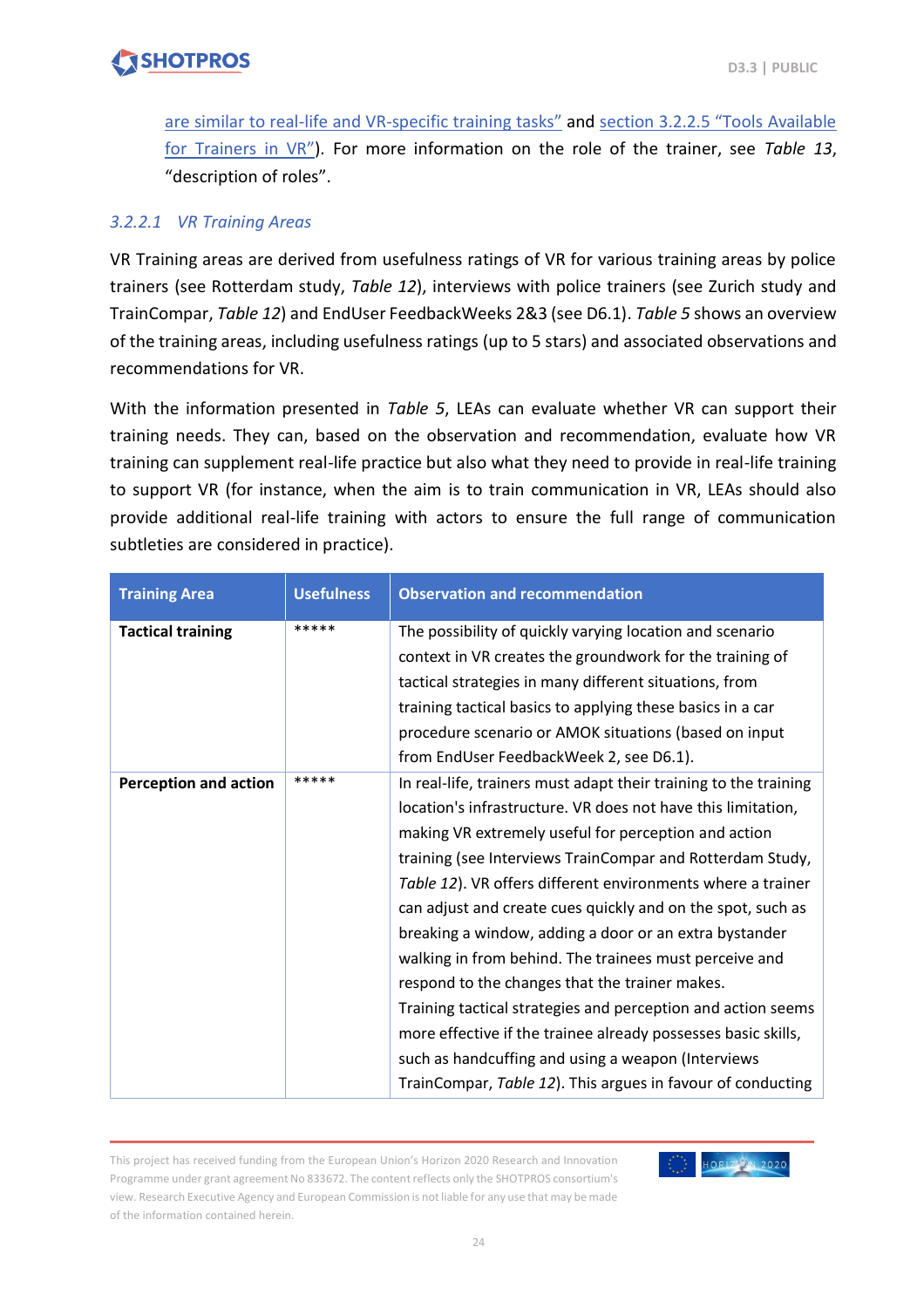

|                     |       | these trainings primarily with trainees with more              |
|---------------------|-------|----------------------------------------------------------------|
|                     |       | experience.                                                    |
| Law and regulations | ****  | The AAR review is an excellent VR-specific feature to          |
| training            |       | provide feedback on information regarding law and              |
|                     |       | regulation that cannot be monitored and reviewed in real-      |
|                     |       | life training; for example, provide information about correct  |
|                     |       | hits after weapon use and how many civilians were flagged      |
|                     |       | (i.e., in the line of fire) and therefore endangered, which is |
|                     |       | important for law and regulations education (see               |
|                     |       | Rotterdam Study, Table 12).                                    |
| Communication       | ***   | VR is helpful for communication training because it allows     |
| training            |       | quick customization of the avatar's appearance (gender,        |
|                     |       | skin, cultural aspects) and how trainees respond to and        |
|                     |       | communicate with the avatar.                                   |
|                     |       | A point of attention is that emotions must be appropriately    |
|                     |       | interpreted. In VR, this is still a shortcoming. Where         |
|                     |       | trainees see legs and arms moving, they do not see subtle      |
|                     |       | differences in facial expressions, such as eye movements       |
|                     |       | and human features. Trainees may make a different              |
|                     |       | assessment of the situation if they cannot perceive these      |
|                     |       | subtleties. It is recommended to work with a professional      |
|                     |       | actor as a role-player to optimise the display of adequate     |
|                     |       | emotions for role -played avatars (see Interviews              |
|                     |       | TrainCompar, Table 12).                                        |
|                     |       | This topic was one of the major feedbacks during the           |
|                     |       | EndUser FeedbackWeeks. Therefore, a concept regarding          |
|                     |       | realistic behaviour of role-player avatars and non-playing     |
|                     |       | characters (NPCs) in the VR was included in the product        |
|                     |       | backlog and is part of the requirements in D4.6.               |
| Shooting and weapon | $***$ | The AAR review provides information about hit rates,           |
| handling training   |       | shooting lines, cross-fire and other performance measures      |
|                     |       | (see D4.5 and D4.6) that cannot be monitored easily in real-   |
|                     |       | life, and makes VR useful for training positioning in          |
|                     |       | reference to the suspect and colleagues when using             |
|                     |       | weapons.                                                       |
|                     |       | VR and its current technology has shortcomings for training    |
|                     |       | the technique/action of shooting. Exact tracking (which        |
|                     |       | would be necessary for exact shooting like in a shooting       |
|                     |       | range) is a trade-off regarding mobility, size of the training |
|                     |       | field and size and power of the VR backpacks. Pistol aiming    |

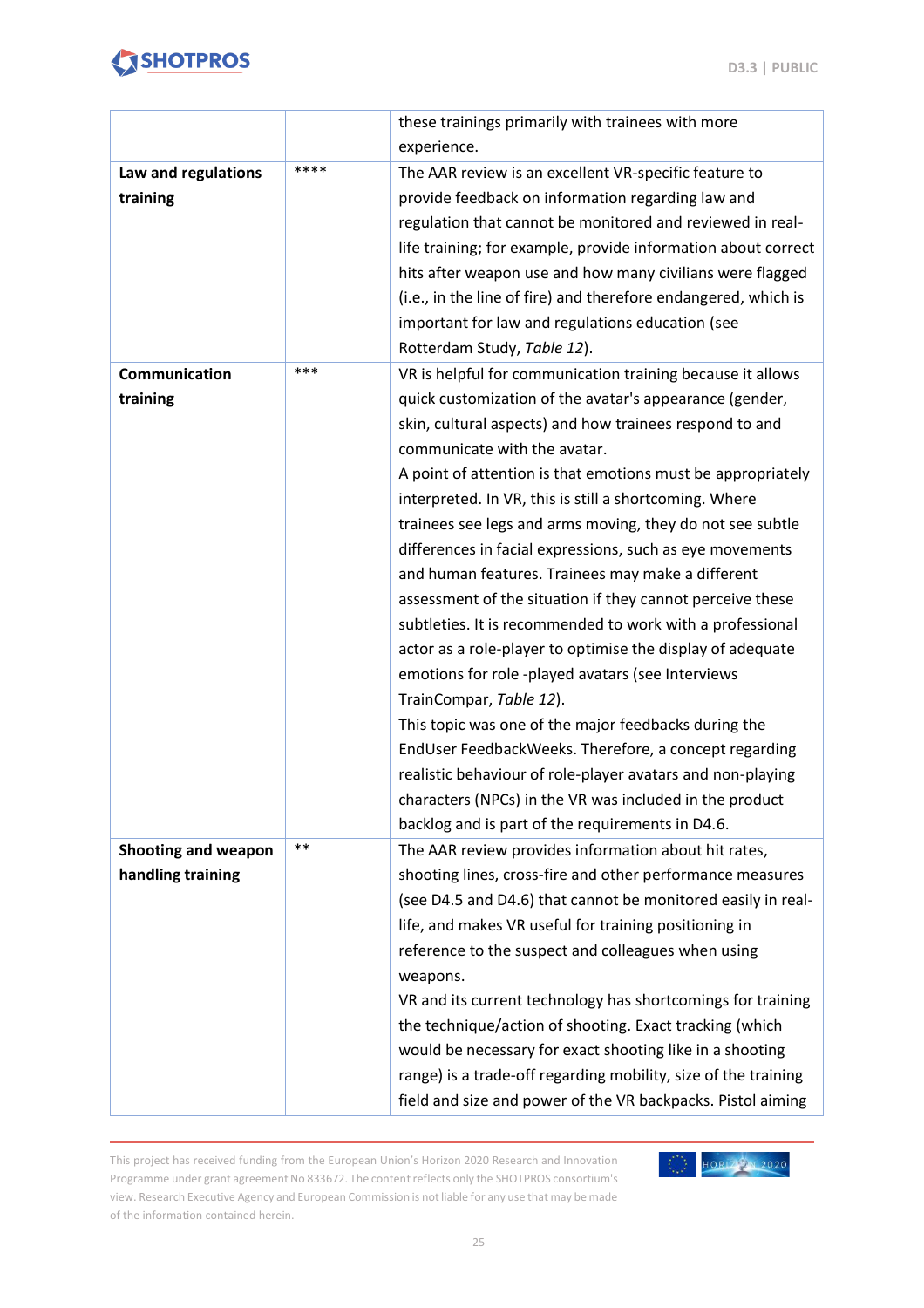**D3.3 | PUBLIC**

|                                                           |        | is therefore often not precise, there is a delay in<br>movement, and reloading the weapon is not completely<br>realistic (input from EndUser FeedbackWeek 2, see D6.1).<br>All feedbacks regarding this topic are also comprised by the<br>product backlog and D4.6. We do not see VR as a<br>supplement for detailed technique training but as a training<br>where different skills are combined, sometimes abstracted<br>(e.g., less exact aiming) to follow the higher goal of |
|-----------------------------------------------------------|--------|-----------------------------------------------------------------------------------------------------------------------------------------------------------------------------------------------------------------------------------------------------------------------------------------------------------------------------------------------------------------------------------------------------------------------------------------------------------------------------------|
|                                                           |        | scenario-based model learning and a focus on decision-<br>making.                                                                                                                                                                                                                                                                                                                                                                                                                 |
| <b>Physical training</b><br>(combat, fitness<br>training) | $\ast$ | All actions involving physical contact (e.g., handcuffing,<br>controlling and restraining of suspect, use of weapon) are<br>not suitable for VR training due to safety for trainees and<br>fragility of materials. They can only be a symbolic part of<br>the VR training and have to be trained separately for<br>gaining expertise.                                                                                                                                             |

<span id="page-25-0"></span>*Table 5. Police training areas derived from usefulness ratings by police trainers. The usefulness scale specifies a range from 1 to 5 stars where 1 star indicates a minimum usefulness, and 5 stars indicates a maximum usefulness.*

#### <span id="page-25-1"></span>*3.2.2.2 Format of a VR Training Session*

The TrainCompar study (see results TrainCompar, *Table 12*) provided insight into the average time spent on the different training activities in real-life and in VR. *Figure 5* shows the time spent on real-life training activities during a 1.5-hour training session. In comparison, *Figure 6* shows the time spent on training activities as observed in the TrainCompar study, displayed in percentage of total duration of the VR training session. The distribution of time spent on activities in real-life and VR training clearly differs, indicating that trainers should be attentive to a different division of time when planning a VR training. For instance, in VR training more time is spent on preparation (i.e., putting on VR gear, calibrating the VR system, etc.) compared to real-life training. Despite spending more time with preparation, trainers can still achieve a lot of execution time in VR. The comparison in the time spent on training activities in VR and real-life needs to be interpreted with caution because the distribution of time depends on many factors (e.g., much or little use of AAR in VR, shorter or longer scenarios, system recalibration, etc.) and thus may also slightly differ from training to training.

The logged experience presented in *Figure 6* can be used by trainers to plan their training, or to give them an indication of time that is normally spent on training activities in VR, based on the experience of 1.5-hour VR training sessions conducted during the TrainCompar study (see *Table* 

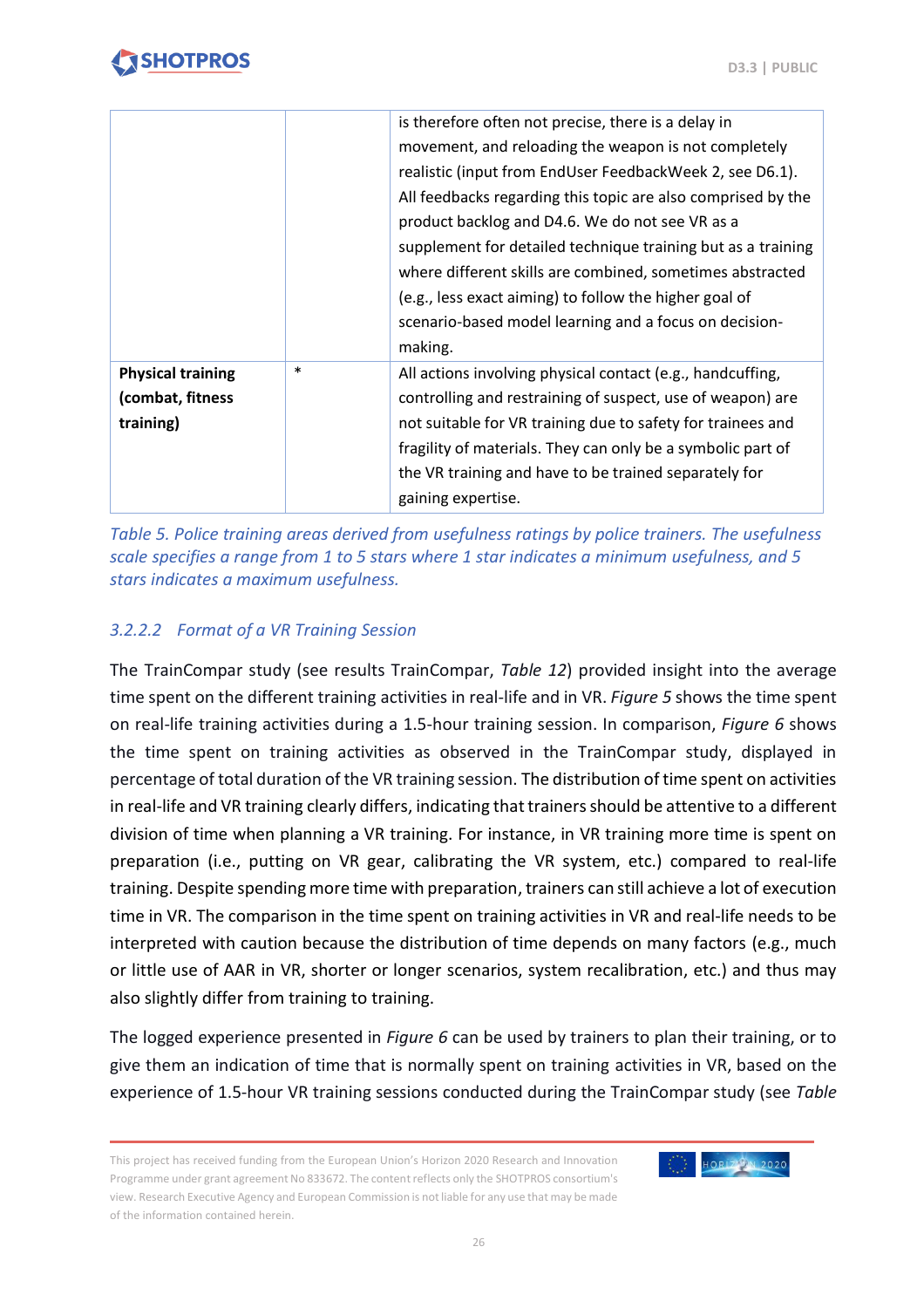*12*). *Table 6* presents specific observations and recommendations for each of the training activities.



<span id="page-26-0"></span>*Figure 5. Time spent on training activities in real-life training, as recorded in 1.5-hour training sessions during the TrainCompar study, displayed in percentage of total duration of the real-life training sessions.*



<span id="page-26-1"></span>*Figure 6. Time spent on training activities in VR, as recorded in 1.5-hour training sessions during the TrainCompar study, displayed in percentage of total duration of the VR training session.*

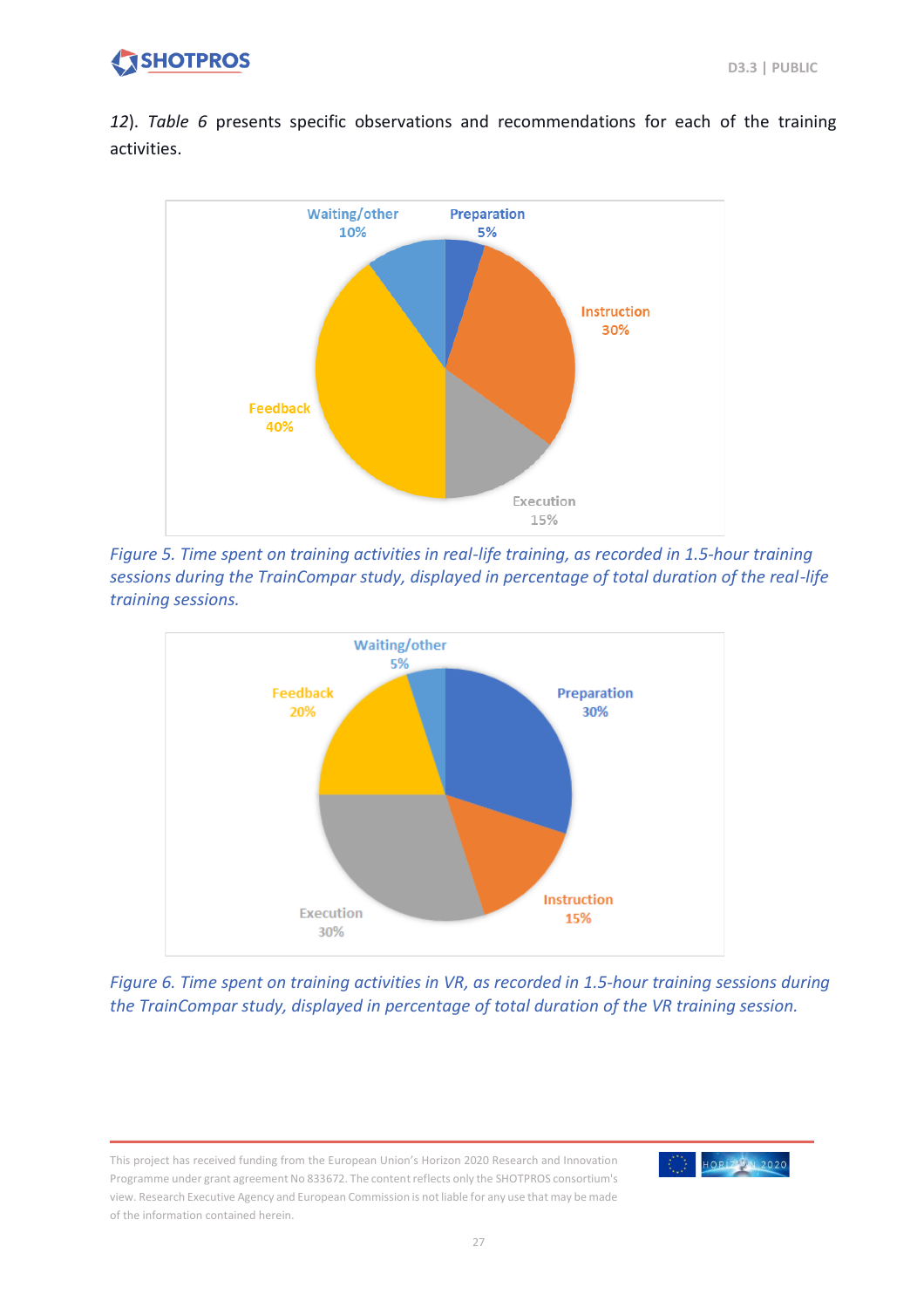| <b>Observation</b>                                                                                                                                                                                                                                                                                                                                                                                                                                                                                                                                                                                                                              | <b>Recommendation</b>                                                                                                                                                                                                                                                                                                                                                                                                                                                                                                                                                                                                |
|-------------------------------------------------------------------------------------------------------------------------------------------------------------------------------------------------------------------------------------------------------------------------------------------------------------------------------------------------------------------------------------------------------------------------------------------------------------------------------------------------------------------------------------------------------------------------------------------------------------------------------------------------|----------------------------------------------------------------------------------------------------------------------------------------------------------------------------------------------------------------------------------------------------------------------------------------------------------------------------------------------------------------------------------------------------------------------------------------------------------------------------------------------------------------------------------------------------------------------------------------------------------------------|
| Preparation: Time spent on preparation was<br>higher in VR than in real-life and could reduce<br>the actual training time (i.e., the time a trainee<br>is actively engaged in a scenario) (see results<br>TrainCompar, Table 12).<br>Trainers who had previous experience with the<br>VR system and training had up to 10 minutes<br>shorter preparation time than less experienced<br>colleagues (see results TrainCompar, Table 12).<br>So, with experience with VR, preparation time<br>will decrease. This was also observed during the<br>EndUser FeedbackWeeks and showed the<br>importance of train-the-trainer methods<br>regarding VR. | When planning to integrate VR training into<br>existing training structures or schedules, be<br>aware of the higher preparation time that VR<br>training requires at the beginning. When<br>planning VR training blocks, the duration of a<br>session should be a minimum of 1.5 hours to<br>provide the training time needed to ensure<br>sufficient training of DMA-SR behaviours.<br>Allow trainers to try out and familiarise<br>themselves with the VR set-up beforehand or<br>attend a class taught by an experienced trainer<br>to reduce preparation time in a VR session<br>(train-the-trainer principles). |
| Instruction: Time spent on instruction and<br>number of episodes of instruction were lower in<br>VR than in real-life.<br>Trainers indicated that a relatively large amount<br>of instruction was part of VR-specific instruction<br>(how to use VR, risk of gamification, etc.) and<br>less time was spent on task-oriented instruction<br>(instructing task).                                                                                                                                                                                                                                                                                 | Divide instruction into specific areas: VR-<br>specific instruction and training-specific<br>instruction. LEAs should consider developing a<br>protocol so that the time spend on VR-specific<br>instruction remains short and does not impede<br>on execution time (see section 3.3.3<br>"Instruction"). Furthermore, VR-specific<br>instruction time will decrease with the increase<br>of experience also by the trainees.                                                                                                                                                                                        |
| <b>Execution:</b> Frequency and time spent on<br>execution was higher in VR than in real-life,<br>indicating that in VR training trainers were able<br>to achieve more practice in the available time<br>than real-life training.                                                                                                                                                                                                                                                                                                                                                                                                               | Training time is a precious asset amongst<br>European LEAs, so it is essential to achieve as<br>much execution time as possible in the<br>available time. If LEAs plan to set up a training<br>of a specific training area, LEAs should consider<br>VR as the most useful training tool for that<br>particular training if it: a) coincides with a high<br>usefulness rating in VR (see Table 5) and b)<br>benefits from as much execution time as<br>possible, in other words learning is mainly<br>grounded in action and less in instruction or<br>reflection (i.e., cognition).                                  |

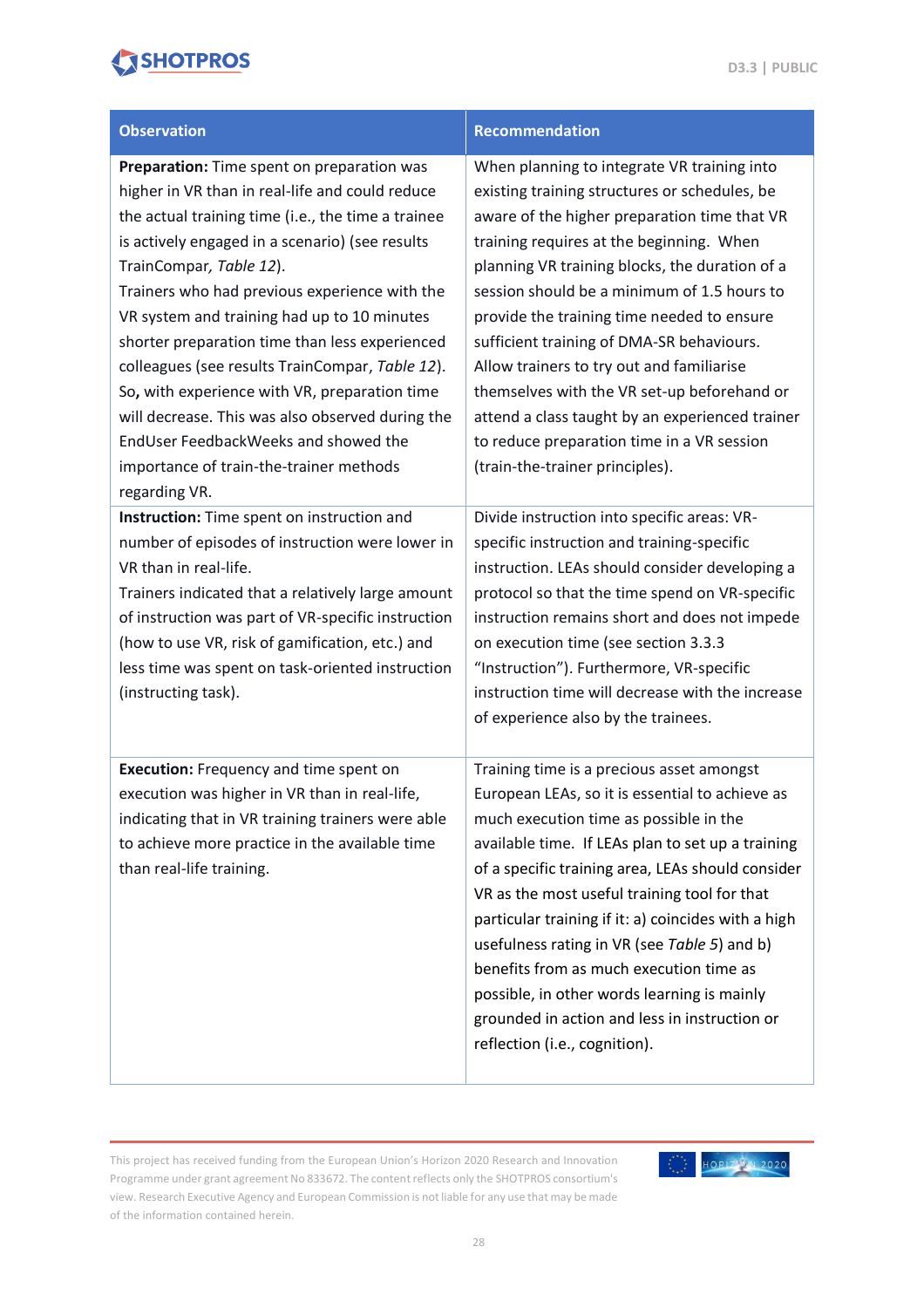| experienced using the AAR as time-consuming<br>does not have to be spent on discussions about<br>and less useful in time-pressed training<br>if something happened during a scenario but<br>situations as they focused on execution time<br>only about why it happened. This allows<br>and a high number of repetitions and variations.<br>trainers and trainees to focus on learning from<br>The higher the number of repetitions and<br>the situation instead of debating it. This may be<br>variations in scenarios, the less time was spent<br>particularly helpful in groups of trainees with | Feedback: Trainers at the TrainCompar study | A clear advantage of VR feedback is that time |
|----------------------------------------------------------------------------------------------------------------------------------------------------------------------------------------------------------------------------------------------------------------------------------------------------------------------------------------------------------------------------------------------------------------------------------------------------------------------------------------------------------------------------------------------------------------------------------------------------|---------------------------------------------|-----------------------------------------------|
|                                                                                                                                                                                                                                                                                                                                                                                                                                                                                                                                                                                                    |                                             |                                               |
|                                                                                                                                                                                                                                                                                                                                                                                                                                                                                                                                                                                                    |                                             |                                               |
|                                                                                                                                                                                                                                                                                                                                                                                                                                                                                                                                                                                                    |                                             |                                               |
|                                                                                                                                                                                                                                                                                                                                                                                                                                                                                                                                                                                                    |                                             |                                               |
|                                                                                                                                                                                                                                                                                                                                                                                                                                                                                                                                                                                                    |                                             |                                               |
|                                                                                                                                                                                                                                                                                                                                                                                                                                                                                                                                                                                                    |                                             |                                               |
|                                                                                                                                                                                                                                                                                                                                                                                                                                                                                                                                                                                                    | on feedback by the trainer (see results     | some resistance to feedback or learning.      |
| TrainCompar, Table 12).<br>VR offers unique additional feedback                                                                                                                                                                                                                                                                                                                                                                                                                                                                                                                                    |                                             |                                               |
| During interviews with police trainers from the<br>opportunities such as playback from different                                                                                                                                                                                                                                                                                                                                                                                                                                                                                                   |                                             |                                               |
| city police Zurich and within the EndUser<br>perspectives, pausing critical moments and                                                                                                                                                                                                                                                                                                                                                                                                                                                                                                            |                                             |                                               |
| FeedbackWeeks, trainers referred to VR as a<br>reviewing performance indicators (see also                                                                                                                                                                                                                                                                                                                                                                                                                                                                                                          |                                             |                                               |
| superior tool for providing objective and<br>D4.5) Trainers should take time to become                                                                                                                                                                                                                                                                                                                                                                                                                                                                                                             |                                             |                                               |
| accurate feedback. Thus, making use of AAR<br>competent in using the AAR options, so they                                                                                                                                                                                                                                                                                                                                                                                                                                                                                                          |                                             |                                               |
| requires specific attention, enough time,<br>self-efficacious in using the system when they                                                                                                                                                                                                                                                                                                                                                                                                                                                                                                        |                                             |                                               |
| see fit and are not held back by insecurity or<br>training, and experience of trainers.                                                                                                                                                                                                                                                                                                                                                                                                                                                                                                            |                                             |                                               |
| lack of competence.                                                                                                                                                                                                                                                                                                                                                                                                                                                                                                                                                                                |                                             |                                               |
| If trainers plan to make good use of the                                                                                                                                                                                                                                                                                                                                                                                                                                                                                                                                                           |                                             |                                               |
| feedback options of AAR, they should include                                                                                                                                                                                                                                                                                                                                                                                                                                                                                                                                                       |                                             |                                               |
| time for it in their training session. In that case                                                                                                                                                                                                                                                                                                                                                                                                                                                                                                                                                |                                             |                                               |
| it is recommended to have a minimum time of                                                                                                                                                                                                                                                                                                                                                                                                                                                                                                                                                        |                                             |                                               |
| training of 2 to 2.5 hours (instead of the                                                                                                                                                                                                                                                                                                                                                                                                                                                                                                                                                         |                                             |                                               |
| minimum effective duration of 1.5 hours                                                                                                                                                                                                                                                                                                                                                                                                                                                                                                                                                            |                                             |                                               |
| observed in the TrainCompar study, see Table                                                                                                                                                                                                                                                                                                                                                                                                                                                                                                                                                       |                                             |                                               |
| 12).                                                                                                                                                                                                                                                                                                                                                                                                                                                                                                                                                                                               |                                             |                                               |

<span id="page-28-0"></span>*Table 6. Considerations for various training activities in VR.*

#### <span id="page-28-1"></span>*3.2.2.3 Characteristics of the Trainee in VR*

When looking to integrate VR into existing training structures, LEAs should consider the characteristics of the trainees and how VR can support them. *Table 7* provides recommendation based on the results retrieved and observations made during WP3 experiments (see *Table 12*). For a specific description of the role of the trainee in VR, see *Table 13*.

| <b>Observation</b>                                | Recommendation                                  |
|---------------------------------------------------|-------------------------------------------------|
| Quality of learning increased in VR for trainees  | When planning to integrate VR training into     |
| who had prior practical experience (regarding     | existing practice, consider using VR as a       |
| police work) instead of only theoretical practice | teaching tool for more experienced officers and |
| (see Rotterdam results, Table 12 and during the   | carry out the VR training with more             |

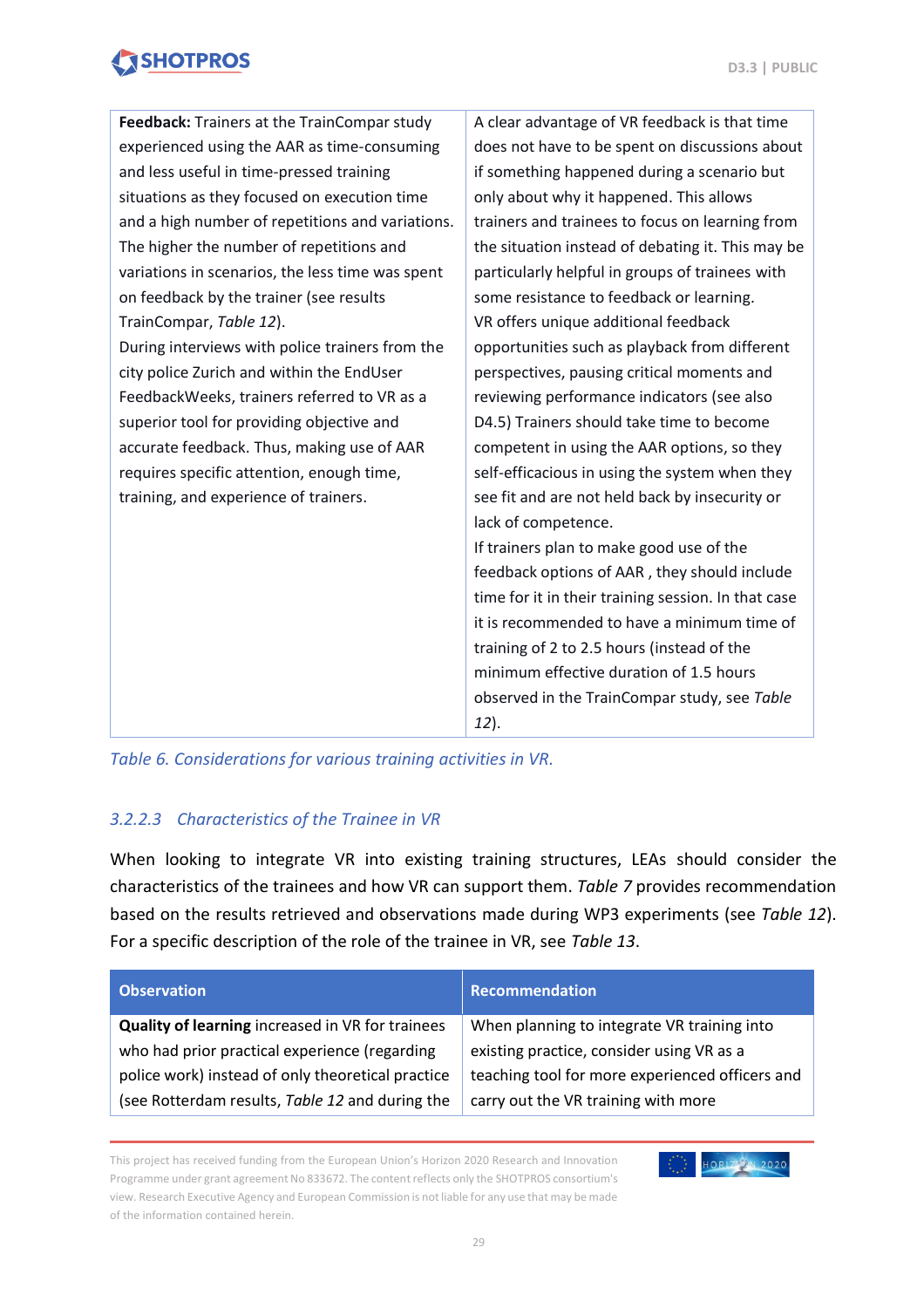#### **D3.3 | PUBLIC**

## **SHOTPROS**

| course of the EndUser FeedbackWeeks with         | experienced trainees who already possess the       |
|--------------------------------------------------|----------------------------------------------------|
| different experienced officers).                 | basic skills, such as handcuffing and weapon use   |
|                                                  | to enable them to use the skills in an integrated  |
|                                                  | fashion in scenarios and not practice              |
|                                                  | segmented skills only.                             |
| Learning experience and engagement with the      | When developing an instruction protocol for        |
| VR training tool was highest for more            | VR, provide very specific instructions to trainees |
| experienced police students who received         | containing what the VR scenarios will look like    |
| closed training instructions (see Rotterdam      | (e.g., estimation of the number of repetitions,    |
| results, Table 12 and during the EndUser         | insights into the VR scenario environments,        |
| FeedbackWeeks with people attending more         | etc.) and what level of difficulty they will train |
| than 1 of the FeedbackWeeks).                    | at (e.g., the level of threat that will be         |
|                                                  | encountered). This is particularly important       |
|                                                  | when training with more experienced trainees.      |
| The higher the number of variations in           | The trainee's experience of VR training seems      |
| scenarios, the higher trainees evaluated their   | to be strongly related to the amount of scenario   |
| quality of learning and perceived the quality of | variation. Hence, focus on creating as much        |
| feedback in VR training (see TrainCompar, Table  | variation in a scenario and from repetition to     |
| 12).                                             | repetition as possible. For achieving this the     |
|                                                  | Real Time VR Trainer Dashboard (see D4.5) will     |
|                                                  | be a very useful tool but also the RAT (see D4.7)  |
|                                                  | can help deciding on variations.                   |
| There is evidence that the longer the            | Use a strict protocol to reduce preparation time   |
| preparation time and waiting time in VR, the     | and waiting time of trainees (see section 3.3.3    |
| less stress and mental effort trainees           | "Training Instruction"). In addition, LEAs can     |
| experienced (see TrainCompar, Table 12).         | consider having a familiarisation session for the  |
|                                                  | preparation part in VR (tutorial scenario to get   |
|                                                  | used on how to handle objects or the VR            |
|                                                  | environment in general) to enhance trainees'       |
|                                                  | focus on execution instead of novelty of the VR    |
|                                                  | material and habituation. In the course of the     |
|                                                  | EndUser FeedbackWeeks the tutorial scenario        |
|                                                  | was very valuable and thus was adapted to the      |
|                                                  | LEA needs. The final version will be used in the   |
|                                                  | field trials (WP7).                                |

<span id="page-29-0"></span>*Table 7. Consideration of characteristics of trainees in VR.*

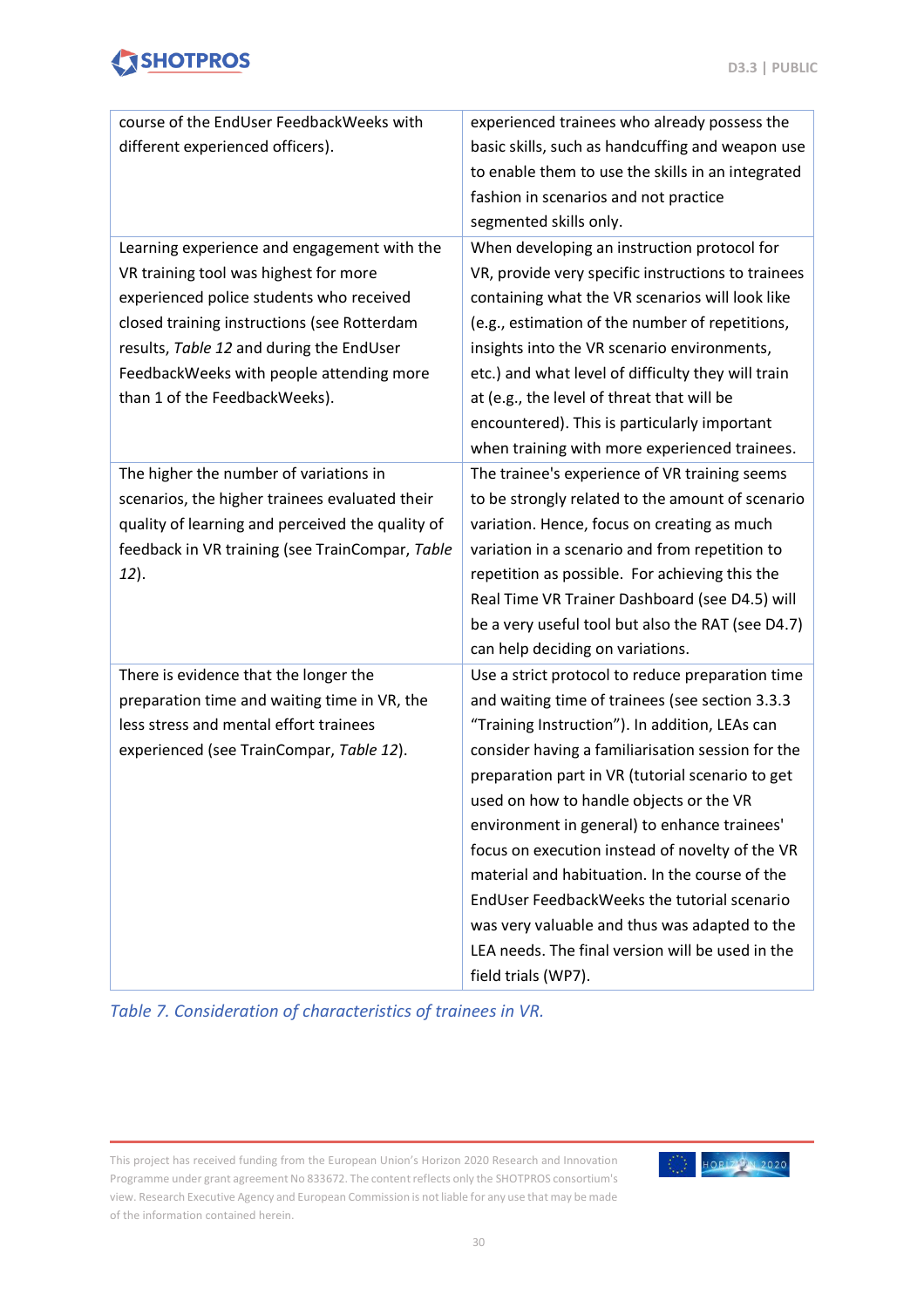#### <span id="page-30-1"></span>*3.2.2.4 The Tasks of the Trainer in VR*

When looking to integrate VR into existing training structures, LEAs need to consider the role of the trainer. Evidence (from TrainCompar study, see *Table 12*) suggests that the influence a trainer has on training is even more prominent in VR compared to real-life. Thus, a VR training trainer should be experienced and possess some level of technological skill. *Table 8* describes the tasks that trainers encounter during real-life training which are similar in VR and tasks that are specific to VR training. For a specific description of the role of the trainer in VR, see *Table 13*.

#### **Trainers' tasks in VR that are similar to real-life training:**

Providing clear assignment of the training: learning objective

Providing instruction for the exercise and scenario instruction to officer(s) and role-playe**r**(s)

Checking material and equipment, such as weapon change and personal property of trainees

Providing a clear start and end point of a scenario

Monitoring trainee execution and progress of scenarios

Providing feedback after scenario execution

**Trainers' tasks that are specific to VR training:**

Providing guidance and support to the operator while trainees put VR gear on

Providing guidance through the tutorial scenario

Selecting a training environment and scenario that fit the learning objective: make use of the risk assessment tool (see D4.7) and provide information material before the training to the trainees, role-players or fellow trainers

Cooperating with VR system operator and/or using the Real Time VR Trainer Dashboard (see D4.5) to adjust scenario, stress level, and tools

Changing the behaviour of the role-player during the scenario through adjusting their movements by guiding them directly via headset without trainees being able to notice. NPCs that are animated and controlled automatically need to react more realistically according to feedback from LEAs. Therefore, also direct reactions executed by the trainer in the Executive Control Station are a necessary requirement towards a VR solution and offer the trainer direct and indirect steering of the scenario by changing the NPC reactions (see D4.6)

Operating and analysing with AAR system

<span id="page-30-0"></span>*Table 8. Tasks of trainers in real-life and VR training.*

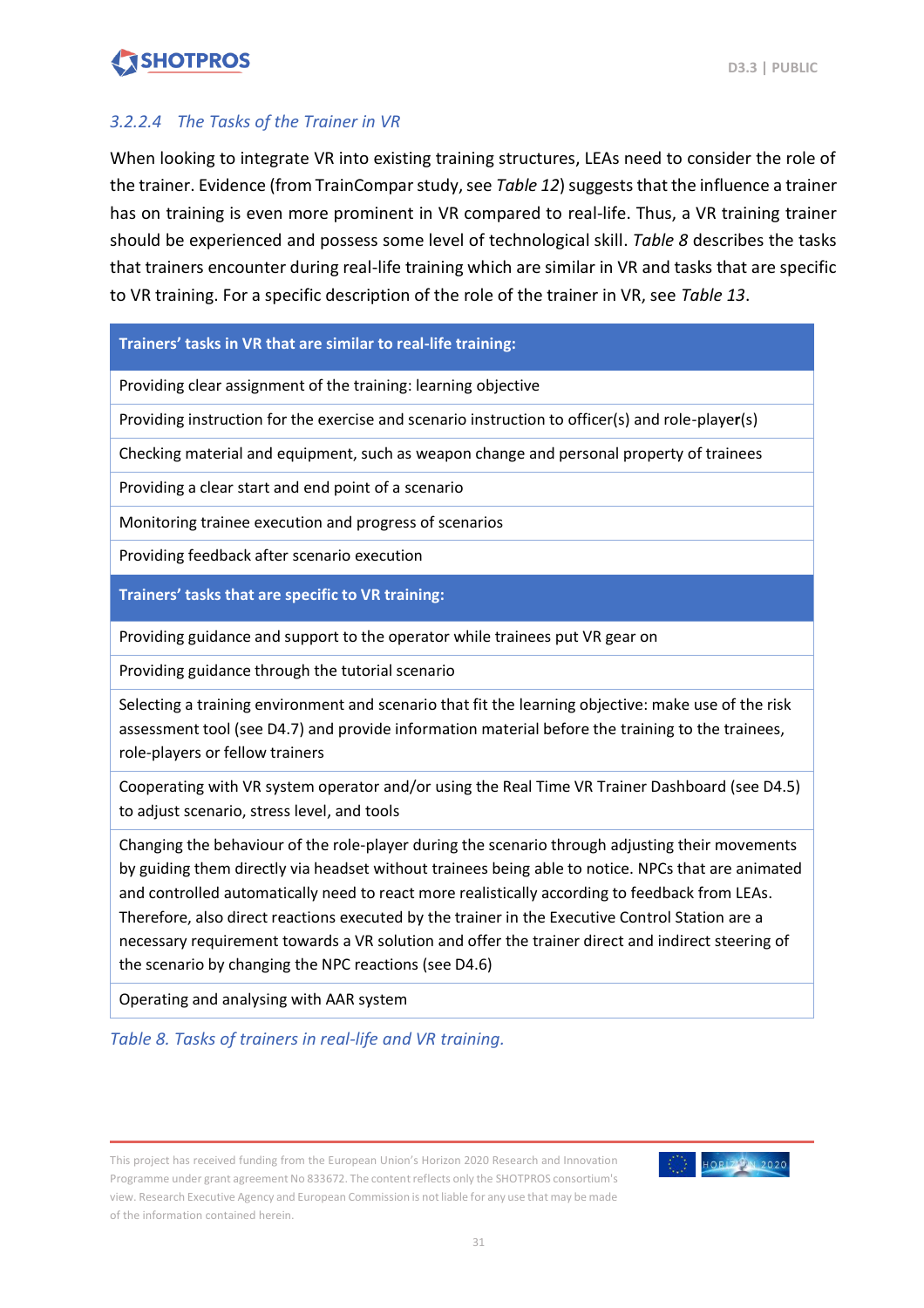#### <span id="page-31-1"></span>*3.2.2.5 Tools available to Trainers for VR Training*

When conducting a VR training, trainers have various tools available to support them. Listed below are tools that trainers should familiarise themselves with before they conduct a VR training:

- Risk Assessment Tool to select proper stress-level for trainees (see D4.7)
- SHOTPROS VR solution to decide on scenario and environment and execute the training (WP5)
- Real Time VR Trainer Dashboard for live performance assessment (see D4.5 & D5.4, M33) including the Stress Cue Control Panel within the solution to adapt the scenario according to performance and stress-level (see D4.5), the Stress Level Assessment Panel (see D4.5) to assess the level of stress by each trainee (measured by body sensors and calculated by the SHOTPROS VR solution) and the In Action Monitoring Panel (see D4.5) to have an overview on current performance indicators.
- After-Action Review (see D4.6) to execute a de-briefing of the training session.

### <span id="page-31-0"></span>3.2.3 Logistical Set-up of a VR Training Session

To take advantage of the benefits of VR training fully, the training should be organised and set up efficiently. *Table 9* provides an example of what an efficient VR training set-up requires.

| <b>VR requirement</b> | <b>Set-up and organisation</b>                                                                                                                                                                                                                                                                                                                                                                                                                                                                                       |  |
|-----------------------|----------------------------------------------------------------------------------------------------------------------------------------------------------------------------------------------------------------------------------------------------------------------------------------------------------------------------------------------------------------------------------------------------------------------------------------------------------------------------------------------------------------------|--|
| Location              | To ensure efficiency, the VR training location should be separated into<br>three distinct areas:                                                                                                                                                                                                                                                                                                                                                                                                                     |  |
|                       | <b>Preparation:</b> This area should contain the VR suits and equipment<br>1)<br>(like tactical belt, power stations for gear, etc.) and is solely<br>dedicated to preparing the trainees for VR. If certain body sensors<br>(as used in the SHOTPROS VR solution) are part of the training, a<br>mobile wall has the advantage to provide a more private area to<br>get the sensors attached to the trainee's body, as the sensors<br>need to be worn on bare skin and thus putting them on involves<br>undressing. |  |
|                       | 2)<br><b>Execution:</b> This area (e.g., a gym hall) should contain the floor<br>space suitable to the scenarios planned and meet the technical<br>requirements to accommodate the VR system. This area is<br>dedicated to the calibration of the VR system and execution of the<br>training scenarios. This also includes space for the operating                                                                                                                                                                   |  |

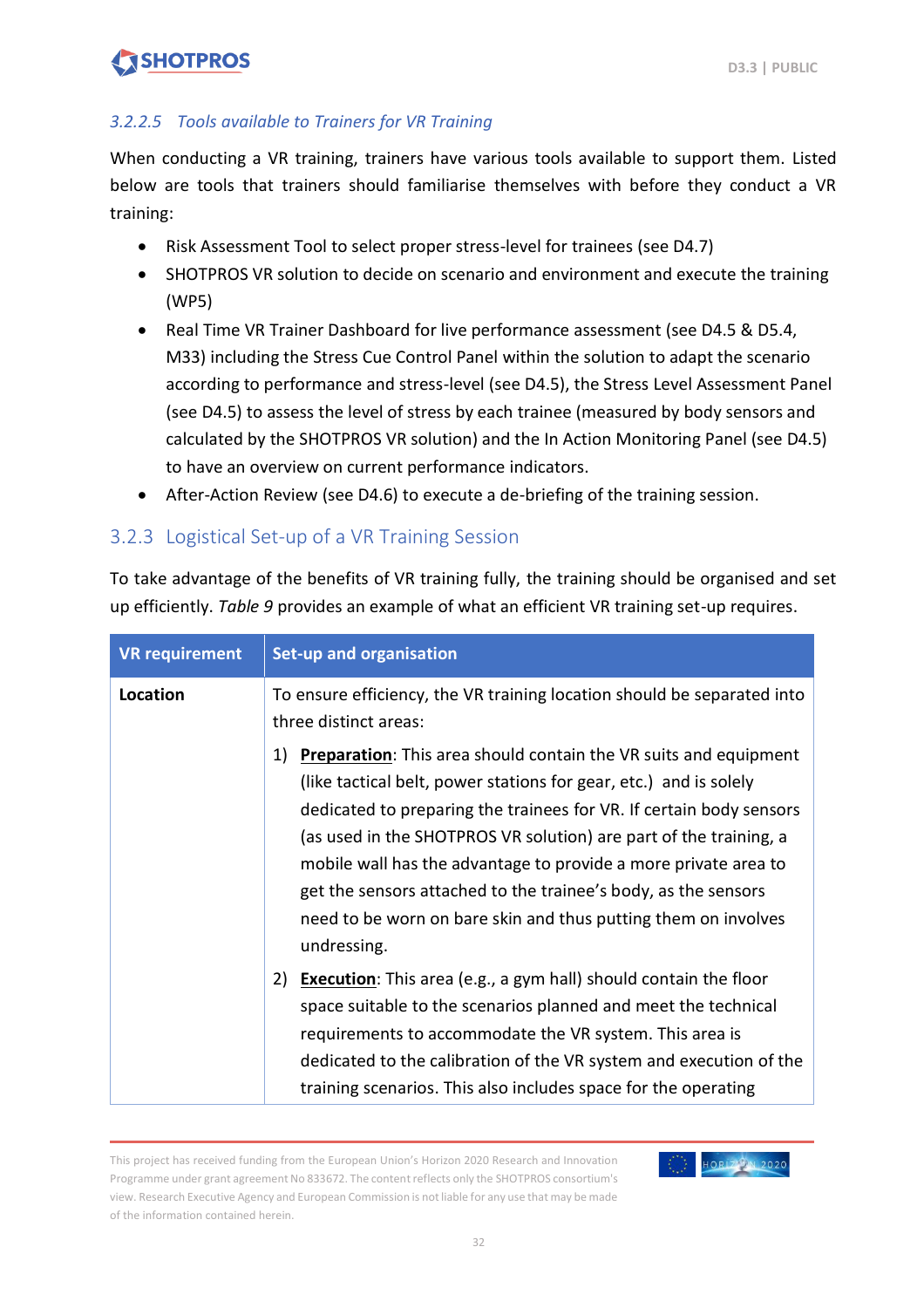|                      | station for a technical operator of the system (exercise control<br>station)                                                                                                                                                                                                                                                                                                                                                                                                                                                                                                                                                                                                                                                                                                                                                                   |
|----------------------|------------------------------------------------------------------------------------------------------------------------------------------------------------------------------------------------------------------------------------------------------------------------------------------------------------------------------------------------------------------------------------------------------------------------------------------------------------------------------------------------------------------------------------------------------------------------------------------------------------------------------------------------------------------------------------------------------------------------------------------------------------------------------------------------------------------------------------------------|
|                      | In- and After-Action monitoring: This area should contain the AAR<br>3)<br>station and sufficient space for the trainer to monitor the scenario<br>during action (IAM) and also for trainees to view the screen after<br>the execution and is solely dedicated to viewing scenarios.                                                                                                                                                                                                                                                                                                                                                                                                                                                                                                                                                           |
| <b>Group setting</b> | Due to the specific AAR feature of VR, each training session lends<br>itself to be set up in such a way that two groups can train<br>simultaneous (i.e., while one group performs a scenario in VR, the<br>other group receives feedback with at the AAR station, when both<br>groups are finished, they switch tasks).<br>In this set-up, one ideal group consists of:<br>1 operator<br>1-x role-players (depending on the scenario needs)<br>1 trainer<br>2 - 4 trainees<br>(The number of trainees should resemble the real-life duty on<br>patrol. For example, in Berlin first responder police typically<br>patrols with a group of 3 officers, therefore we trained in the<br>VR with 3 trainees. In North Rhine Westphalia it is typical to<br>patrol with 2 officers plus 2 more for reinforcement, so we<br>trained in this set-up). |
|                      | In general, the number of people in the training must fit the number<br>of available smart vests and computer power to track the smart vests.<br>At the moment, we have experimented with up to 6 smart vests.<br>Operator and role-players can be the same persons each day (see<br>definitions further down in the table).<br>Should the number of trainees exceed the number that resembles the<br>real-life duty on patrol, trainers can decide to assign trainees with<br>role-player tasks (see information on role-players below). If<br>professional/trainer role-players are needed for the scenario, trainers<br>can provide the additional trainees (those that do not have an active<br>role as an officer) with a specific viewing assignment using the<br>external monitor.                                                      |

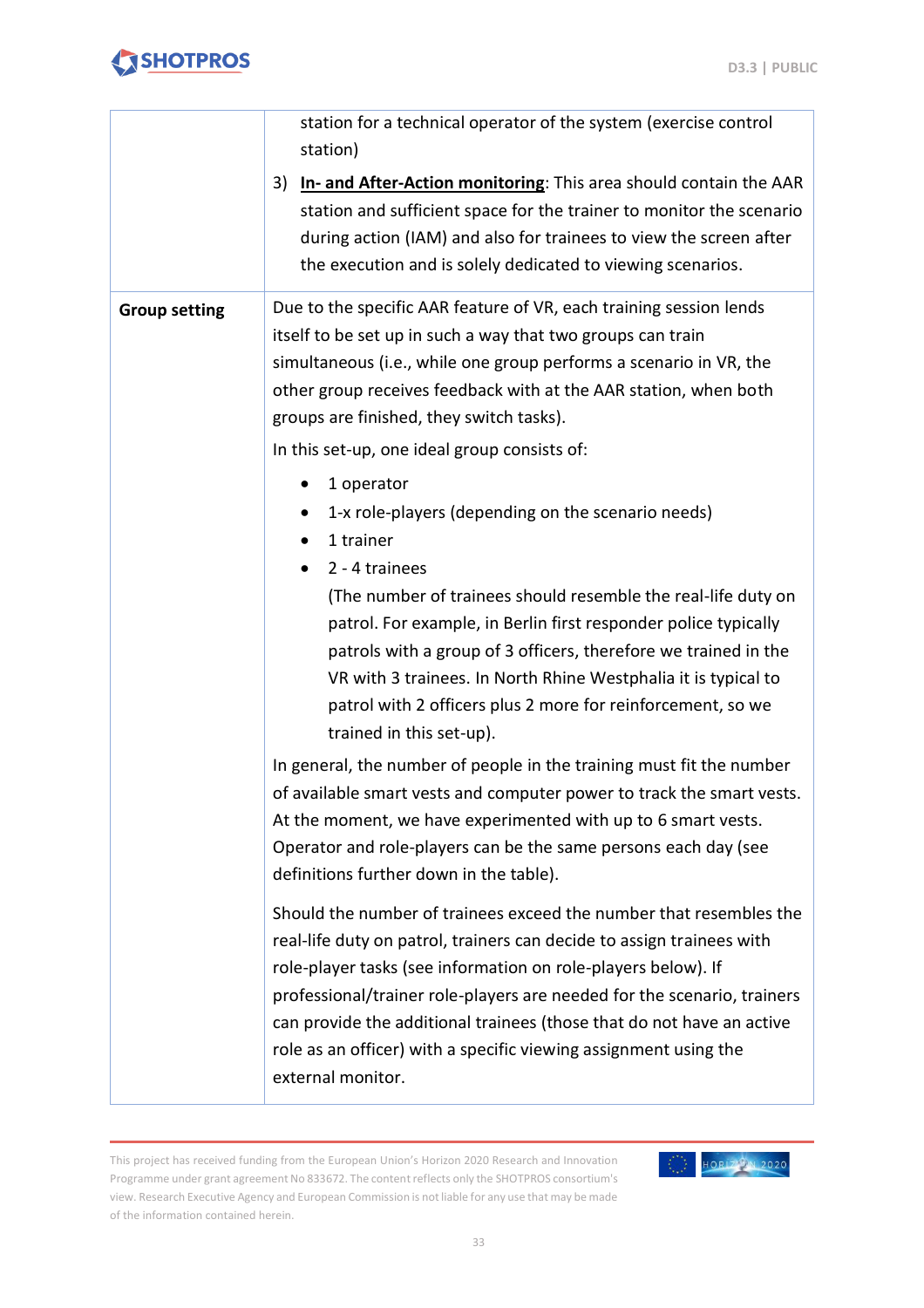| <b>Trainees</b>     | To take advantage of the VR features efficiently, training groups can<br>be split into subgroups, for example one subgroup can execute the<br>training scenario, while the other subgroup receives feedback with<br>the AAR tool.                                                                                                                                                                                                                                                                                                                                                                                                                                                                                                                |
|---------------------|--------------------------------------------------------------------------------------------------------------------------------------------------------------------------------------------------------------------------------------------------------------------------------------------------------------------------------------------------------------------------------------------------------------------------------------------------------------------------------------------------------------------------------------------------------------------------------------------------------------------------------------------------------------------------------------------------------------------------------------------------|
|                     | Depending on the goal of the training, trainees can take on various<br>roles in VR: the officer, the suspect, bystanders, or a "ghost"<br>observing the scenario. Trainers should ensure that trainees have an<br>active role in the scenario and avoid waiting times of trainees without<br>any tasks. Therefore, the attending groups and the planned scenarios<br>should fit together and be planned properly in advance. A training<br>schedule also considering group size and roles is important to be<br>prepared in advance by the trainer and provided to the trainees.<br>As VR training can be as exhausting as physical training, trainees<br>should be prepared to bring enough water and clothes to change into<br>after training. |
| <b>Trainers</b>     | To ensure that trainees receive sufficient training time in execution,<br>instruction and feedback/coaching, the roles of the trainers should be<br>set-up as follows:                                                                                                                                                                                                                                                                                                                                                                                                                                                                                                                                                                           |
|                     | As soon as the first training group finishes the execution of a training,<br>this group moves on to the final AAR. At this time the next group<br>should already start with the execution to save trainee-time. This<br>implicates that there is a trainer for each group within the VR context.                                                                                                                                                                                                                                                                                                                                                                                                                                                 |
|                     | Thus, the roles of the trainer are to supervise and direct the<br>preparation and execution and then supervise and execute the<br>AAR feedback phase. Ideally, both is done by the same trainer for<br>the same group of trainees as the trainer will already be familiar<br>with the individual trainees and their performance within the<br>training and is aware of what needs to be addressed in the AAR<br>after the execution.                                                                                                                                                                                                                                                                                                             |
|                     | For more information on the role of trainers see section 3.2.2.4 and<br>tools available to trainers in VR, see section 3.2.2.5                                                                                                                                                                                                                                                                                                                                                                                                                                                                                                                                                                                                                   |
| <b>Role-Players</b> | Depending on the learning objectives and the selected scenario, a<br>role-player might be necessary to enrich the realism of a scenario.                                                                                                                                                                                                                                                                                                                                                                                                                                                                                                                                                                                                         |

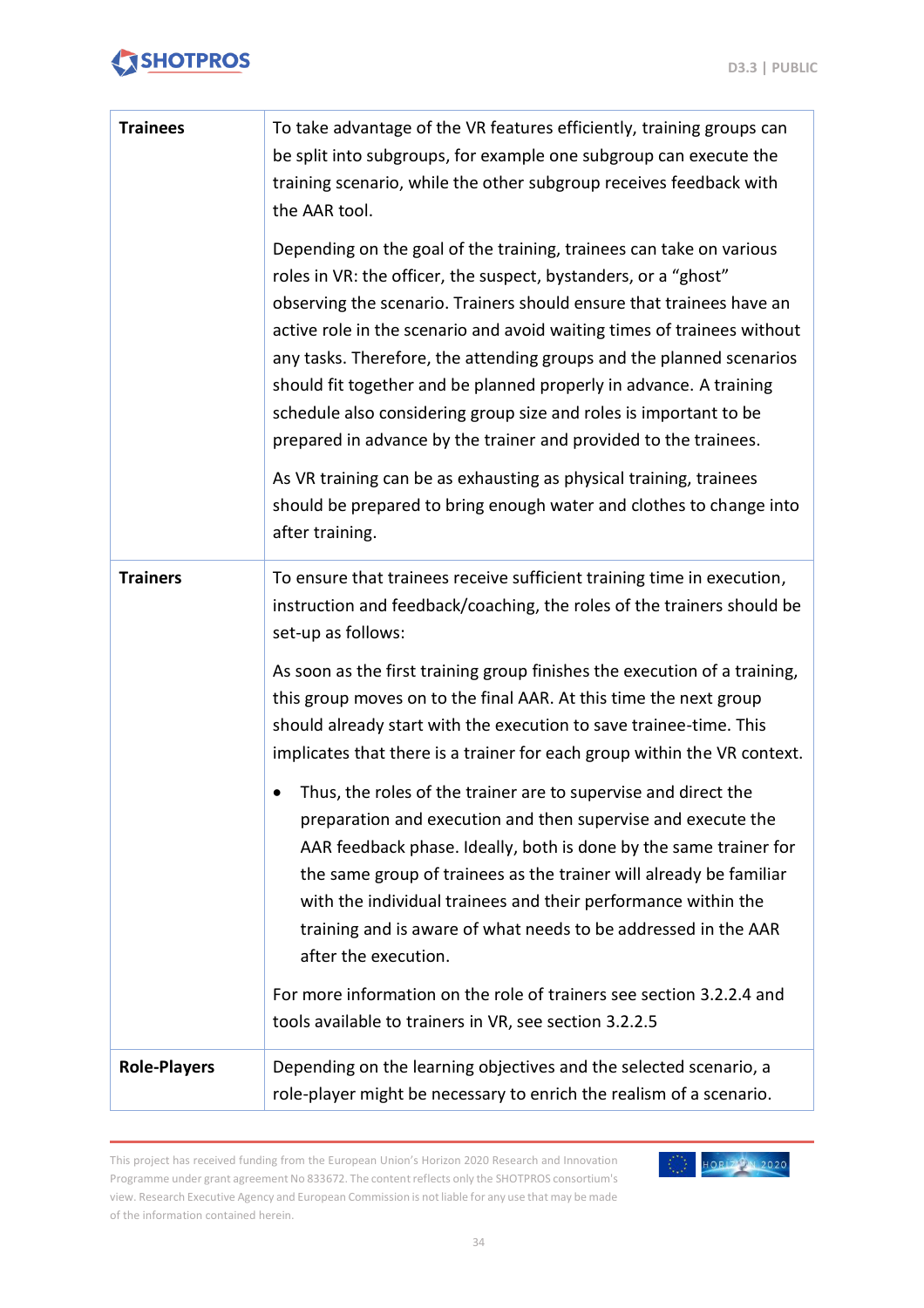Executing a VR scenario training with NPCs only, might reduce the training areas that are suitable for VR as the interaction with NPCs is limited and not all trainings can be done with this limitation (also see D4.6 – detailed description of NPC requirements for a VR solution). Multiple options for role-players exist:

- 1) Trainers act as role-player
- 2) Trainees act as role-player
- 3) (Professional) actors act as role-players

Furthermore, it must be clarified if and to what extent the selected scenario needs a dispatcher to whom the trainees can communicate during the training. Depending on the extent of dispatcher communication (more for extensive scenarios and less [dispatcher information via radio only] for simple scenarios) it can be decided if the trainer takes over the dispatcher communication or another roleplayer is needed for this purpose.

To establish a reliable training environment with reliable and recurring role-player reactions for all trainees of the training day, the role-player needs detailed instruction and options to react on certain trainee actions. This supports the notion of using a trainer or at least an experienced officer for role-playing as this person can – in real time and on the fly - change the interaction with a trainee and react on their behaviour to increase the learning effect.

To ensure sufficient active training time for trainees and avoid waiting time of trainees in larger training groups, trainees that have not been assigned with an active officer role in the scenario can act as roleplayers. Using trainees as role-players allows trainees to experience a scenario and officer behaviour from a different perspective. This perspective allows the trainee role-player to provide specific feedback to the trainee that played the officer based on their experience of the officers' actions.

When using role-players only for this purpose and throughout multiple training sessions on the same day, it needs to be considered that acting as a role-player in VR requires a large amount of cognitive effort. Thus, when setting up a VR training with role-players (other than trainees of the same session), it should be ensured that a) role-

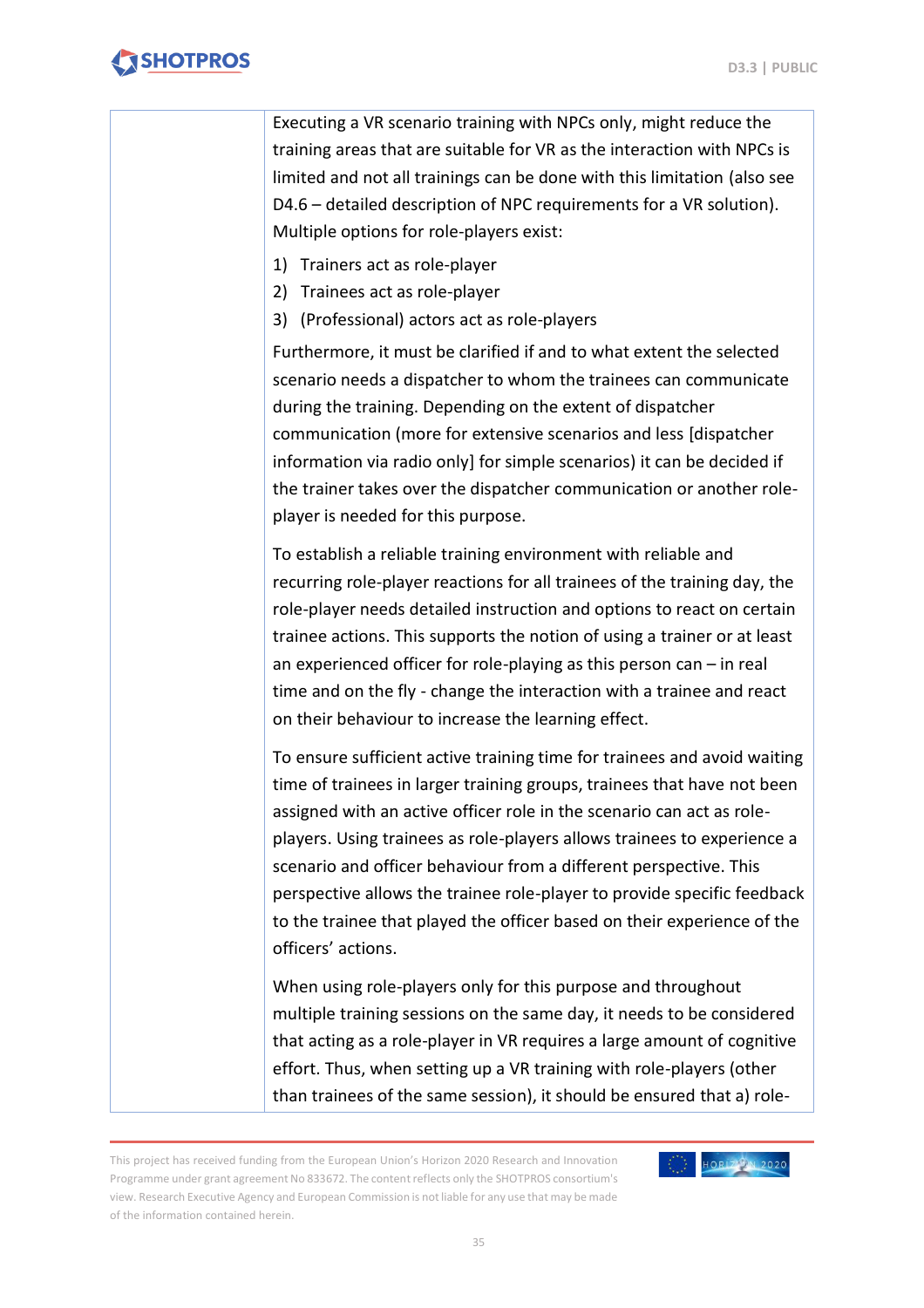HORIZ N 2020

## **SHOTPROS**

|                  | players have a sufficient break between sessions and/or b) multiple<br>role-players are available to take turns.<br>For a specific description of the role of the role-player in VR, see Table<br>13.                                                                                                                                                                                                                                                           |
|------------------|-----------------------------------------------------------------------------------------------------------------------------------------------------------------------------------------------------------------------------------------------------------------------------------------------------------------------------------------------------------------------------------------------------------------------------------------------------------------|
| <b>Operators</b> | The operator of a VR system is responsible for the technical guidance<br>of the VR set-up and the scenario. In general, the operator of the VR<br>system is provided by the VR system provider. Alternatively, an<br>experienced trainer can operate as an operator after receiving<br>sufficient training in using the software and managing the course of<br>the scenarios.<br>For a specific description of the role of the operator in VR, see Table<br>13. |

<span id="page-35-0"></span>*Table 9. Logistical requirements for the set-up of a VR training*

### *3.2.3.1 Operator-Trainer Communication and the Role of the Real Time VR Trainer Dashboard (D4.5) in the VR*

Compared to real-life training, VR offers the opportunity to steer the development of a scenario on the fly without interrupting the course of the training. To ensure that the scenario remains realistic and supports the learning experience of the trainees, the operator and trainer must cooperate and communicate well during the steering of the scenario. Regarding language it is necessary that the operator understands the language (including specific jargon) the trainees use while acting in the VR to react to their commands faster and provide more realistic reactions of the NPCs and the environment itself. Hence, operators and trainers need to be familiar with the process of the live-editing of a VR scenario (see D4.5). Recommendations to further enhance the cooperation between operator and trainer are:

- Prior to the training session, trainers should communicate the training aim and learning objective with the operator to ensure that the scenarios and NPC reactions are in agreement with the aim and objective of the training
- Prior to the training session, operators should communicate the possibilities the VR liveeditor offers trainers in changing and steering the context of the scenario so that trainers know what they can and cannot control during the course of a scenario by themselves.
- Prior to the training session, select short cue words that help in steering the scenario (e.g., "360" to send in an unexpected NPC from behind when the officers do not check their backs).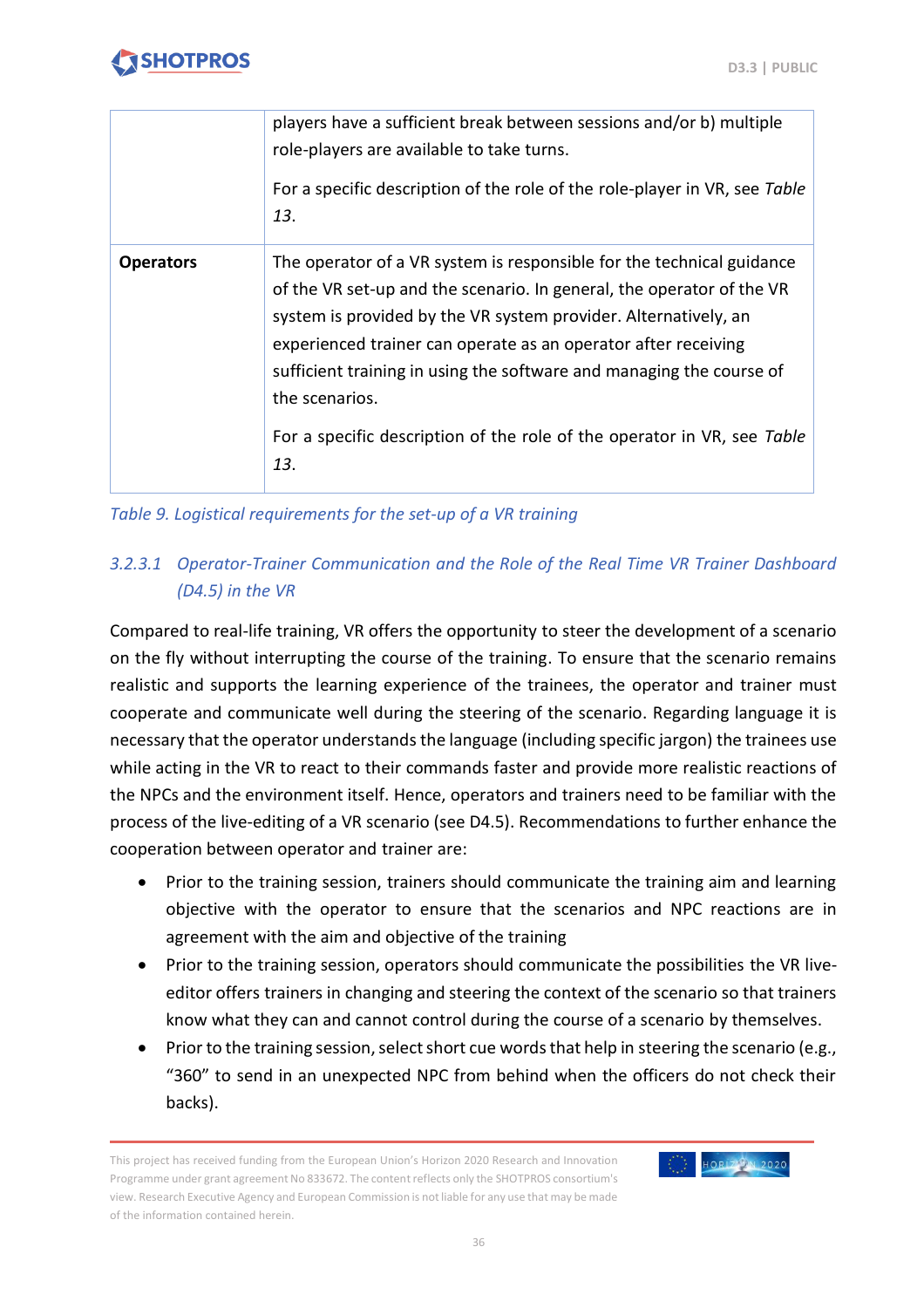During the course of the SHOTPROS project it became even more evident that besides the Real Time VR Trainer Dashboard, the Stress Cue Control Panel (will be described in D4.5) becomes a vital feature for the trainer during the training. After validation in the field trials, this VR feature and its advantages will become part of the final VR training guidelines in D7.5.

### <span id="page-36-0"></span>3.3 Micro Level

The micro level depicts the structure of a VR training at the session level. Based on current training practices of European LEAs (see D3.1) and the site visit training observations (see *Table 4 – TrainPrac D6.1*), the micro level provides police trainers with evidence-based didactical guidelines to facilitate the training of DMA-SR behaviour in VR. To this end, a standard practice for the evaluation of DMA-SR behaviour is presented. Additionally, the micro level presents the seven didactical criteria of clear assignment, high-quality instruction, well-designed practice situation, model learning, variation and differentiation, self-management of the learning process, and feedback by:

- 1. stating the relevance of the criterion for training;
- 2. providing didactical guidelines to consider for VR training;
- 3. summarizing a "takeaway message" of the criterion.

### <span id="page-36-1"></span>3.3.1 DMA-SR Training in VR

In correspondence with the aim of SHOTPROS and based on the conceptual human factors model for DMA-SR behaviour (see D3.2), this training framework intends to provide the constraints and prerequisites for DMA-SR training in a VR setting. Within SHOTPROS, the aim for appropriate DMA-SR skills is described as the following:

*"Relying strongly on a robust set of knowledge and skills, the trainee should be able to decide upon the best course of action given the specific situation and act upon it confidently and swiftly, regardless of the level of stress the trainee is experiencing"* (see D2.3)

Thus, regarding the training of DMA-SR, the objective for each trainee should be to solve a situation safely and without injuring self or others and ideally without the use of a firearm. Since some situations, particularly high-risk situation, require the use of force and other de-escalation tactics, we propose the following two criteria as **principles** for DMA-SR training:

1. **Proportionality**: meaning that the action of the trainee should not be more (or less) severe than the situation requires and commensurate with the violation of the offender.

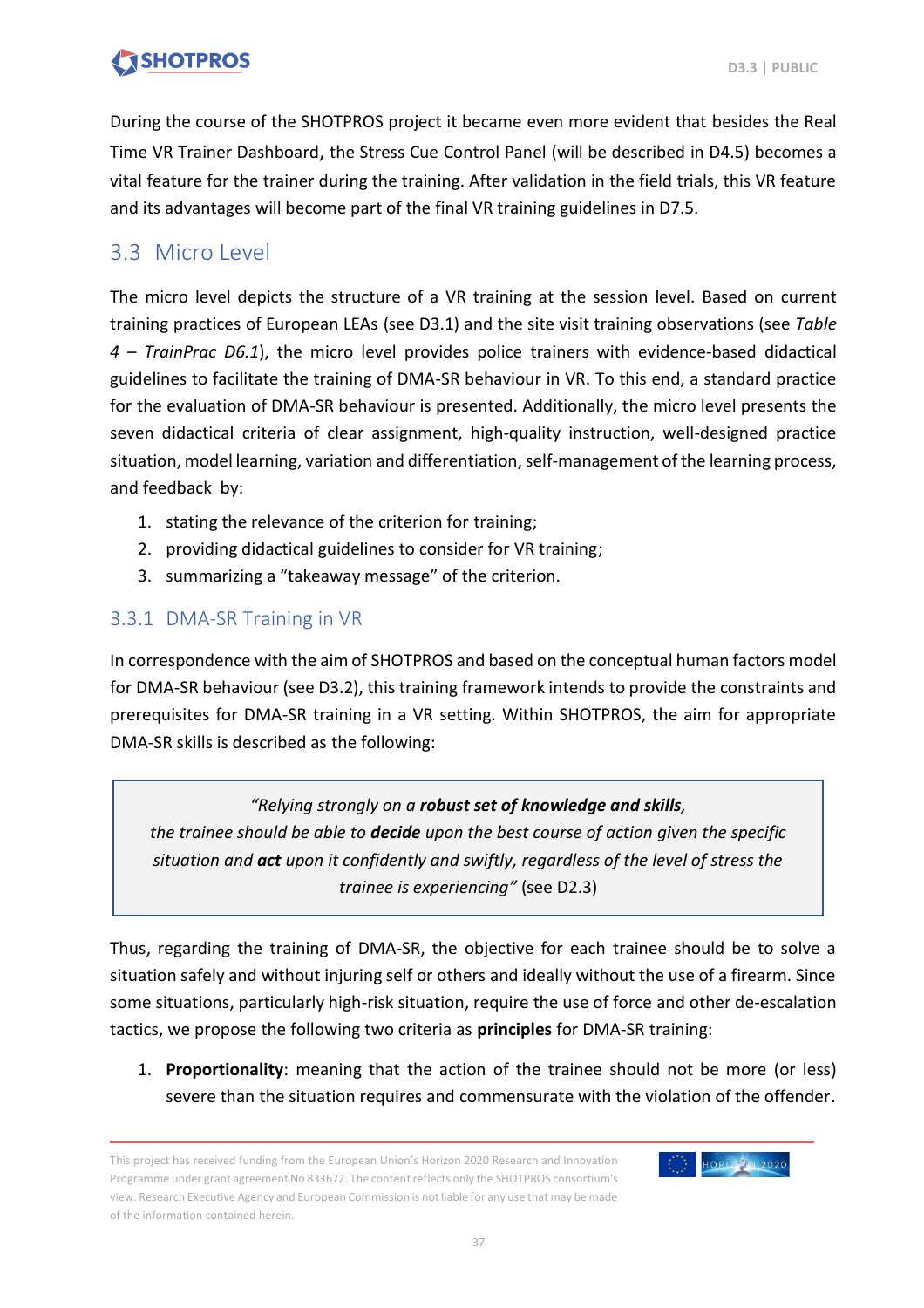2. **Subsidiarity**: meaning that the trainee chooses the appropriate actions and resources for the (ethically and legally) correct purpose.

In the following, we provide evidence-based didactical guidelines for VR training based on the criteria used to evaluate existing training. Trainers can use these guidelines to conduct a VR training session that facilitates learning and transfer of DMA-SR behaviours. Like the VR implementation recommendations presented in the meso level (see section 3.2), the VR didactical training guidelines are generic to be applicable to various (LEA-specific) learning objectives and scenarios.

#### <span id="page-37-0"></span>3.3.2 Clear Assignment

#### **Relevance of the criterion:**

The training assignment communicates the purpose and relevance of the learning objective to the trainees. Providing clear assignments motivates trainees to engage with the training and provides clarity on the learning goals and enhances the training effects.

- Plan the assignment as communicated in the training beforehand and ensure that it aligns with the training schedule and lesson aim of the trainees
- Decide whether the learning objective of the training session requires the use or support of VR:
	- o Is VR the right tool for the training assignment you want to practice? (Forinstance, if the intention is to include physical contact, handcuffing, training of communication with micro expression, a different training tool would support this practice better, see VR training areas, *Table 5.* Is the goal to bring together and apply different learnings in one scenario and to learn tactical behaviour VR might be the ideal solution to go for)
- Keep the training assignment and learning objective of the VR session small to enhance the opportunity for variation and repetition in the VR environment (see interviews TrainCompar, *Table 12*)
- Align the training assignment and learning objective with the VR environment and scenario selection:
	- o Take advantage of the flexibility of the virtual environments and adjust the scenario infrastructure to the training assignment
	- $\circ$  Make use of the risk assessment tool (see D4.7) to create a VR scenario that aligns with the assignment

This project has received funding from the European Union's Horizon 2020 Research and Innovation Programme under grant agreement No 833672. The content reflects only the SHOTPROS consortium's view. Research Executive Agency and European Commission is not liable for any use that may be made of the information contained herein.

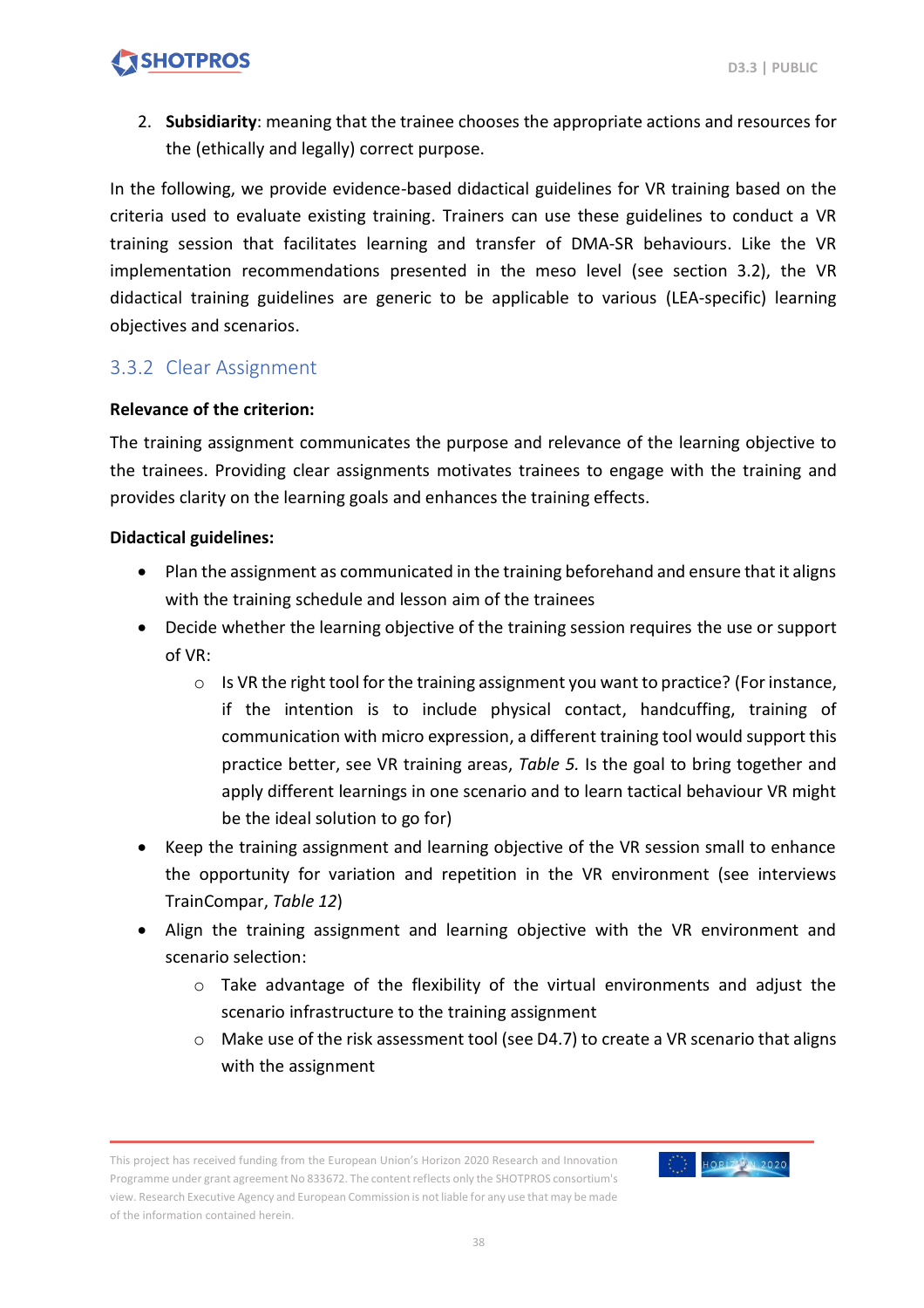HORIZION 2020

### **SHOTPROS**

• Provide limited autonomy (see glossary, *Table 11*) in the assignment for VR training as trainees may initially struggle with the newness of the tool itself and thus may get disengaged (see Rotterdam study, *Table 12*). Limited autonomy can be achieved by delivering the assignment concisely and in a very directive manner.

#### **Takeaway Message: Clear Assignment**

- Preparing a clear assignment is immensely important for VR training because practical consideration for the learning objective, training set-up, and scenario selection influence the user experience of VR as a training tool
- VR training allows trainers to adjust the environment and infrastructure of a training scenario to the training assignment, whereas in real-life training, trainers have to adjust the assignment to the environment of the scenario depending on what the training location facilitates.

### <span id="page-38-0"></span>3.3.3 Training Instruction

#### **Relevance of the criterion:**

Good training instruction provides trainees with a task goal and sets the tone for the training. Through concise instruction, the trainee obtains information about the nature of the training and the relevant points that he or she needs to pay attention to. Good training instruction has been shown to facilitate skill acquisition (Hodges & Franks, 2002).

- Provide tool-specific instruction before the VR training:
	- o Provide a clear overview of what students can expect from a VR training, possibly in form of a short meeting before the actual VR training starts (include what to expect from a VR environment, how to move within a virtual environment, what tools are available in the VR environment etc.)
	- $\circ$  Provide step-like, protocolised instructions on how to put the VR gear on to reduce the time spent on VR preparations and provide a clear step by step calibration and tutorial scenario already accompanied by a trainer. These measures can be reduced depending on the expertise level of the trainees (also see [3.2.2.3](#page-28-1) [Characteristics](#page-28-1) of the Trainee in VR)
- Provide practice-specific instruction before the VR training:

This project has received funding from the European Union's Horizon 2020 Research and Innovation Programme under grant agreement No 833672. The content reflects only the SHOTPROS consortium's view. Research Executive Agency and European Commission is not liable for any use that may be made of the information contained herein.

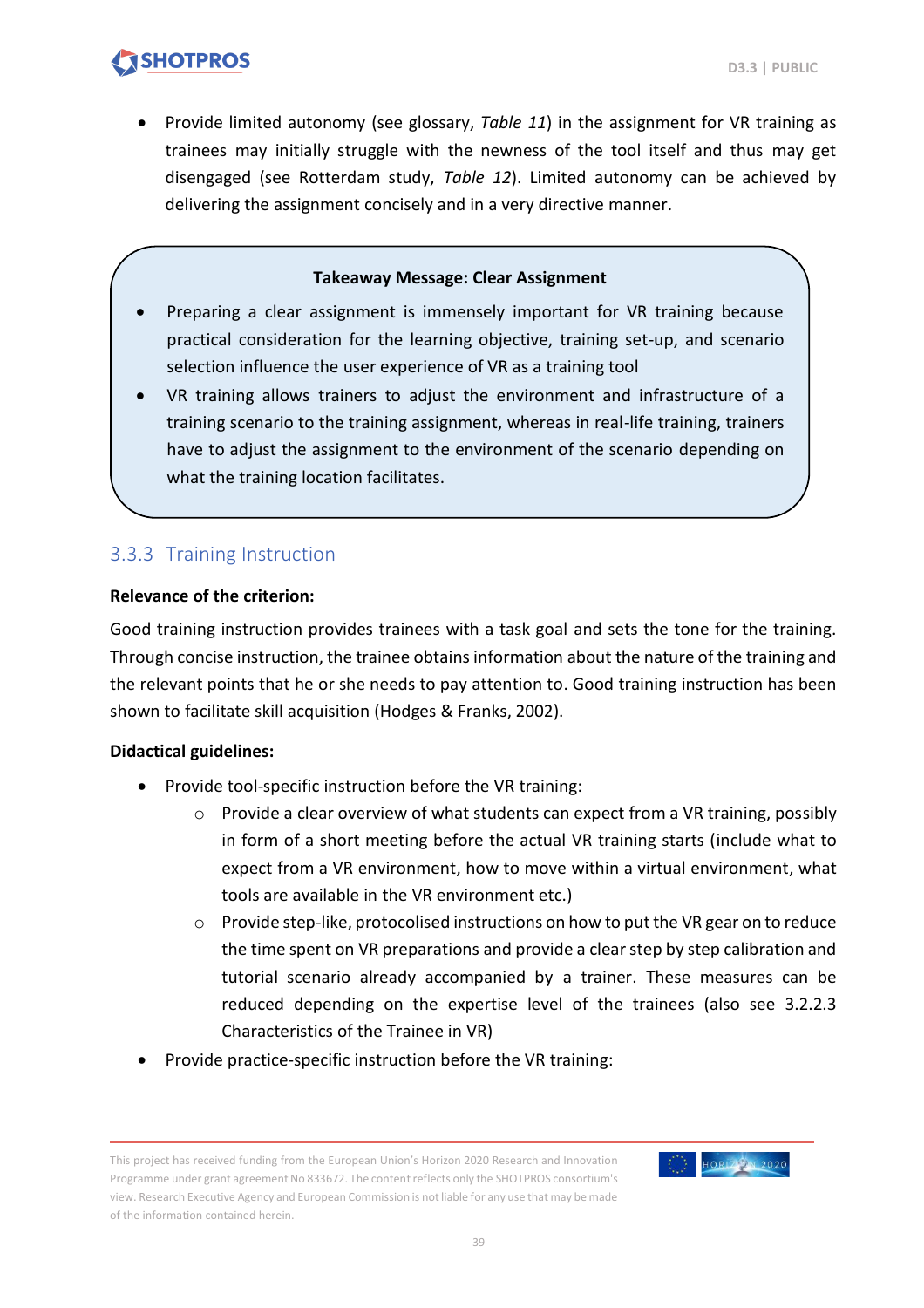- $\circ$  Provide closed training instructions that let trainees know what scenarios they have to complete, what level of difficulty they can expect (as this has been shown to increase the quality of learning and engagement in VR, see results Rotterdam study, *Table 12*)
- $\circ$  Keep the number of points for attention very limited as trainees have to invest a large amount of their mental capacity to navigate the virtual environment (see results Twente and Zurich study, *Table 12*)
- Provide task-relevant instruction during the VR training:
	- o Instruct the role-player to adapt the course of the scenario on the fly to take advantage of the opportunity to not be visible or audible to trainees as a trainer. Because the trainer's instructions to the role-player are invisible and inaudible to the trainees even during the scenario, trainers have the freedom to adjust roleplayer behaviours to their liking (whereas in real-life, trainers can only instruct role-players prior to the scenario). Adjusting role-player behaviour on the fly can be done through wireless headset/microphone communication between trainer and role-player or by physically moving or guiding the role-player to the intended position.

#### **Takeaway Message: Training Instruction**

- Providing concise and relevant instruction is immensely important in VR as the novelty of the training tool requires special attention
- Compared to real-life training, VR training provides additional opportunities for instruction, particularly as the trainer is not visible in the virtual training environment

#### <span id="page-39-0"></span>3.3.4 Well-designed Practice Situation

#### **Relevance of the criterion:**

In police training, a well-designed practice situation is defined by the level of realism it offers to the trainee. The practice situation should therefore invite realistic stress, present a realistic problem, and provide room for realistic solutions. A well-designed practice situation has been shown to enhance transfer of knowledge and performance under pressure (Nieuwenhuys & Oudejans, 2011; Oudejans, 2008; Oudejans & Pijpers, 2009).

This project has received funding from the European Union's Horizon 2020 Research and Innovation Programme under grant agreement No 833672. The content reflects only the SHOTPROS consortium's view. Research Executive Agency and European Commission is not liable for any use that may be made of the information contained herein.

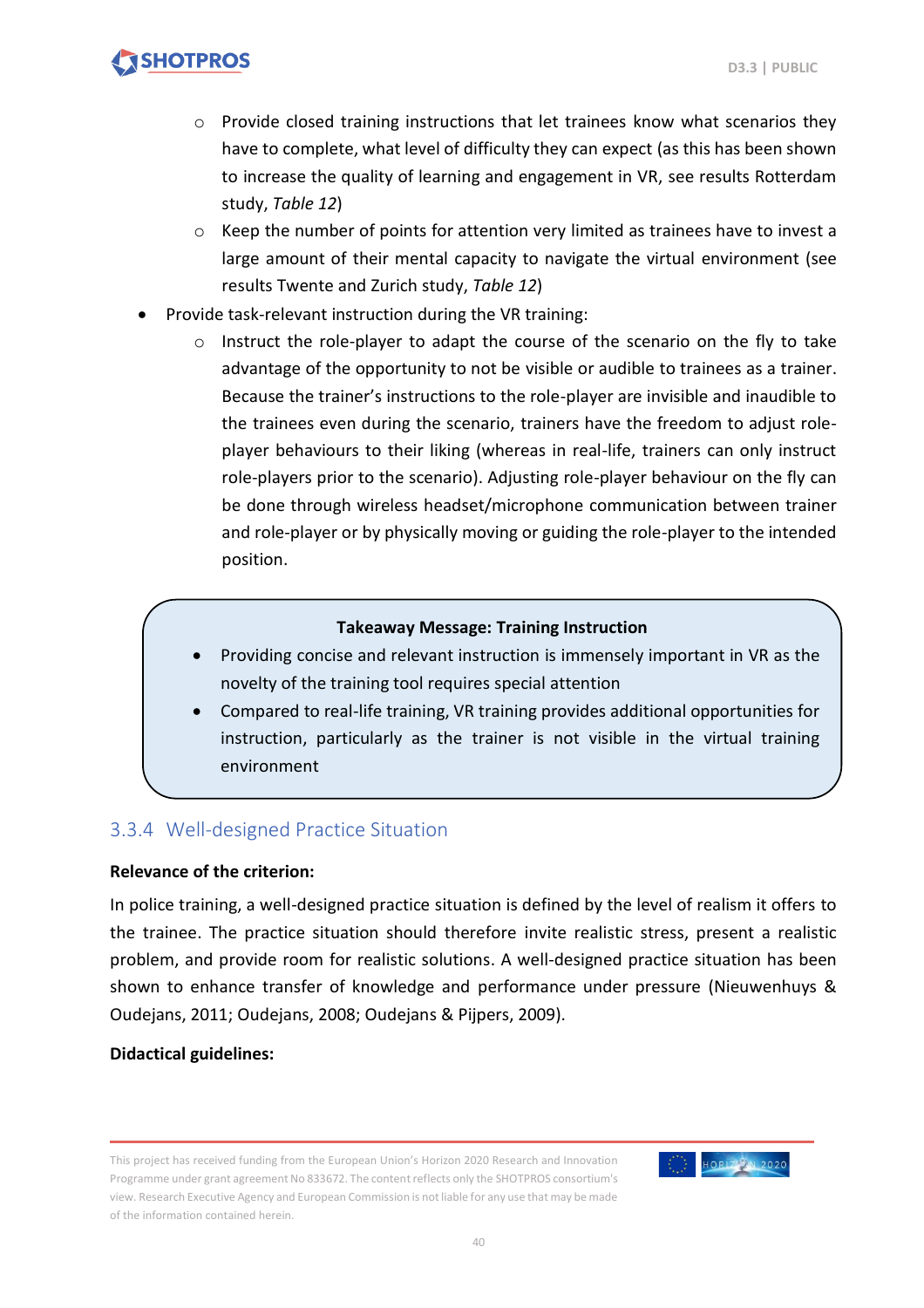HORIZE N 2020

### **SHOTPROS**

- Trainers can make use of the risk assessment tool (see D4.7) to create a realistic training context. The tool may help to elicit the required level of stress for trainees ( VR training has been shown to elicit adequate levels of experienced stress, see results Twente, Zurich, and TrainCompar, *Table 12*).
- Ensure that the training environment in VR confronts trainees with realistic problems they could encounter on duty, through the help of VR this can be accomplished and designed almost at will.
- When developing realistic problems in the VR environment, consider that the virtual environment is not equal to the physical environment (for instance, a small room in VR is not really a physically confined room, and officers cannot "leave" the VR premise, as they could in real life).
- Consider that training realistic solutions is more challenging in VR because the realistic physical feedback from the virtual environment is missing and motor performance is altered or hindered; thus, ensure that the solutions provoked are as realistic as possible and actually achievable in VR. For instance, having a role-player acting as a suspect and giving the instruction to use physical force or resistance would not be useful as this requires a solution that cannot be performed by the officer in VR such as self-defence and physical arresting skills.
- To train in a realistic context, consider whether certain pitfalls of VR can be prevented in the training; for instance, are stairs a necessary component of the training? (Since the execution of the stair movement in VR is not realistic and does not bring an advantage for typical first responder training).
- Ensure options for gaining self-efficacy by controlling the responses of role-players and NPCs on the fly and in correspondence with the behaviour of the trainee: when the trainee performs well (in correspondence with the DMA-SR standards, see section 3.3.1), make sure the role-player or NPC rewards the behaviour of the trainee thus providing the experience of success to the trainee.
- Avoid familiarization with the training environment for the trainee by altering the VR environment regularly.
- To ensure a constraint-led-approach (see glossary, *Table 11*) to VR training, manipulate the following constraints:
	- $\circ$  change the environmental constraints through a) adjusting the scenario and environment from repetition to repetition (e.g., from an outdoor scenario in the parking lot in the daylight to an outdoor scenario on a busy road at night-time), b) role-player instructions (e.g., instructing the role-player to increase the level of threat from repetition to repetition), c) by communicating with the operator to

This project has received funding from the European Union's Horizon 2020 Research and Innovation Programme under grant agreement No 833672. The content reflects only the SHOTPROS consortium's view. Research Executive Agency and European Commission is not liable for any use that may be made of the information contained herein.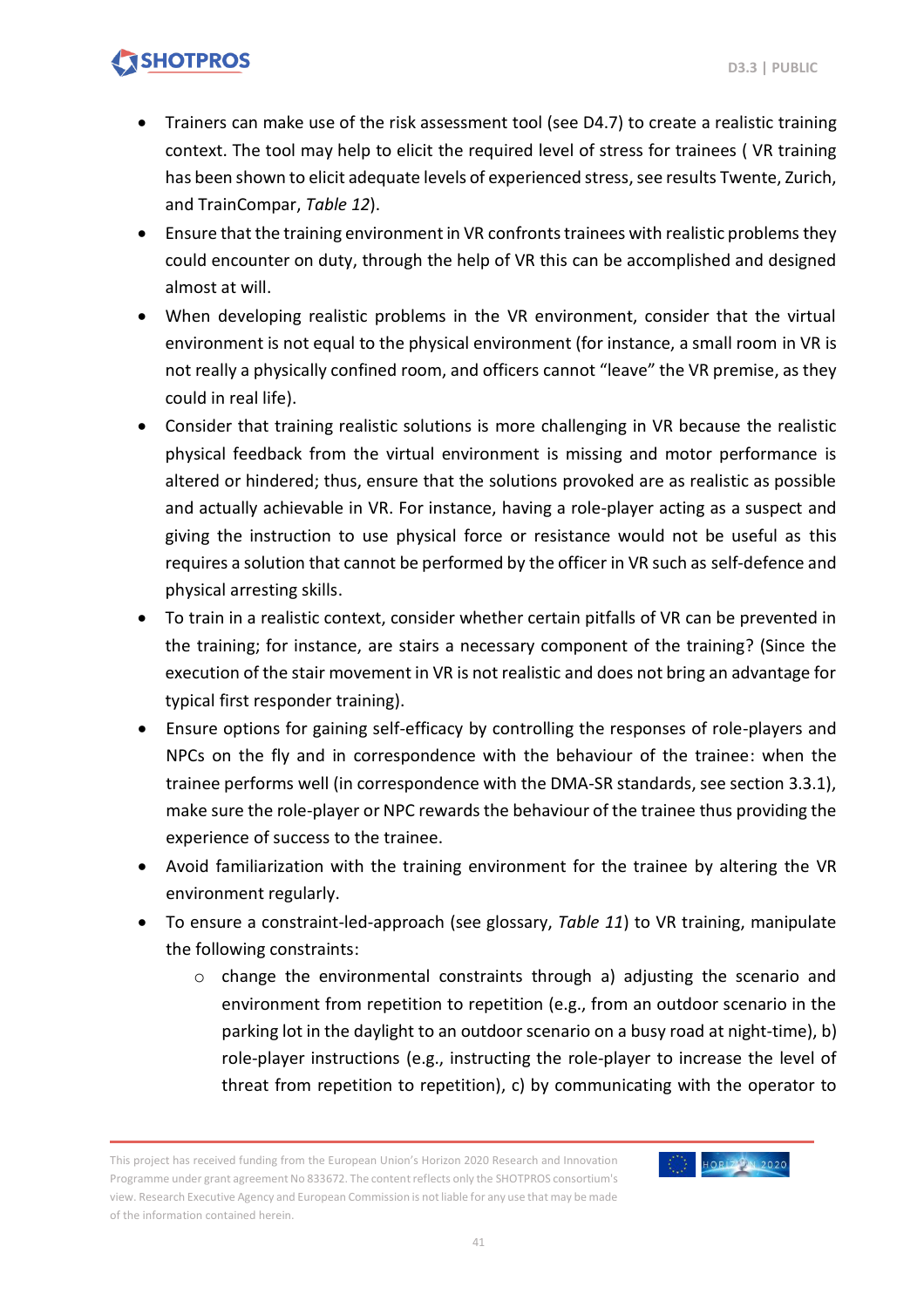add or remove constraints in the virtual environment on the fly (e.g., by placing NPC out of the field of view of the trainees to increase complexity or by making communication between officers harder by adding noise to the environment) and d) using the Stress Cue Control Panel (see D4.5) to adjust stress cues to increase or decrease the stress load of a trainee.

- $\circ$  change the task constraints through providing different instructions and tasks from repetition to repetition (e.g., instructing the role-player to act with weapon in one scenario and without a weapon in the next repetition)
- $\circ$  change the person constraints through influencing the level of stress, mental effort, and attentional capacities by changing the level of complexity and intensity of the scenarios within the Real time VR Trainer Dashboard and the Stress Cue Control Panel (see D4.5).

#### **Takeaway Message: Well-designed Practice Situation**

- Trainers should actively engage in the design of the VR environment and infrastructure before (Scenario Editing) and during (Stress Cue Control Panel) action to take advantage of the VR features that enhance the realistic context and create realistic problems for trainees in the training environment
- Compared to real-life practice, the trainer and operator can actively manage the course of a scenario through the Real Time VR Trainer Dashboard, (see D4.5) and allow various options for the trainee to gain self-efficacy

### <span id="page-41-0"></span>3.3.5 Model Learning

#### **Relevance of the criterion:**

Model learning refers to a teaching strategy that utilises demonstration of behaviour as instruction for skills or movements. The learner has an observational role in which he or she closely watches the model to acquire the modelled behaviour (Gould & Roberts, 1981). Model learning has been shown to facilitate skill acquisition, retention, and motor learning (Hebert, 2018; Hodges & Williams, 2007).

#### **Didactical guidelines:**

• Make use of trainees as peer observational models (instead of solely relying on expert models)

This project has received funding from the European Union's Horizon 2020 Research and Innovation Programme under grant agreement No 833672. The content reflects only the SHOTPROS consortium's view. Research Executive Agency and European Commission is not liable for any use that may be made of the information contained herein.

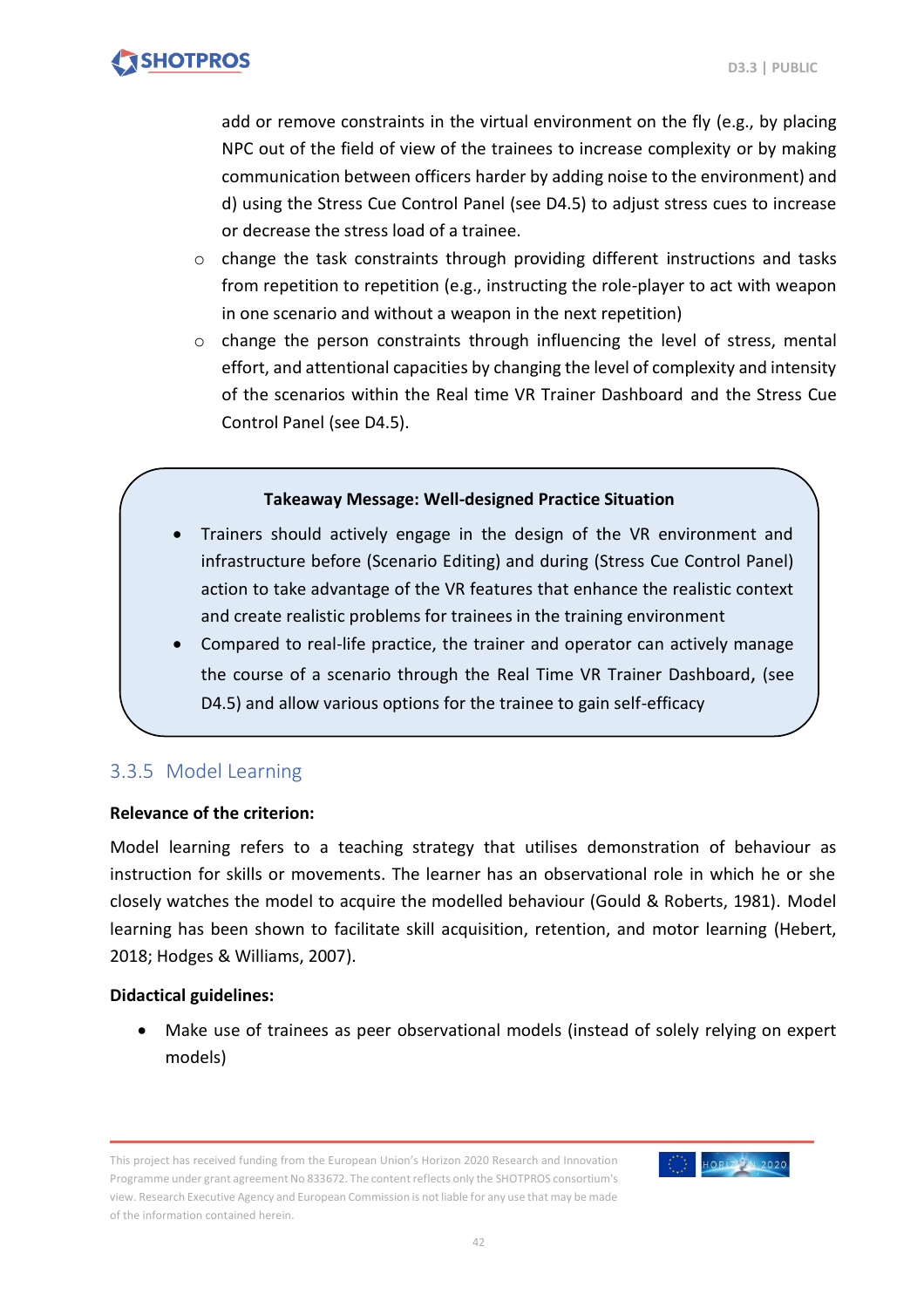- o For instance, during a training with four trainees (see TrainCompar study, *Table 12*), two trainees are executing the training scenario in VR while the other two trainees can observe the performance on an external screen using various viewing perspectives and a variety of abstract performance indicators (e.g., line of fire, movement paths, field of view, performance statics)
- Provide trainees with a clear and specific viewing assignment that relate to the training or learning objective (e.g., instruct them to pay attention to decisive DMA moments; or to evaluate a certain tactical skill)
- Ensure that trainees are familiar with the use of the different viewing perspectives and the controllers of the VR in the spectator view
- Use VR "Ghost Mode". Trainer or trainee can actively be part of the virtual environment as a "ghost" and observe the other trainees' performance in the scenario without being visible to them.
- Use AAR as video feedback to allow the trainee to learn from their own implementation as a model
- **Point of consideration**: If the trainer would like to serve as a realistic expert model for demonstration of certain skills or behaviours, the trainer has to be wearing a VR suit; otherwise, the trainer can only demonstrate sub-skills or sub-movements in an abstract way since he or she is not acting or visible in the virtual environment

#### **Takeaway Message: Model Learning**

- Compared to real-life training, VR provides a large variety of opportunities for model learning to enhance skill acquisition and retention even without actively executing a scenario
- Trainers should particularly take advantage of peer modeling through the **IAM** and the trainees' own actions as models of themselves through the **AAR**

### <span id="page-42-0"></span>3.3.6 Variation and Differentiation

#### **Relevance of the criterion:**

Variation and differentiation refer to the variability in a training environment or task (often from practical trial to practice trial) and allows the learner to explore various movement solutions for achieving a goal instead of repeating the same movement pattern to complete a task (Ranganathan & Newell, 2013). Including variation and differentiation into a training

This project has received funding from the European Union's Horizon 2020 Research and Innovation Programme under grant agreement No 833672. The content reflects only the SHOTPROS consortium's view. Research Executive Agency and European Commission is not liable for any use that may be made of the information contained herein.

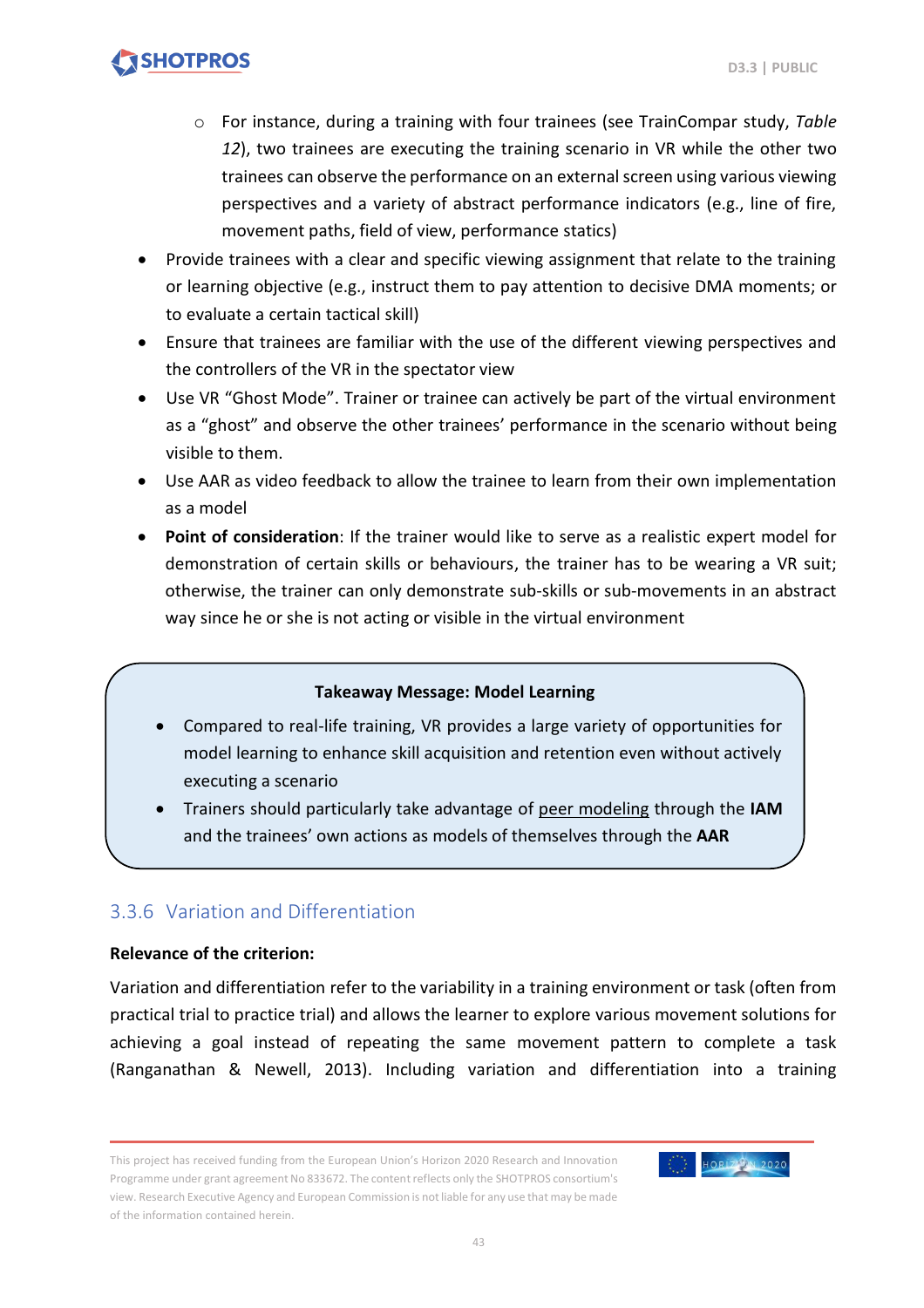environment has been shown to enhance exploration, skill acquisition, and transfer of learning (Wulf & Schmidt, 1997; Newell & McDonald, 1992).

- Ensure to have a pre-defined selection database of VR environments available to you (e.g., a minimum of three different virtual environments, see results TrainCompar, *Table 12*)
- To achieve variation and create a new practice situation, change the context of the virtual environment for each repetition:
	- $\circ$  Through environmental changes: night-time vs. daylight of the same environment, additional objects in the environment, more or less visibility, etc.
	- o Through different starting points for trainees and role-players in the same virtual environment
- To achieve differentiation, ensure a mix of various threat levels ranging from non-lethal to lethal situations differing per repetition:
	- $\circ$  Differentiation through NPC: change NPC level of aggression, change the appearance
	- o Differentiation through role-players: change role-player behaviour instruction, change their appearance by giving them a different VR skin
	- $\circ$  Differentiation through manipulating objects: change presence and appearance of weapons (weapons "hidden under a pile of clothes on a desk, behind the back of an NPC, unusual weapons like a hammer etc.)
- To ensure an optimal training environment for the trainee, monitor the trainee's success by looking at the performance indicators (e.g., DMA-specific behaviours, tactical behaviours, etc.). Try to aim for maximum challenge and minimum errors ("error-free learning", see glossary, *Table 11*)
	- o If the training seems too simple for the trainee, up-scale the level of complexity directly in the Stress Cue Control Panel by activating additional stress cues or changing the context (e.g., night-time, medium to high level of threat, presence of weapons).
	- $\circ$  If the trainee starts to make mistakes, down-scale the level of complexity (e.g., daytime, low to medium level of threat).
- During each training scenario, communicate with the VR operator or use the options you have as a trainer to adjust the scenario complexity on the fly (as this cannot be done easily in real-life)

This project has received funding from the European Union's Horizon 2020 Research and Innovation Programme under grant agreement No 833672. The content reflects only the SHOTPROS consortium's view. Research Executive Agency and European Commission is not liable for any use that may be made of the information contained herein.

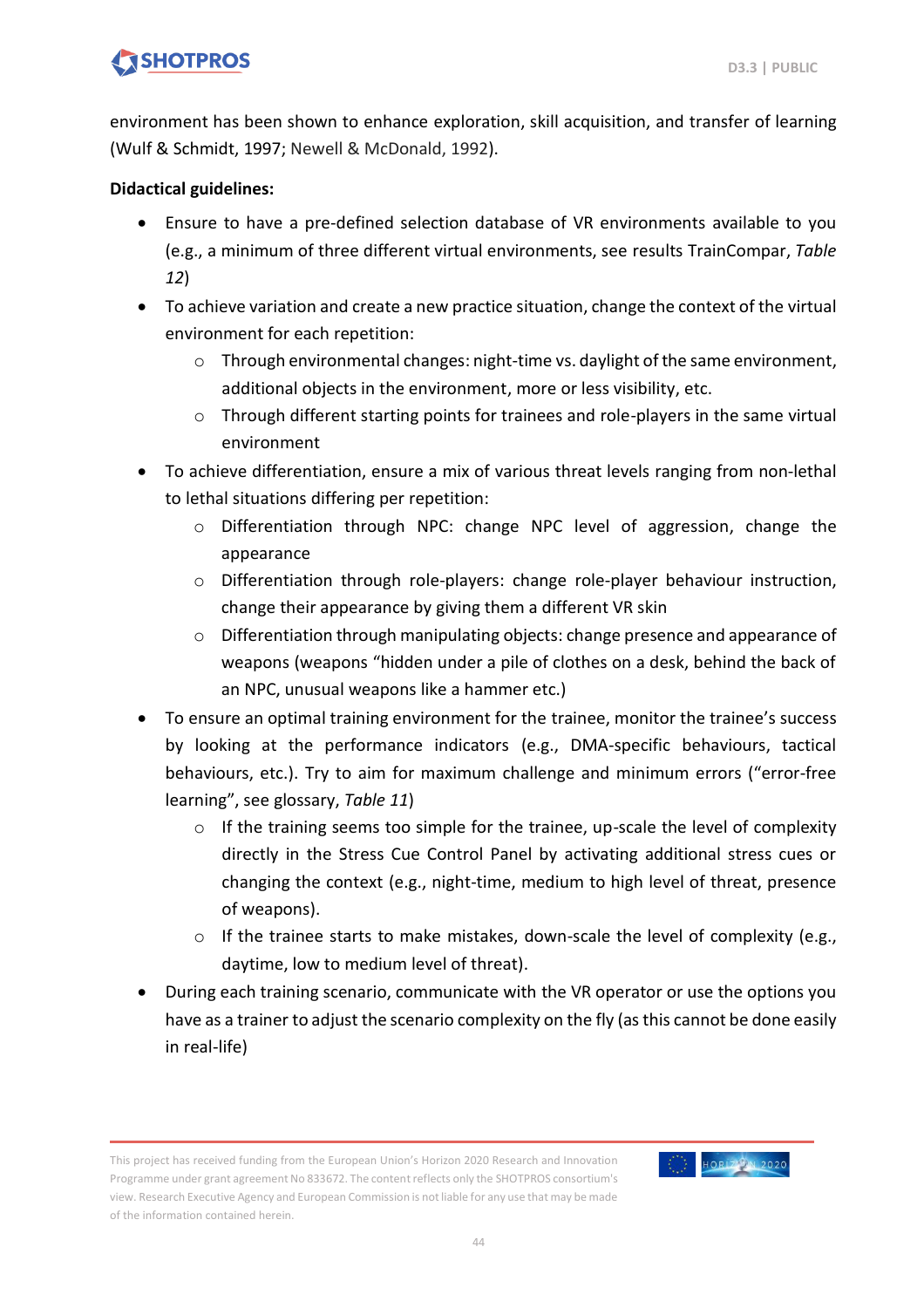#### **Takeaway Message: Variation and Differentiation**

- Location variation is the most distinguishable feature of VR and **must** be implemented in VR training sessions (see results TrainCompar, *Table 12*)
- Because VR training offers an In-Action Feedback Loop to monitor trainee's performance, the complexity of scenarios can and **should** be adjusted on the fly to enhance learning

### <span id="page-44-0"></span>3.3.7 Self-management of the Learning Process

#### **Relevance of the criterion:**

Allowing a learner to self-manage their learning process provides the learner with the opportunity to actively engage and be an active agent in the process of skill acquisition. In a selfmanaged learning environment, the learner can, for example, self-regulate when and how to receive feedback instead of relying on the trainer's feedback choices. Self-management of the learning process has been shown to facilitate learning, engagement, transfer, and motivation (Janelle et al., 1995; Lewthwaite et al., 2015; Keetch & Lee, 2007).

#### **Didactical guidelines:**

- To provide trainees with the opportunity to self-manage their learning process, ensure that trainees have previous practical knowledge of the relevant skills to apply them in the VR training (students who did not have prior practical knowledge were less engaged with the VR tool, see Rotterdam study, *Table 12*)
- Prior to the start of the VR training, let trainees place the gear on the gear belt themselves, instead of having fixed positions (see Twente study, *Table 12*; input from EndUser FeedbackWeek 2, see D6.1)
- Allow participants in the AAR to have control over how and where they want to receive feedback (for instance, let trainees select parts they would like to review and the angles or perspectives they would like to review their performance from – let them "reexperience" the operation by giving them the controller for a walkthrough in the AAR)
- Let trainees choose to have their line of fire on or off during the execution and review of the scenario

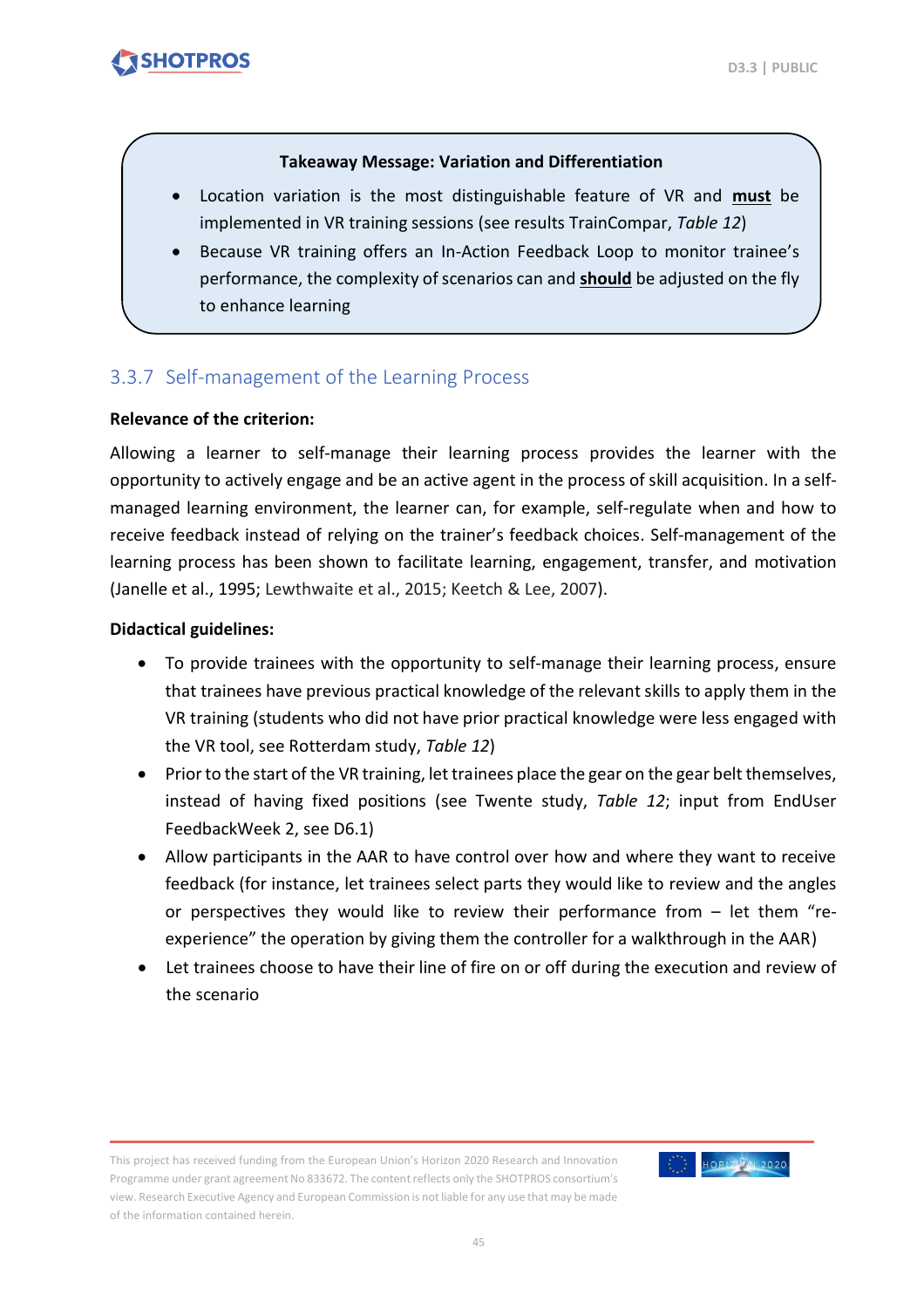• **Point of consideration**: while handling the various feedback options and features that VR provides, be aware that just because these options are available, not all of them have to be used at all times; rather, ensure that the learning climate is at the centre of the training, provide a psychologically safe learning environment, make sure the trainees can experience autonomy and success or competence.

#### **Takeaway Message: Self-Management of the Learning Process**

- By using different technical VR features (such as the review perspectives in the AAR), VR offers a variety of options for trainees to self-manage their learning process
- VR training requires trainees to have previous practical knowledge to fully take advantage of the virtual training environment

#### <span id="page-45-0"></span>3.3.8 Feedback

#### **Relevance of the criterion:**

Feedback informs the learner of their performance and supports the learner in evaluating and adjusting the performance behaviour in the future. Providing constructive and motivating feedback has been shown to increase the learner's motivation, self-confidence, self-efficacy (see glossary, *Table 11*), and benefits learning (Bandura, 1997; Chiviacowsky, 2020).

#### **Didactical guidelines:**

- During the VR After-Action Review (AAR), make use of the bird's eye view and suspect perspective (as this has been shown to enhance quality of learning: see results Zurich study, *Table 12*)
- To enhance the quality of learning and the perceived level of stress, add a pain stimulus to the VR training (see results Zurich study, *Table 12*) The pain stimulus provides instant feedback on performance when used correctly.
- Let trainees review the statistical feedback presented in the AAR such as number of shots fired and targets hit, bystanders flagged, etc.
- Review is a big advantage what happened is replayable at any time from any perspective – the trainer can invest the time in explaining tactics to improve rather than loosing time finding out if it really happened (which is a large issue in real-life trainings where missing perspectives in video evidence lead to misinterpretations on both sides)

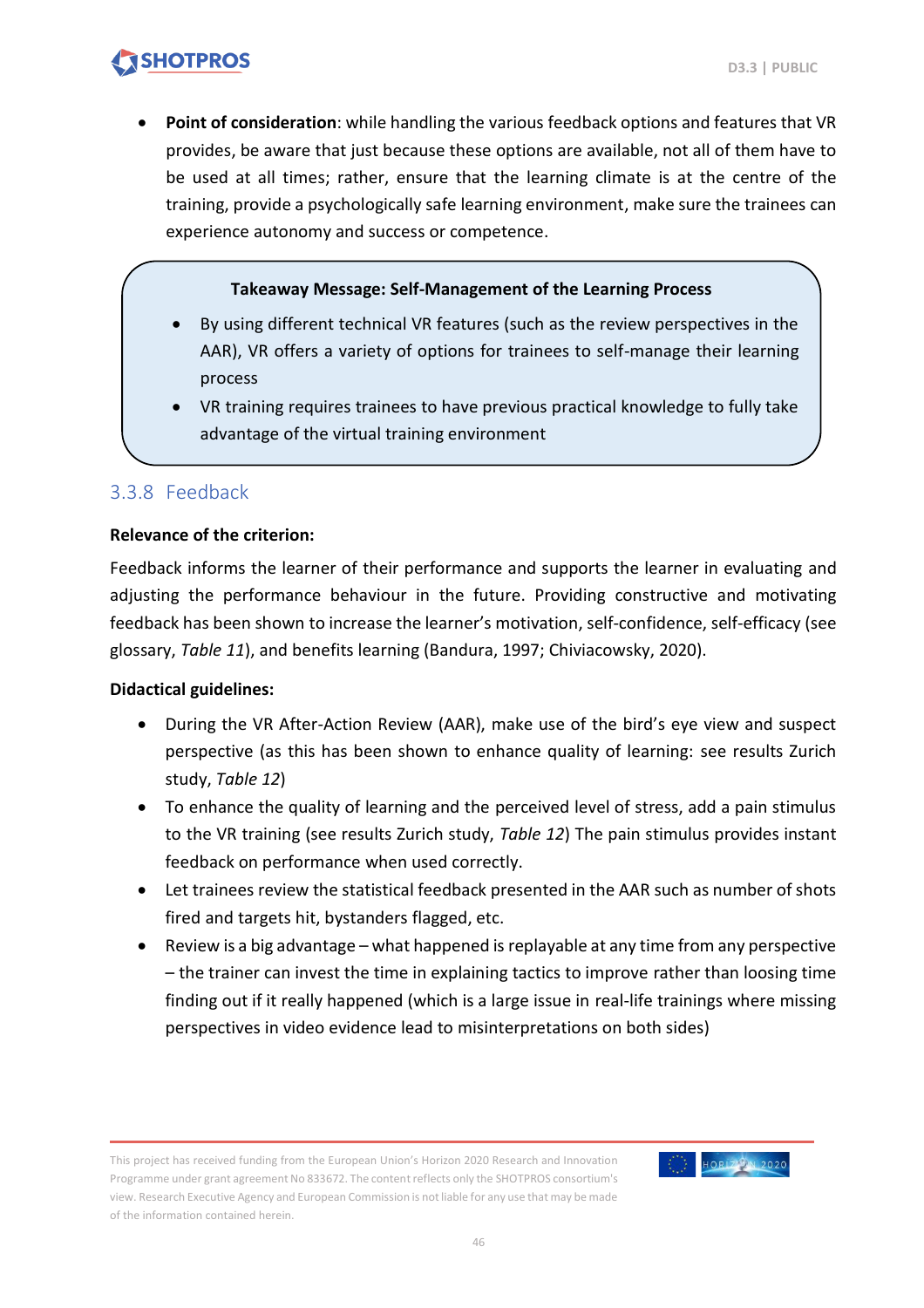• When training time is a concern, trainers can choose to focus on execution time and provide feedback like they would in real-life instead of relying on a more time-consuming AAR for feedback (see results TrainCompar, *Table 12*)

#### **Takeaway Message: Feedback**

- The quality of learning of trainees is most strongly associated with the perceived quality of feedback and should be an important pillar in VR training
- VR offers a variety of feedback tools (i.e., features of the AAR) that should be used in correspondence with the expertise of the trainer

#### *3.3.8.1 DMA-SR Evaluation Guidelines*

In police work, situations that require DMA can have multiple outcomes. Oftentimes, these outcomes are difficult to evaluate as they are seldomly inherently wrong or right. Thus, a situation can be solved with different actions that all yield appropriate outcomes. Metaphorically put, there are more ways that lead to Rome, and one is not necessarily better than the other.

To this end, and in line with the HF-Model (see D3.2), we propose that trainers evaluate the DMA behaviour of a trainees according to the following two criteria (also see [3.3.1](#page-36-1) [DMA-SR](#page-36-1)  [Training in VR\)](#page-36-1):

- 1. Did the student resolve the situation with appropriate proportionality?
- 2. Did the student resolve the situation with appropriate subsidiarity?

To evaluate and provide proper feedback regarding these two criteria, police trainers can follow the points below:

- Use the After-Action Review to show the trainee the decisive situation
- Replay the situation from other perspectives (depending on which view holds most information) to reveal additional insights to the trainees
- Invite the trainee to think about their DMA process, for instance:
	- o What did you notice in your environment (see/hear/etc.)?
	- o What were your most prominent thoughts?
	- o What actions did you perform and why?
- Evaluate the DMA behaviour according to proportionality and satisfactory resolution, for instance:
	- o Did the situation require the use of force chosen by the trainee?

This project has received funding from the European Union's Horizon 2020 Research and Innovation Programme under grant agreement No 833672. The content reflects only the SHOTPROS consortium's view. Research Executive Agency and European Commission is not liable for any use that may be made of the information contained herein.

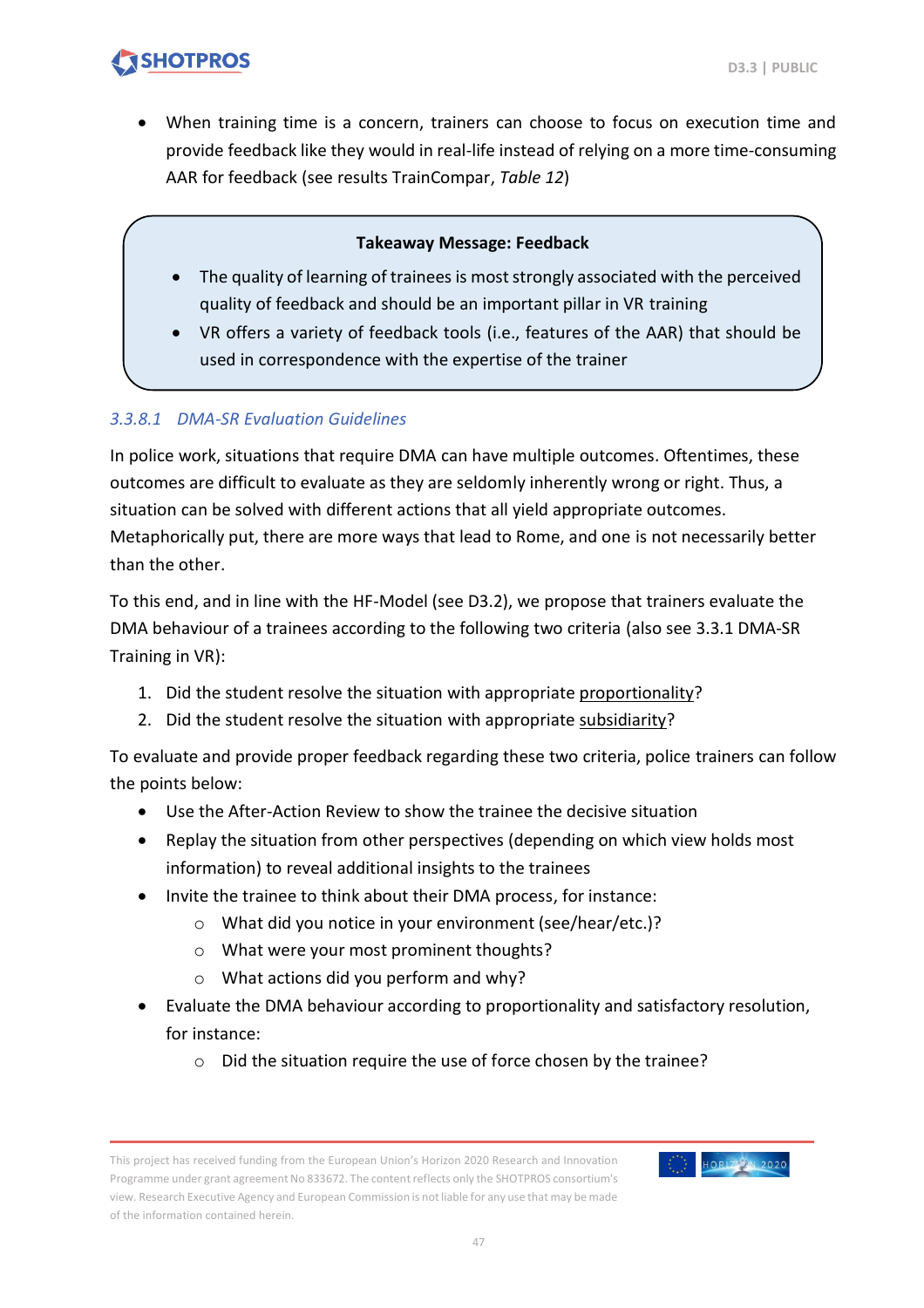- $\circ$  Were there cues in the environment that would have informed the trainee to decide and act differently?
- o According to police standards, is there a more appropriate way to resolve the situation? If so, what does the trainee need to do or know to handle situations accordingly?
- $\circ$  Explore with the trainees which other actions would have been proportional and subsidiary in the given situation?

### <span id="page-47-0"></span>4 Relevant Perspectives

In accordance with SHOTPROS Objective 3 "(European Police) Training Framework and Curriculum for DMA-SR", D3.3 incorporates several relevant policy-maker perspectives (e.g., gender, legal, ethical, safety, privacy). In the following, each of the relevant perspectives are presented in their own section and linked to the policy-maker checklist for VR (see section 3.2.1). Further consideration and recommendation for policy-makers will be addressed and compiled in Deliverable 8.5, "Strategies & Toolkit for Policy-Makers".

### <span id="page-47-1"></span>4.1 Gender Perspective

Research methods from SHOTPROS experiments (for instance in WP3 experiments, see *Table 12*) and EndUser FeedbackWeek 2 (see D6.1) were designed in a way that they considered possible gender differences and similarities. The results from the studies and input from EndUser FeedbackWeeks (see D6.1) showed that VR is equally suitable for men and women. There are no notable gender differences in VR activities, (stress) experience and quality of learning. The VR training can further contribute to the advancement of gender equality by:

- Using scenarios focusing on gender-discrimination to reduce officers' implicit genderbiased behaviours
- Creating a large database of NPC skins representing all genders, that are also usable when training with human role-players to quickly change their appearance in VR
- Using proper suits and a versatility of material sizes, available in sizes suitable for men and women
- Providing trainees with the ability to select their own avatar during the calibration phase instead of the trainer selecting it for them

An additional consideration as part of the gender perspective concerns the behaviour of NPCs and their response to different officers (e.g., a team of two female officers, a team of two male officers, a team of one male and one female officer). To this end, a workshop capturing the end

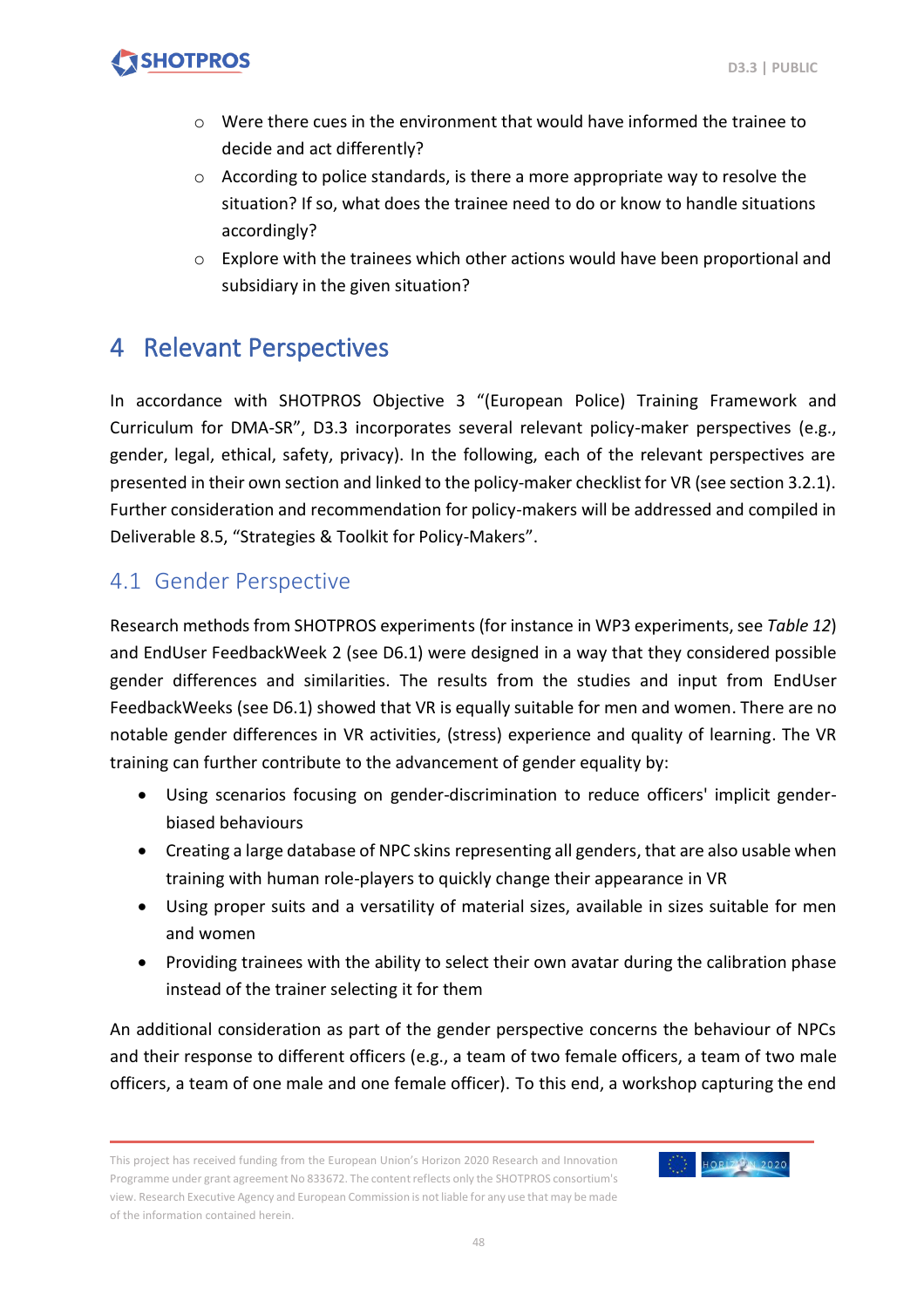user experience and feedback with a focus on gender-sensitivity will be conducted in "EndUser FeedbackWeek 5" (see D6.1). The results of the workshop will be incorporated into the development process of the scenario builder (see WP5) and used as insights on skills for future VR trainers in police training (see T7.4).

### <span id="page-48-0"></span>4.2 Legal Perspective

Both VR providers and end users (police organisations) must think carefully about the internal legal agreement to ensure that they:

- Protect existing rights (copyright of software, pictures of material, publishing data, dissemination)
- Allocate future rights of any new creation (duty of confidentiality, test options)
- Determine legal settlement in the event of costumer failure or abuse of VR system
- Determine legal settlement of VR provider responsibility in the event of (technological) failure of VR system
- Determine legal settlement in the event of personal injury (motion control, epileptic seizures) and product liability (copycat-violence, trauma)

### <span id="page-48-1"></span>4.3 Ethical Perspective

On top of the prevailing ethical points (data-related issues, impact on the physical, social, and psychological well-being, see "privacy perspective" section 4.5 and "safety perspective", section 4.4), policy-makers should be alert to:

• Ethnic profiling: "the risk of intentionally or unintentionally stigmatising or stereotyping certain groups, based on their ethnicity, culture, religion, gender or appearance" (see D2.3, section 4.2.1). As mentioned in the gender perspective (section 4.1), VR can contribute to train and reduce implicit biases of officers and raising awareness of ethnic profiling by rapid variation of environment, cultural perception, and changing appearances of bystanders.

### <span id="page-48-2"></span>4.4 Safety Perspective

Policy-makers should consider the normal safety precautions (as in real-life police training) and apply these precautions to VR training. Previously established rules of conduct for real-life training, such as interaction with fellow trainees and "no-play" provisions can be applied to VR. Nevertheless, there are some VR-specific points that policy makers should consider when it comes to physical and psychological/social safety of trainees.

This project has received funding from the European Union's Horizon 2020 Research and Innovation Programme under grant agreement No 833672. The content reflects only the SHOTPROS consortium's view. Research Executive Agency and European Commission is not liable for any use that may be made of the information contained herein.

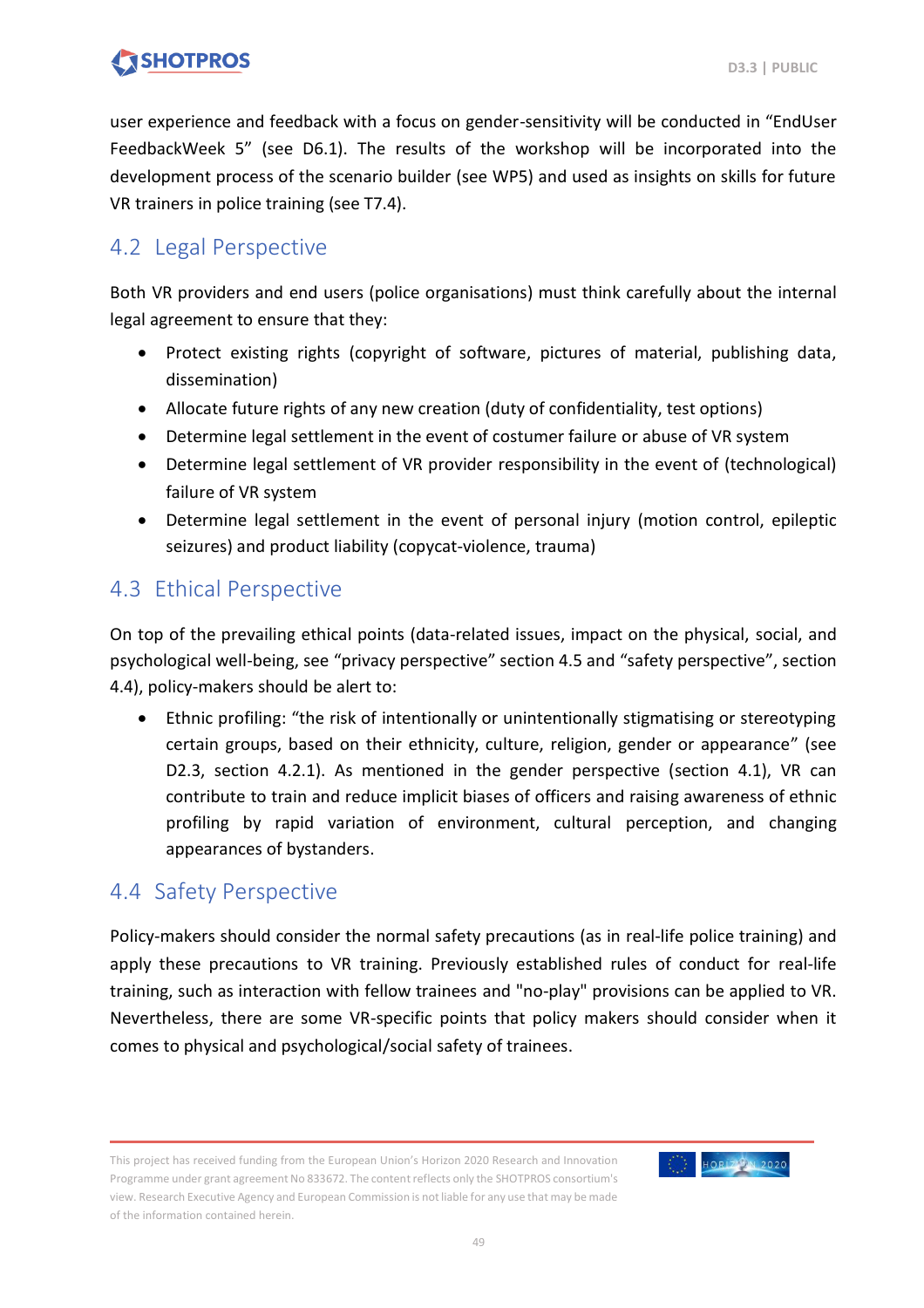### <span id="page-49-0"></span>4.4.1 Physical Safety in Training

- As the physical aspect is less present, VR provides a safe environment to train high-risk situations with minimal risk of physical harm (injuries) to trainees (compared to FX training, for instance).
- Motion sickness can lead to dropout of trainees in training and negative experience with VR (see results Twente study, *Table 12*; evidence from EndUser FeedbackWeek 2, see D6.1). Specific protocols should be developed, possibly in collaboration with the VR provider (technical requirements) to reduce motion sickness.
- Hygiene should be considered because trainees wear VR-suits while being physically active and possibly sweating a lot (evidence from EndUser FeedbackWeek 2, see D6.1); specific protocols (such as using hygienic and odour-eliminating sprays like myrazine) should be developed to ensure proper hygiene measures
- When dressing or undressing body sensors with direct contact to the skin, an area should be provided to provide privacy for trainees.
- When using the live monitoring within the Real Time VR Trainer Dashboard, (see D4.5) during a VR training session, the possibility exists that trainers or operators might notice abnormalities in heart rate (irregular or too high) or chronic stress (low HRV baseline levels) of trainees. Policy-makers in cooperation with training coordinators should develop a protocol that addresses incidental medical findings and how these will be handled a) if noticed during a training session and b) if noticed after a training session, indicating possible medical risk to the trainee.

### <span id="page-49-1"></span>4.4.2 Psychological and Social Safety in Training

- VR can enhance safety in training with proper use and monitoring trainees with VR features such as the AIM and AAR. These features offer the trainers the possibility to conduct repetitions and manipulate complexity of scenarios to ensure the trainees end with positive experiences (i.e., resolving a situation appropriately).
- Trainers need to ensure that training, in particular certain scenarios, are not overwhelming and cause information overload for the trainee. The risk assessment tool (see D4.7) offers trainers a tool to familiarise themselves with trainees' possible previous encounters to avoid further triggering of incidents in training (see D2.3, section 4.2.2), the Trainer Dashboard offers options to assess and also to directly de- or increase stress cues during the actual training.
- In training, trainers need to ensure that the level of training does not exceed the trainee's development phase. This can be achieved through the proper use of the risk assessment

This project has received funding from the European Union's Horizon 2020 Research and Innovation Programme under grant agreement No 833672. The content reflects only the SHOTPROS consortium's view. Research Executive Agency and European Commission is not liable for any use that may be made of the information contained herein.

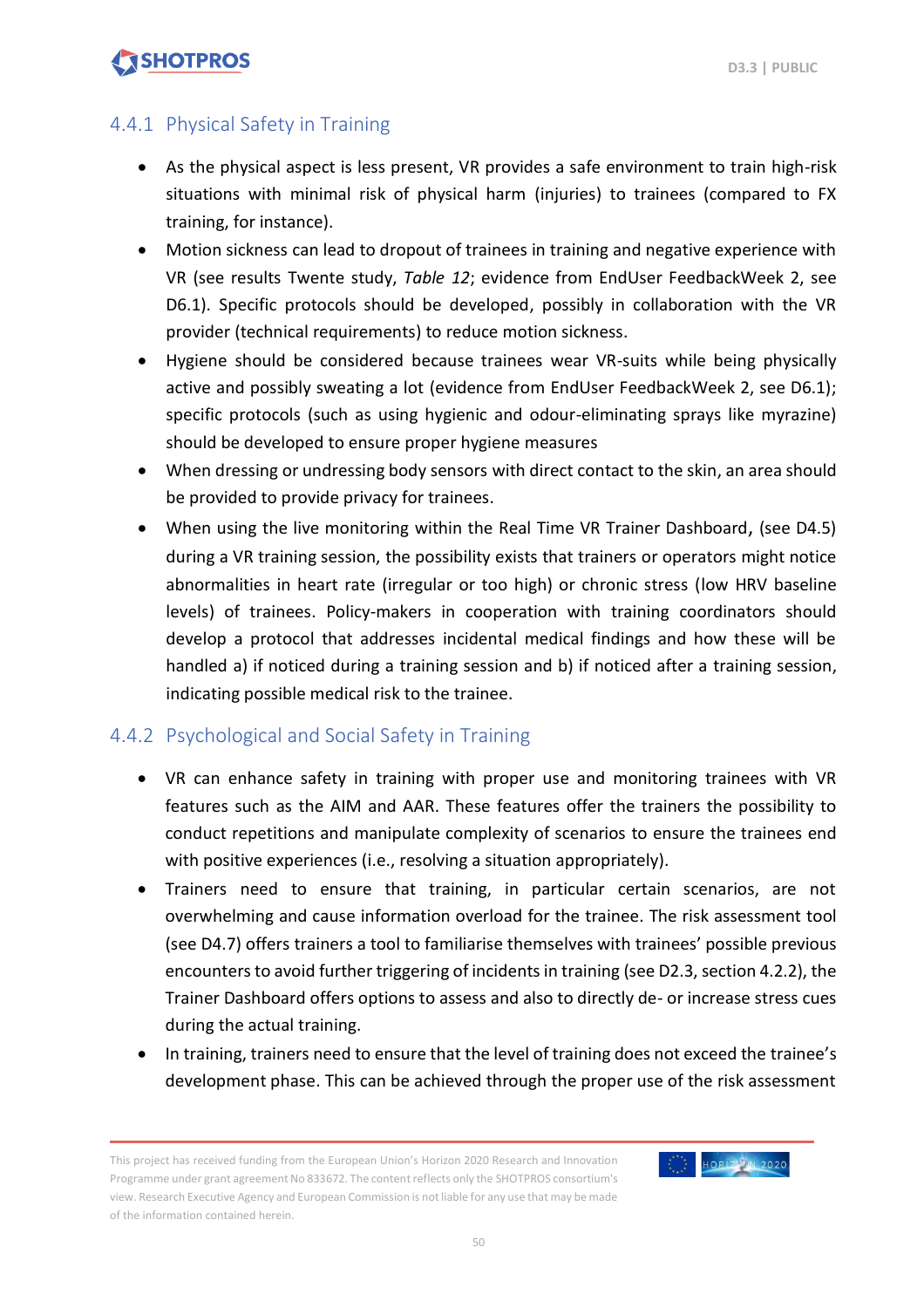

tool (see D4.7) and the Stress Level Assessment panel of the Real Time VR Trainer Dashboard (see D4.5) to properly steer the scenario complexity.

- Gamification may increase the chance for compromised ethical/moral behaviour of trainees and could potentially reduce the focus on the learning objective in VR training. But gamification is not well-appraised in the context of police trainings (EndUser FeedbackWeeks 2 and 3). Thus, trainers need to pay particular attention during the VR training instruction to avoid gamification and monitor the behaviour of trainees during the use of VR to eliminate gamification behaviour as soon as it arises.
- Through the proper steering of the course of a VR scenario, VR training offers the possibility for safer PTSD reintegration (when compared to real-life training). Using the VR results dashboard for measuring and reviewing training session performance (see D5.4), experienced VR trainers can ensure a safe training environment for police officers who have suffered from PTSD syndrome and are working towards reintegration.

### <span id="page-50-0"></span>4.5 Privacy Perspective

VR systems offer great possibility to store valuable training information as VR features (IAM, AAR) are able to monitor how trainees move around in the virtual environment, store training data, and monitor progress and performance over time. These possibilities ask for proper policy development, particularly on data storage of VR training output. In particular, the following points need to be considered by policy-makers and LEA representatives:

- Anonymity of data (input from EndUser FeedbackWeek 2, see D6.1; see D2.3, section 4.2.4)
- Short vs. long-term storage (i.e., how long is the data stored for? ; see D2.3, section 4.2.4)
- Accessibility to stored data (i.e., if data is stored, who has access and how can the data be accessed?)
- Visibility of individual data when team viewing in the AAR or IAM (e.g.: Stress levels are visualised during the training – if individually influenced stress-level increases are visualised this might be a private issue for trainees and might only be discussed with a trainer and not with all peers – turning on and off might be an easy solution for that) (EndUser FeedbackWeek 2 – D6.1)
- VR system use: disconnect from public channels (i.e., use of a free radio channel)

### <span id="page-50-1"></span>4.6 Logistical Perspective

For VR training, logistical considerations comprise matters such as location, time, staff, and materials. Input from trainers (see TrainComparstudy, *Table 12*) indicates that compared to reallife training, more technical knowledge (such as basic knowledge of computer controls) and skills

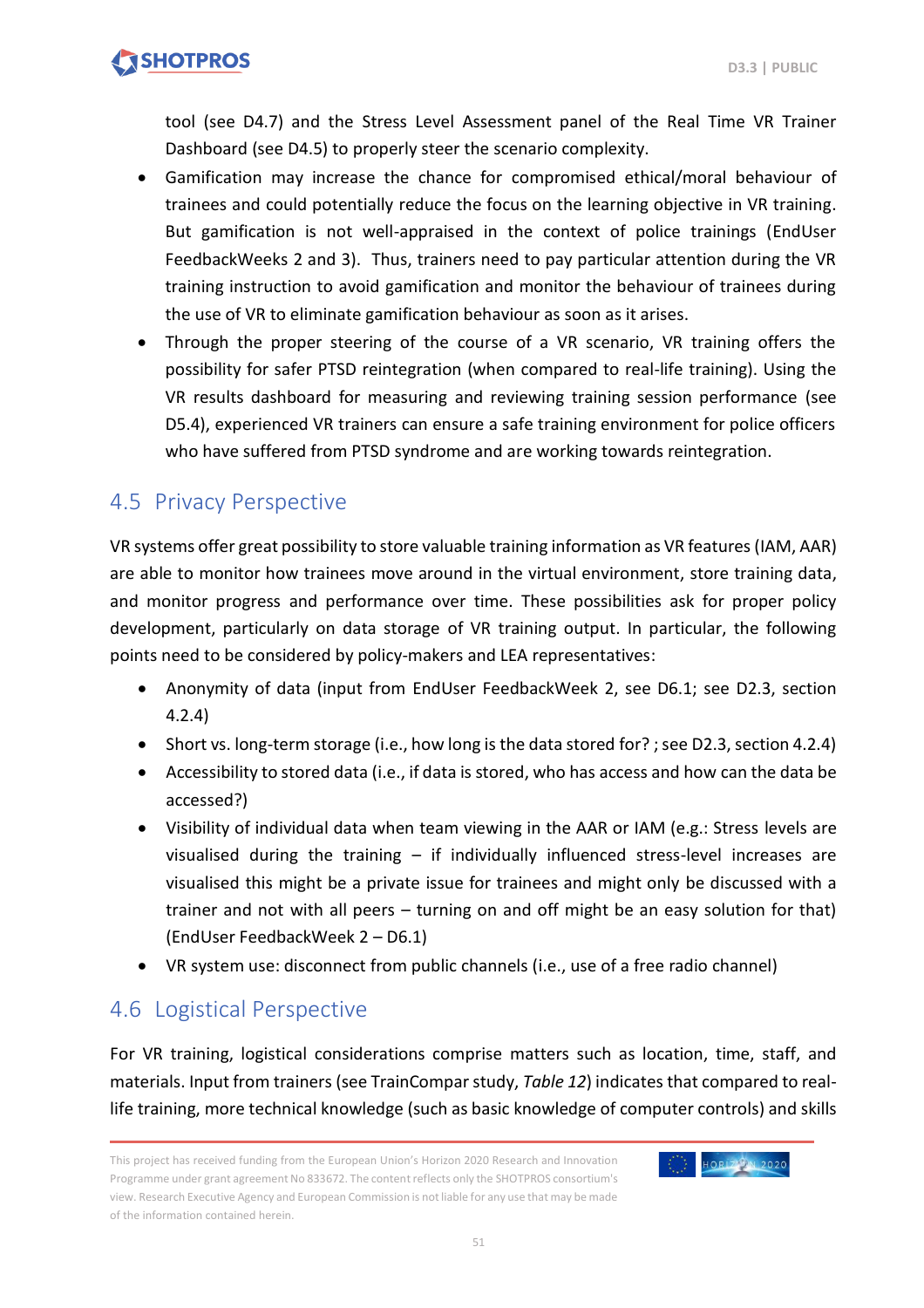(such as handling of the comptrollers of the VR AAR) are needed from trainers. Trainers need to be prepared and trained to master the (technological) skills for VR training, which takes time and may lead to specific choices for trainers that are technology-minded (i.e., have an affinity for technology such as playing video games or having worked with other police or military training simulators before).

Further input from the EndUser FeedbackWeeks 2 and 3 (see D6.1) provides points that may facilitate the logistical vision and choices for VR training. Accordingly, compared to real-life training, VR training allows:

- Training independent of physical location availability: "You only need an open field any location is possible"
- Training independent of weather
- The use of less trainers per training
- The use of less role-players per training
- The use of less additional staff per training
- A reduction in preparation time for trainers
- A reduction in material for training preparation
- Depending on where training takes place and what type of training VR replaces, it lowers the environmental footprint due to less travel time (back and forth), less consumables used (FX ammunition, fuel, etc.).
- Replay a scenario without investing time and material in "re-building" the exact same situation (e.g.: put chairs on position again, replace broken glass, set all role players on the last position etc.)

<span id="page-51-0"></span>For further specific logistical set-up requirements for VR training, see [section 3.2.3,](#page-31-0) *Table 9*.

### 5 Attachments

The following material is additional information that supports the content presented above. All informational material presented in this attachment has been referred to in the main text.

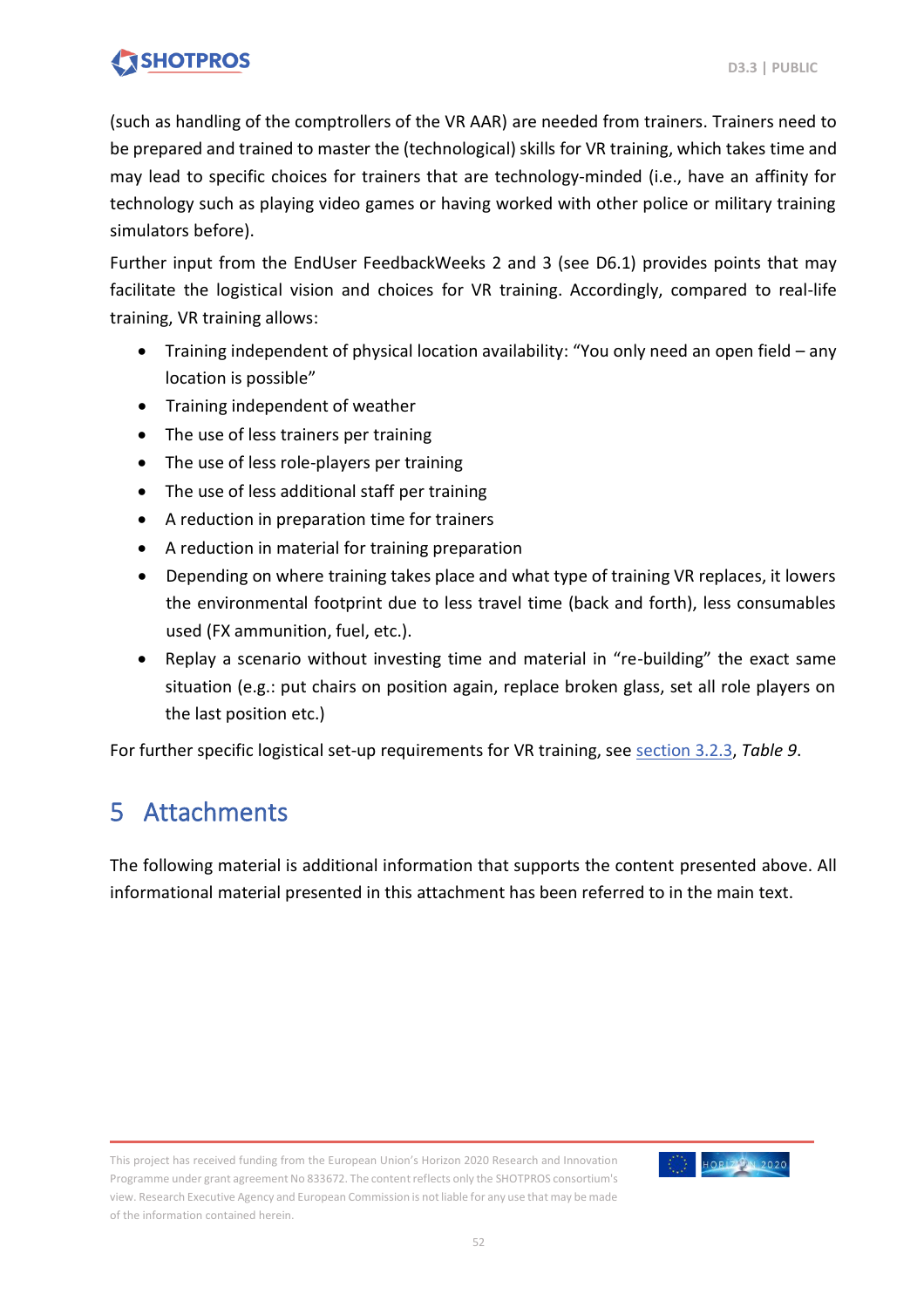### 5.1 Training Observation Guide

#### **1. Is there a clear assignment?**

1.1 Is the purpose of the assignment clear? **1.2** Has the relevance of the assignment been named? **1.3** Is autonomy**\*** offered in the assignment?

#### **2. Is there high-quality instruction?**

**2.1** Is the effect of the action emphasised? (External attention\*) **2.2** Limited number of points for attention? **2.3** Relevant points of attention? **2.4** Use of metaphors? **2.5** Explicit instruction**\*** when needed/useful

#### **3. Is there a well-designed practice situation?**

<span id="page-52-0"></span>**3.1** Is practiced with realistic problems? **3.2** Is practiced on realistic solutions? **3.3** Is practiced under realistic stress? **3.4** Is practiced with realistic context? **3.5** Options for gaining self-efficacy**\***? **3.6** Does the practice situation require externally focused attention**\***? **3.7** Is constraint-led approach**\*** used?

#### **4. Is model learning\* used?**

**4.1** With teacher as an example **4.2** With peers as an example **4.3** With experts as an example **4.4** With own implementation as a model (video feedback) **4.5** Is a viewing assignment given? **4.6** Is the model repeated? **4.7** Is the model visible to everyone? **4.8** Is it a good quality model?

**4.9** Does the model fit the learner's development phase?

#### **5. Is there variation and differentiation?**

**5.1** Does the practice situation offer variety? **5.2** Is the skill practiced randomly? (Instead of blocked/serial) **5.3** Is there differentiation between participants? **5.4** Is there differentiation within participants? **5.5** Is 'error-free learning'**\*** used?

#### **6. Is there a possibility for self-management of the learning process?**

**6.1** Can participants vary the number of practice attempts? **6.2** Can participants vary difficulty in practice attempts? **6.3** Can participants choose which tools they use? **6.4** Can participants choose when they receive feedback? **6.5** Can participants choose where to receive feedback? **6.6** Can participants choose how they will receive feedback? **6.7** Is the trainee encouraged to think about possibilities for improvement? **6.8** Is "implicit feedback"**\*** provided?

#### **7. Is there constructive, motivating feedback?**

**7.1** Is feedback given after successful attempts? **7.2** Is feedback based on careful observation and analysis of implementation? **7.3** Does the feedback ensure understanding of the purpose of implementation? **7.4** Does the feedback provide an understanding of the current level of implementation **7.5** Does the feedback provide an understanding of the possibilities for improvement of implementation? **7.6** Is there time for reflection by the participant? **7.7** Are good results named? **7.8** Are improvements named? **7.9** Is effort named? **7.10** Does the feedback invite externally focused attention**\***?

<span id="page-52-1"></span>*Table 10. Observation guide. Items containing an "\*" are further explained in the Glossary (see Table 11).*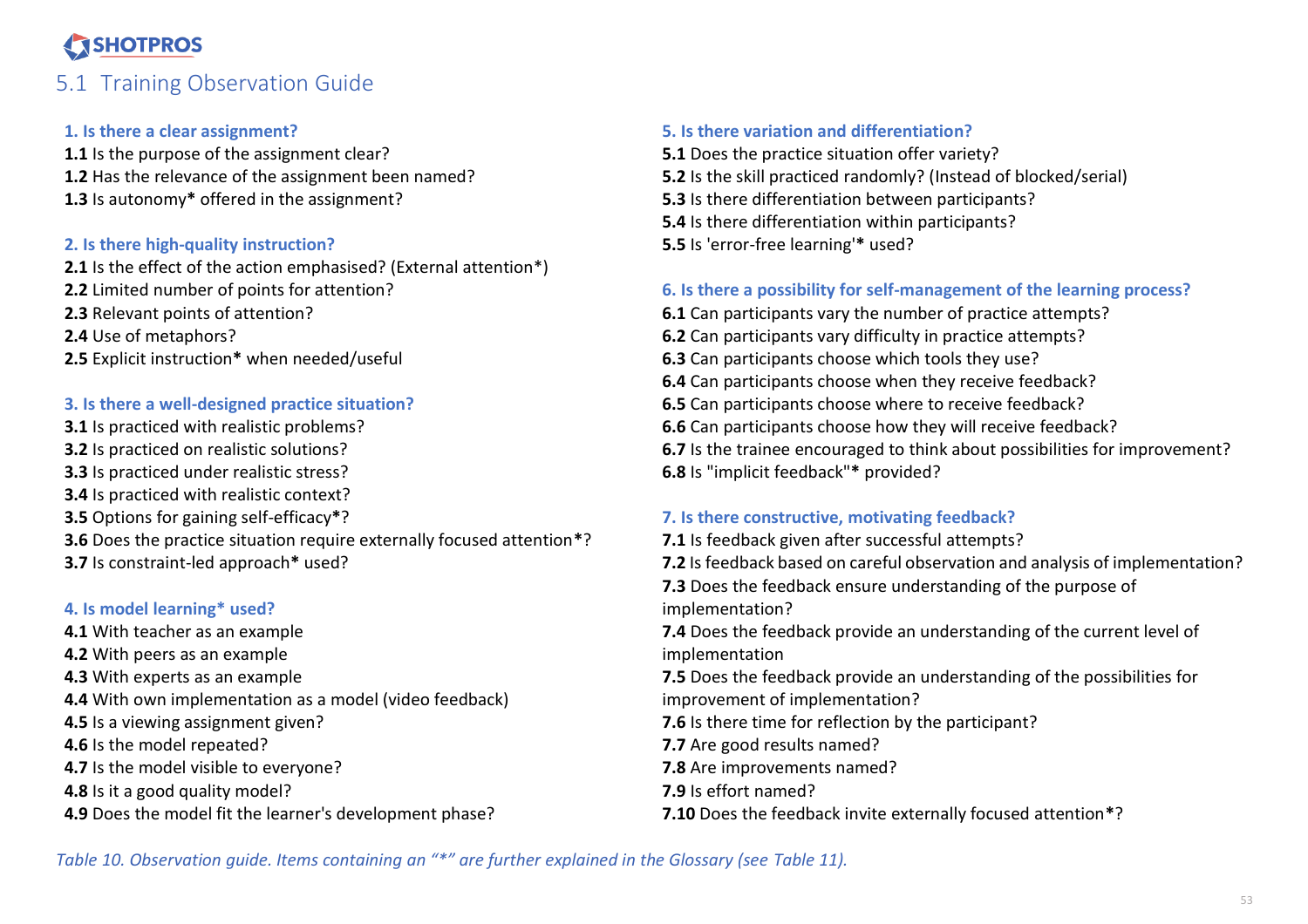

### <span id="page-53-0"></span>5.1.1 Training Observation Guide Glossary

| Item/Term                     | <b>Description/Explanation</b>                              |
|-------------------------------|-------------------------------------------------------------|
| Autonomy                      | Autonomy describes the freedom for people to "act           |
|                               | following their own beliefs and values while exercising     |
|                               | control over some aspect of the environment"                |
|                               | (Chiviacowsky, 2014; Lewthwaite et al. 2015).               |
| External attention/externally | External focus of attention refers to the direction of      |
| focused attention             | attention to the effects of the movements in the            |
|                               | environment rather than the movement itself (Wulf &         |
|                               | Prinz, 2001; Becker & Fairbrother, 2019).                   |
| <b>Explicit instruction</b>   | Explicit learning is defined as "an intentional acquisition |
|                               | that results in verbalizable knowledge" (O'Brien-Malone     |
|                               | & Maybery, 1998). Thus, explicit instruction refers to the  |
|                               | specific verbalization of the task at hand (Raab, 2003)     |
| Self-efficacy                 | Self-efficacy represents people's beliefs in their          |
|                               | capabilities to perform an action successfully (Bandura,    |
|                               | 1997).                                                      |
| Constraint-led approach       | The constraints-led approach (a principle of non-linear     |
|                               | pedagogy) describes a method of teaching in which           |
|                               | certain constrains specific to the learner, the             |
|                               | environment, or the task are manipulated to achieve         |
|                               | goal-directed movement and facilitate learning (Davids      |
|                               | et al., 2008). Within this approach, the learner is tasked  |
|                               | with finding solutions to the constraints placed upon       |
|                               | him or her (Brymer & Davids, 2014).                         |
| Model learning                | Model learning refers to a teaching strategy that utilises  |
|                               | demonstration of behaviour as instruction for skills or     |
|                               | movements. The learner has an observational role in         |
|                               | which he or she closely watches the model to acquire        |
|                               | the modelled behaviour (Gould & Roberts, 1981;              |
|                               | Hebert, 2018).                                              |
| Error-free learning           | Error-free or errorless learning describes the to the       |
|                               | intentional regulation of the task difficulty to enable the |
|                               | learner to experience the learning environment without      |
|                               | failure. In an error-free learning approach, the trainer    |

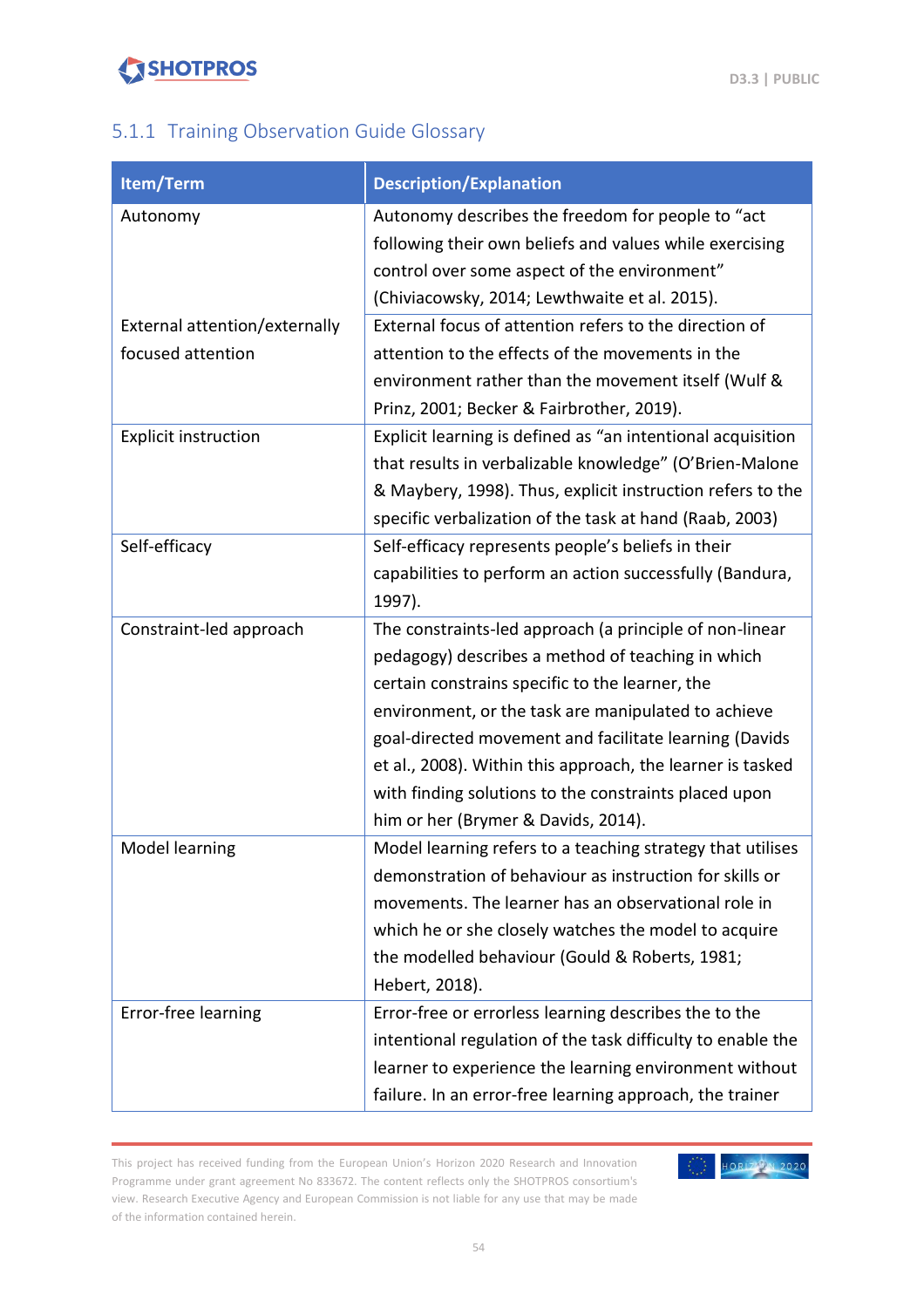

|                   | creates an increasingly challenging environment for a    |  |  |
|-------------------|----------------------------------------------------------|--|--|
|                   | learner to have a positive experience and adjust the     |  |  |
|                   | level of difficulty to the capacities and developmental  |  |  |
|                   | phase of the learner (Capio et al., 2016).               |  |  |
| Implicit feedback | Implicit learning describes the process of acquiring     |  |  |
|                   | knowledge without being aware of it and oftentimes       |  |  |
|                   | even without being aware of having learned something     |  |  |
|                   | (Wulf & Schmidt, 1997). In this sense, implicit feedback |  |  |
|                   | refers to feedback regarding the "underlying sensory     |  |  |
|                   | experience of a movement" (Hodges & Franks, 2002).       |  |  |

<span id="page-54-2"></span>*Table 11. Glossary for the training observation guide.*

### <span id="page-54-0"></span>5.2 Overview of Experiment Results

*Table 12* summarises the research questions, set-up, participants, measures, and results of the studies that have been conducted in WP3.

#### <span id="page-54-1"></span>5.2.1 Planned Publications WP3

Based on the experiments presented in *Table 12*, the following publications are planned for the study results obtained within WP3:

- Police Training in Practice: Strengths and Challenges According to European Law Enforcement Agencies (using results from Site Visit interviews)
- Training under Stress: A Comparison of Real-Life and Technology-Enhanced Police Training Practices (using results from Twente study and Zurich study)
- Police Training During a Pandemic: Using VR as a Training Tool to Support Learning of Police Academy Students (using results from Rotterdam study)
- The Importance of Feedback in Police Training: Taking Advantage of VR Feedback Features (using results from Zurich study)

For more details on submission dates and possible journals, see the SHOTPROS publication plan (T8.5, "Scientific Dissemination").

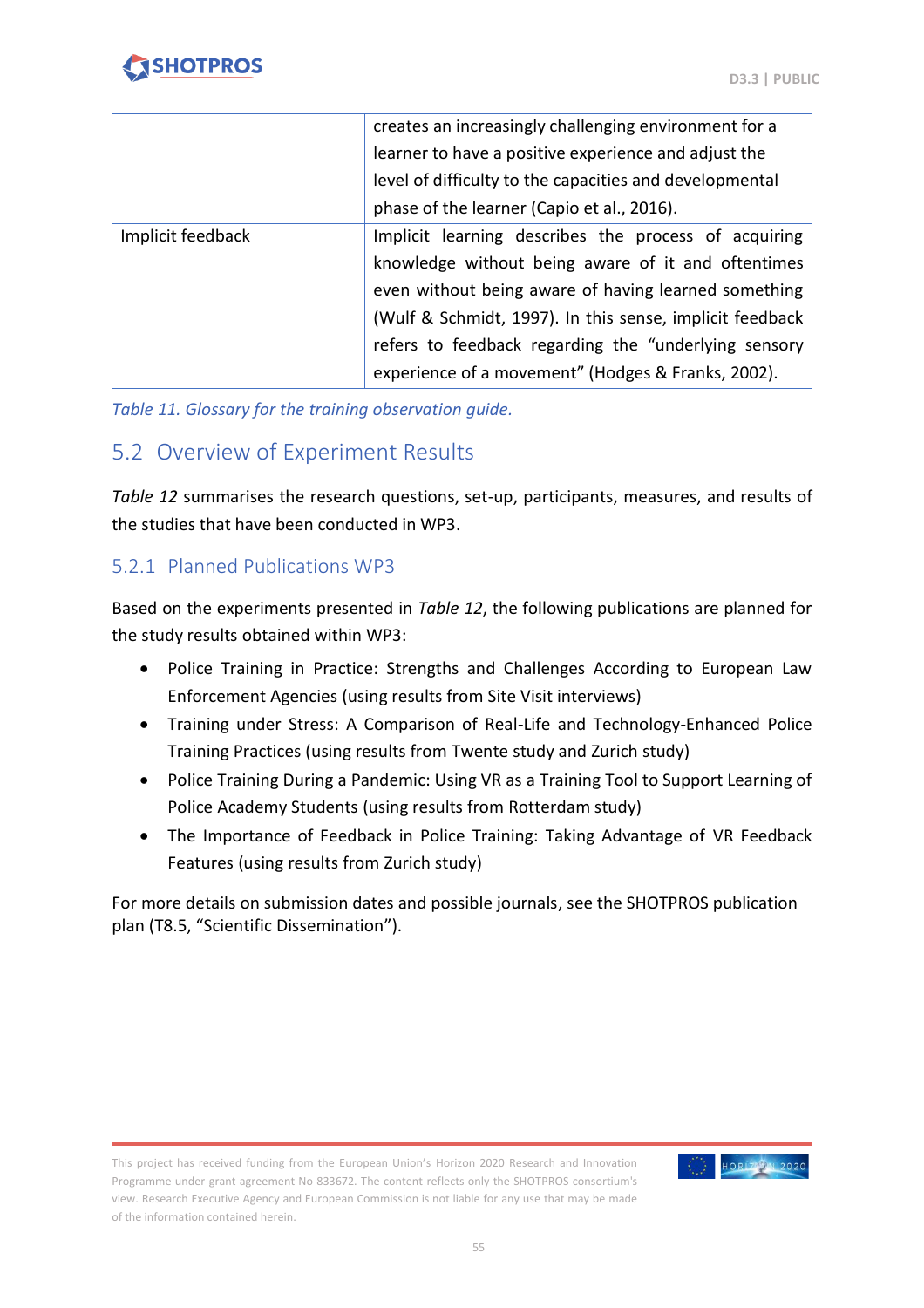|                              | <b>Site Visits</b>                                                                                                                                                                                                                  | <b>Twente Study</b>                                                                                                                                                                                                                                                        | <b>Rotterdam Study</b>                                                                                                                                                                                                                          | <b>Zurich Study</b>                                                                                                                                                                                                                                                                  | <b>TrainCompar</b>                                                                                                                                                                                                                                           |
|------------------------------|-------------------------------------------------------------------------------------------------------------------------------------------------------------------------------------------------------------------------------------|----------------------------------------------------------------------------------------------------------------------------------------------------------------------------------------------------------------------------------------------------------------------------|-------------------------------------------------------------------------------------------------------------------------------------------------------------------------------------------------------------------------------------------------|--------------------------------------------------------------------------------------------------------------------------------------------------------------------------------------------------------------------------------------------------------------------------------------|--------------------------------------------------------------------------------------------------------------------------------------------------------------------------------------------------------------------------------------------------------------|
| Research<br><b>Questions</b> | 1. What are the training<br>objectives of current<br>training curriculums of<br>European law enforcement<br>agencies?<br>2. What do current training<br>practices of European law<br>enforcement agencies look<br>like in practice? | 1. How realistic is the<br>tension/stress/anxiety that<br>police officers experience<br>during VR training scenarios<br>compared to "live" training<br>scenarios?<br>2. How intense is<br>training/practice during VR<br>training scenarios<br>compared to "live" training | What is the effect of police<br>student's level of<br>experience and type of<br>training instruction on:<br>1. The learning experience<br>during the VR training?<br>2. Engagement with VR as a<br>training tool?<br>3. The experience with and | 1. How does the experience<br>of police officers during VR<br>training scenarios compare<br>to scenarios performed in<br>the VirTra?<br>2. What is the effect of<br>different feedback options<br>in VR on the quality of the<br>learning experience?                                | 1. How much actual training<br>in a specific time is done<br>during VR training<br>compared to "live" training<br>scenario?<br>2. How many repetitions<br>and variations (of<br>scenarios) are executed<br>during VR training<br>compared to "live" training |
|                              | 3. How do police trainers<br>assess the current training<br>practices?                                                                                                                                                              | scenarios?<br>3. What is the quality of the<br>experience of police officers<br>during VR training<br>scenarios?                                                                                                                                                           | the reception of VR?<br>4. The experienced stress<br>during VR training?                                                                                                                                                                        | 3. What is the effect of<br>adding a pain stimulus<br>(minor electrical shock) in<br>VirTra training on the<br>quality of learning<br>experience and experienced<br>stress?<br>4. How do police trainers<br>assess the deployment of<br>the VR system in their<br>training routines? | scenario?<br>3. How much and what type<br>of feedback is provided<br>during VR training<br>compared to "live" training<br>scenario?                                                                                                                          |
| Set-Up                       | VUA researcher visited the<br>LEA locations to observe<br>training sessions and<br>conduct interviews with<br>police trainers and police                                                                                            | During the training days of<br>the Dutch police, each<br>police officer trained one<br>session with the Re-liON VR<br>system and three real-life<br>training session. VUA<br>researchers gathered data                                                                     | VUA researchers distributed<br>the DangerZone VR system<br>to police students and<br>trainers for training at<br>home. Police students were<br>asked to perform at least 9<br>training session of 20                                            | During the training days of<br>the Zurich city police, each<br>police officer trained one<br>session with the Refense VR<br>system and one session in<br>the shooting cinema VirTra<br>300. VUA/AIT researchers                                                                      | VUA researchers conducted<br>a study in which the<br>didactical training features<br>of VR training with the RE-<br>liON system were<br>compared to real-life<br>scenario training. Groups of                                                                |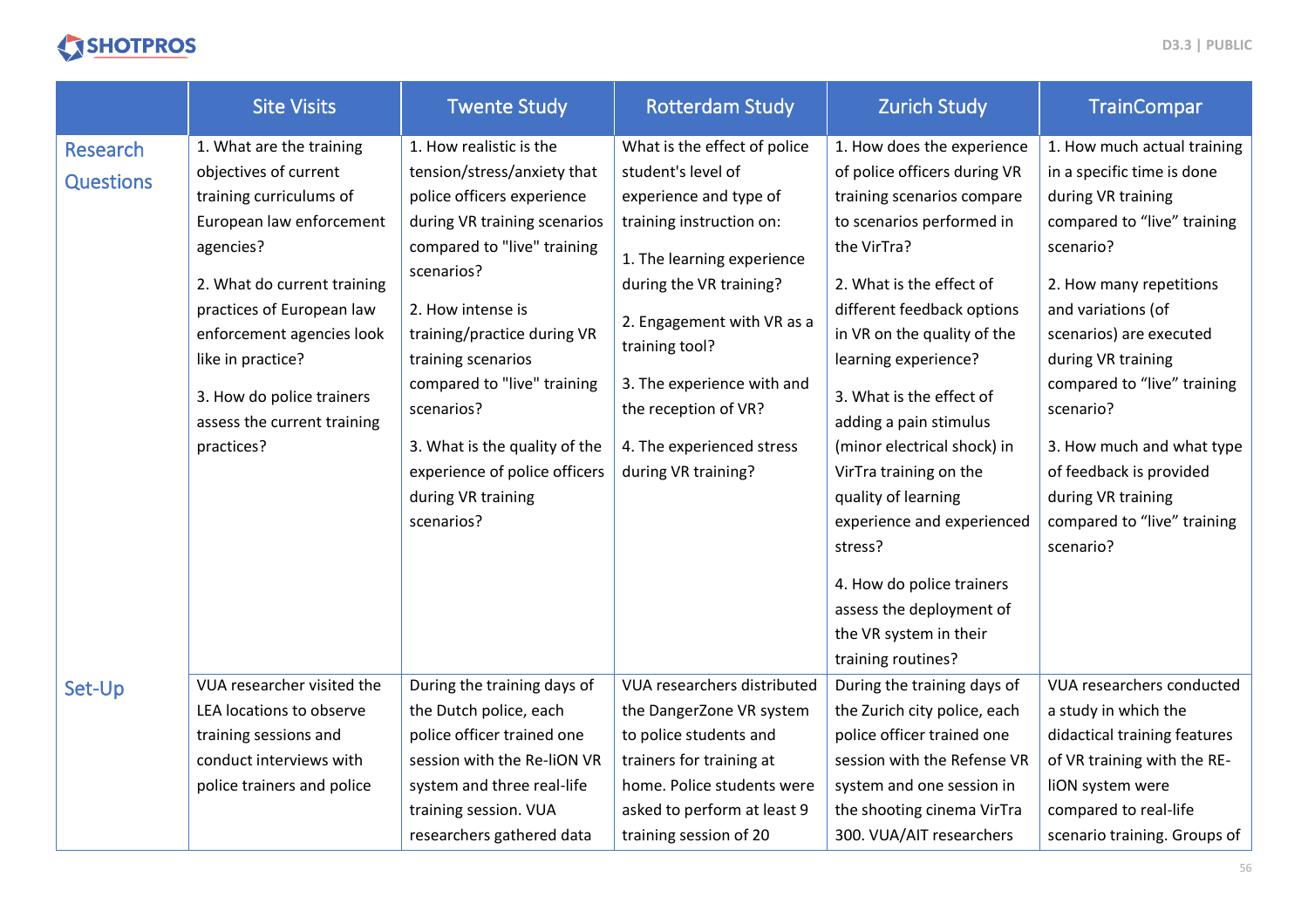

|                     | practitioners with           | on the experience of each   | minutes each. Half of the         | gathered data on the        | 4 students trained in VR         |
|---------------------|------------------------------|-----------------------------|-----------------------------------|-----------------------------|----------------------------------|
|                     | educational tasks.           | of the session to compare   | students received closed          | experience of each of the   | and real-life for 1:30 h each    |
|                     |                              | real-life to VR training.   | instructions, the other half      | session to compare          | and rated their training         |
|                     |                              |                             | open instructions.                | trainings using technical   | experience while VUA             |
|                     |                              |                             |                                   | support.                    | researchers conducted            |
|                     |                              |                             |                                   |                             | behavioural observations.        |
| <b>Participants</b> | All Shotpros LEAs; 24        | 309 patrol officers         | 45 police students; 12            | 654 patrol officers         | 45 police students; 3            |
|                     | participants for interviews  | (protection unit)           | trainers                          |                             | trainers                         |
| <b>Measures</b>     | • Trainer Interviews         | • Physiological Measures    | • Sense of Presence in VR         | • Physiological Measures    | • Physiological Measures         |
|                     | · Overview Interviews        | (Heart rate,                | Questionnaire (ITC-SOPI)          | (Heart rate,                | (Heart rate)                     |
|                     | • Training Observations of   | accelerometery)             | • Visual Analogue Scales          | accelerometery)             | • Visual Analogue Scales         |
|                     | skill training, car          | • Visual Analogue Scales    | (Stress, mental effort)           | • Sense of Presence in VR   | (Stress, mental effort)          |
|                     | procedure training,          | (Stress, mental effort)     | • Questionnaire for               | Questionnaire (ITC-SOPI)    | • Quality of Learning            |
|                     | tactical training, and       | • Sense of Presence in VR   | Learning Experience               | • Visual Analogue Scales    | Questionnaire                    |
|                     | shooting training            | Questionnaire (ITC-SOPI)    | • Self-Efficacy                   | (Stress, mental effort)     | • Questionnaire for Trainer      |
|                     |                              | • Activity/Observation Logs | Questionnaire                     | • Quality of Learning       | Evaluation                       |
|                     |                              |                             | • Questionnaire for               | Questionnaire               | • Questionnaire for Trainer      |
|                     |                              |                             | <b>Trainers (VR Training Tool</b> | • Technology Acceptance     | Evaluation                       |
|                     |                              |                             | Evaluation)                       | Questionnaire               | • Behavioural Observation        |
|                     |                              |                             |                                   |                             | of Training Elements             |
| <b>Results</b>      | • Training frequency and     | • Officers experienced      | • Learning experience and         | • Pain stimulus increased   | <b>Results based on training</b> |
|                     | duration as seen in Table    | moderate sense of           | engagement with the VR            | the mental effort and       | observation:                     |
|                     | 3                            | presence in VR with high    | training tool was highest         | subjective stress           | • In 1:30 h of training, time    |
|                     | • Training session           | engagement and a            | for more experienced              | experienced during a VR     | spent on preparation was         |
|                     | evaluation based on          | moderate experience of      | police students who               | • Adding a pain stimulus to | 'on average 15 minutes           |
|                     | didactical features (see     | negative effects            | received closed training          | the training in VR and      | higher in VR training than       |
|                     | Table 10) of skill training, | (predominantly nausea       | <i>instructions</i>               | VirTra did not influence    | in real-life training.           |
|                     | car procedure training,      | and motion sickness)        | • Sense of presence was           | the maximum or average      | • In 1:30h of training,          |
|                     | tactical training, and       | • Maximum heart rate        | high with a single user VR        | heart rate during a         | frequency and time spent         |
|                     |                              | during the training         | system like DangerZone            | training                    |                                  |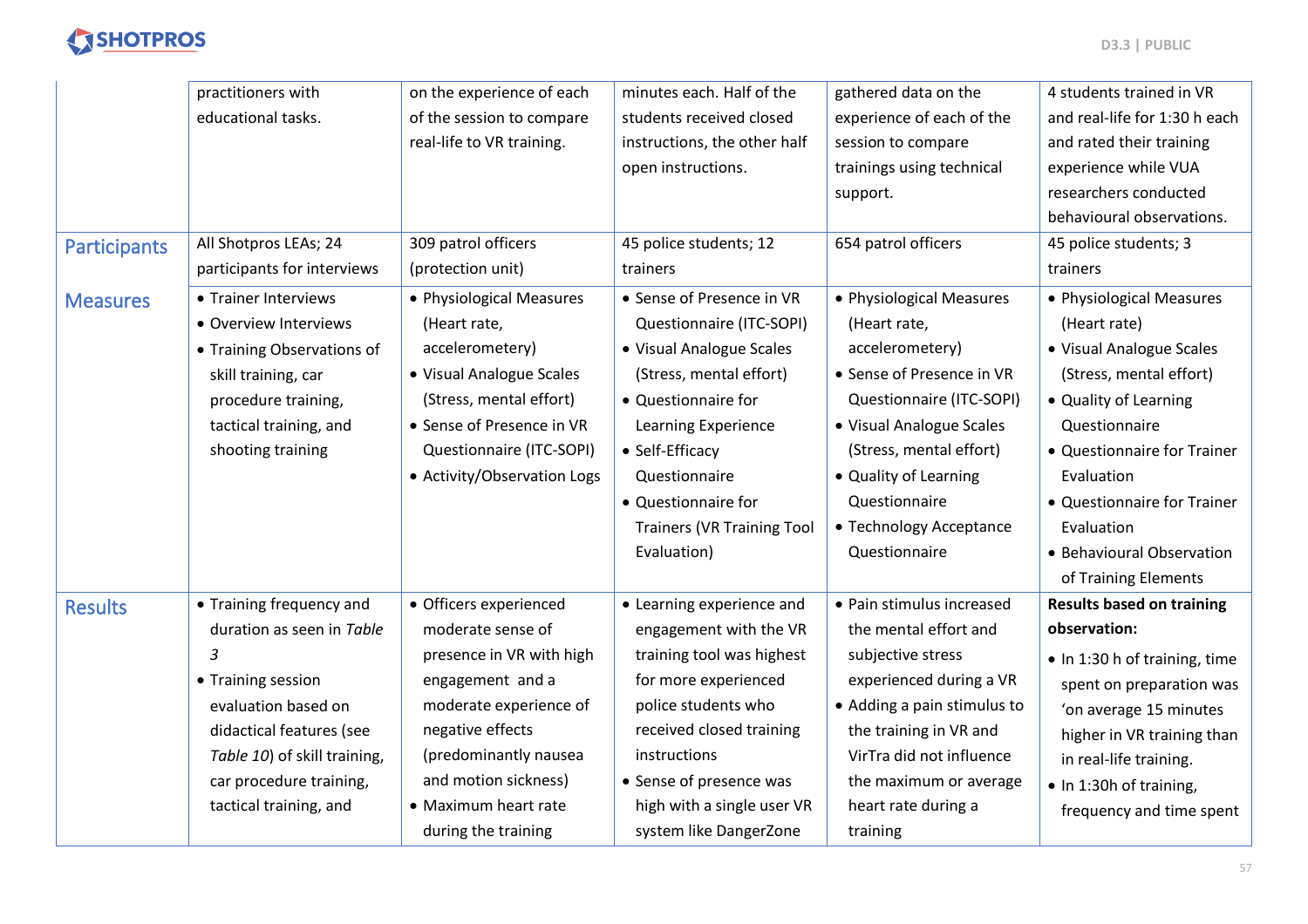| shooting training as seen     | session was significantly     | • Police trainers rated VR | • The subjective experience | on instruction was lower      |
|-------------------------------|-------------------------------|----------------------------|-----------------------------|-------------------------------|
| in Table 4                    | higher in real-life training  | most useful for tactical   | of stress was significantly | in VR than in real-life.      |
| <b>Results based on the</b>   | (on average 136.00 bpm)       | training and law and       | higher in VR than in VirTra | • In 1.30 h of training,      |
| interviews:                   | than in VR (on average        | regulation training        | (for 1 training group, no   | frequency and time spent      |
| • VR training can             | 129.95 bpm)                   | • Police trainers rated VR | difference in 2 groups)     | on execution was higher       |
| supplement real-life          | • Average heart rate during   | least useful for fitness,  | • The investment of mental  | in VR than in real-life.      |
| practice well because it      | the training session was      | combat, and                | effort was significantly    | • In 1:30 h of training,      |
| allows LEAs to schedule       | similar in real-life training | shooting/weapon            | higher in VR than in VirTra | frequency and time spent      |
| training independent of       | (on average 86.796 bpm)       | handling training          | (for 2 trainings groups, no | on feedback was lower in      |
| training location, props,     | and VR (on average            | • Less experienced police  | difference in 1 group)      | VR than in real-life.         |
| and role-play actors          | 86.798 bpm)                   | students spent less time   | • Maximum heart rate        | • Variation of scenarios was  |
| • Real-life training can have | • The investment of mental    | training with the VR       | during the training         | higher in VR than in real-    |
| limitations concerning the    | effort was similar in real-   | training tool compared to  | session was significantly   | life.                         |
| level of realism because      | life training and VR          | more experienced police    | higher in VR (on average    | · Order of training (i.e., VR |
| training tools like FX        | • The subjective experience   | students                   | 131.47 bpm) than in         | training before or after      |
| training requires             | of stress was significantly   | • Police students who      | VirTra (on average 117.11   | real-life training) did not   |
| participants to dress in      | higher in real-life training  | received closed training   | bpm)                        | influence the duration        |
| protective clothing           | than in VR                    | instructions experienced   | • Average heart rate during | and frequency of              |
| • Police trainers thoroughly  |                               | higher spatial presence in | the training session was    | activities in VR training.    |
| enjoy creating supportive     |                               | <b>VR</b>                  | significantly higher in VR  | • The trainer had a major     |
| and challenging training      |                               | • Police trainers found VR | (on average 86.67 bpm)      | influence on the              |
| environments and would        |                               | training (DangerZone as    | than in VirTra (on average  | preparation time in VR,       |
| like to do that in VR as      |                               | an at-home training tool   | 106.49 bpm)                 | more experience meant         |
| well                          |                               | particularly) to be a      | • Using the After-Action    | shorter preparation time      |
|                               |                               | valuable addition to       | Review feedback features    | • Gender did not influence    |
|                               |                               | regular training           | "bird's eye view and        | the duration and              |
|                               |                               |                            | suspect perspective with    | frequency of training         |
|                               |                               |                            | line of sight of the        | activities of trainees        |
|                               |                               |                            | weapon" and "bird's eye     | <b>Results based on</b>       |
|                               |                               |                            | view and suspect            | questionnaires:               |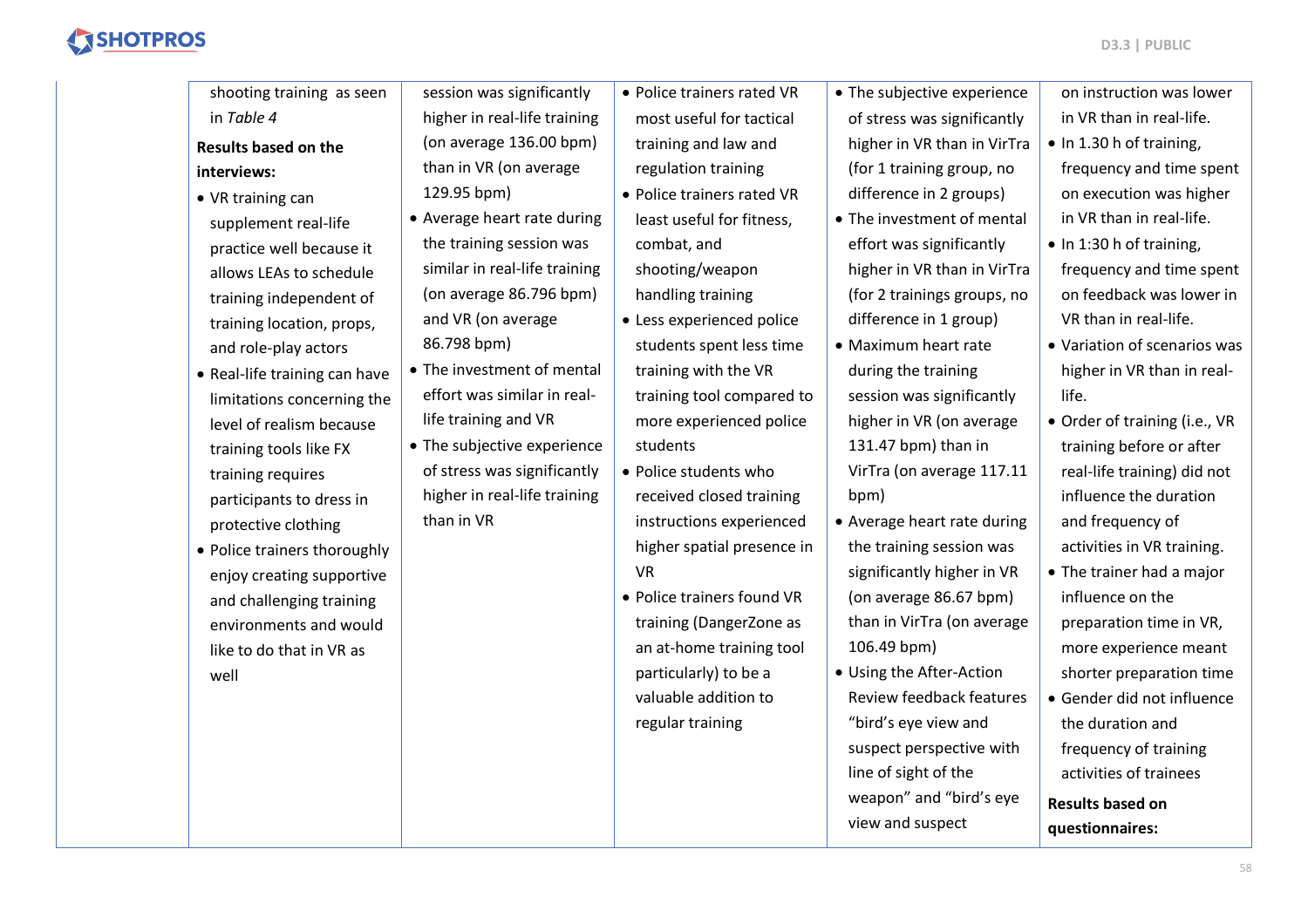

|  |  | perspective" influenced      | • Stress and mental effort        |
|--|--|------------------------------|-----------------------------------|
|  |  | the quality of learning the  | scores of trainees were           |
|  |  | most                         | on average higher in real-        |
|  |  | <b>Results based on the</b>  | life than in VR.                  |
|  |  | interviews:                  | • The higher the                  |
|  |  | • Trainers and trainees      | preparation time, the             |
|  |  | indicated that the           | lower stress and mental           |
|  |  | weapon handling, 3D          | effort scores of trainees         |
|  |  | sound output, and            | • The higher the number of        |
|  |  | interaction with objects     | variations in scenarios,          |
|  |  | and NPCs was not             | the higher trainees               |
|  |  | sufficiently realistic       | evaluated their quality of        |
|  |  | • Trainers and trainees      | learning and perceived            |
|  |  | value the potential for VR   | the quality of feedback in        |
|  |  | in future training as        | VR training                       |
|  |  | immensely high               | • Trainees did not perceive       |
|  |  | • Trainers and trainees      | differences in training           |
|  |  | found VR training to have    | activities (prep,                 |
|  |  | a strong effect on           | instruction etc.) and             |
|  |  | learning due to the AAR      | number of variations and          |
|  |  | • Trainers and trainees      | repetitions between VR            |
|  |  | enjoyed training in an       | and real-life.                    |
|  |  | environment that             | <b>Results based on interview</b> |
|  |  | resembled a place they       | with trainers:                    |
|  |  | encounter on work            | • Trainers call the               |
|  |  | (Parade Platz, public        | cooperation with the VR-          |
|  |  | square in Zurich)            | operator an important             |
|  |  | • Trainers found VR training | aspect in teaching in VR.         |
|  |  | to be less labour intense    | • Trainers suggested that         |
|  |  |                              | VR training is superior for       |
|  |  |                              |                                   |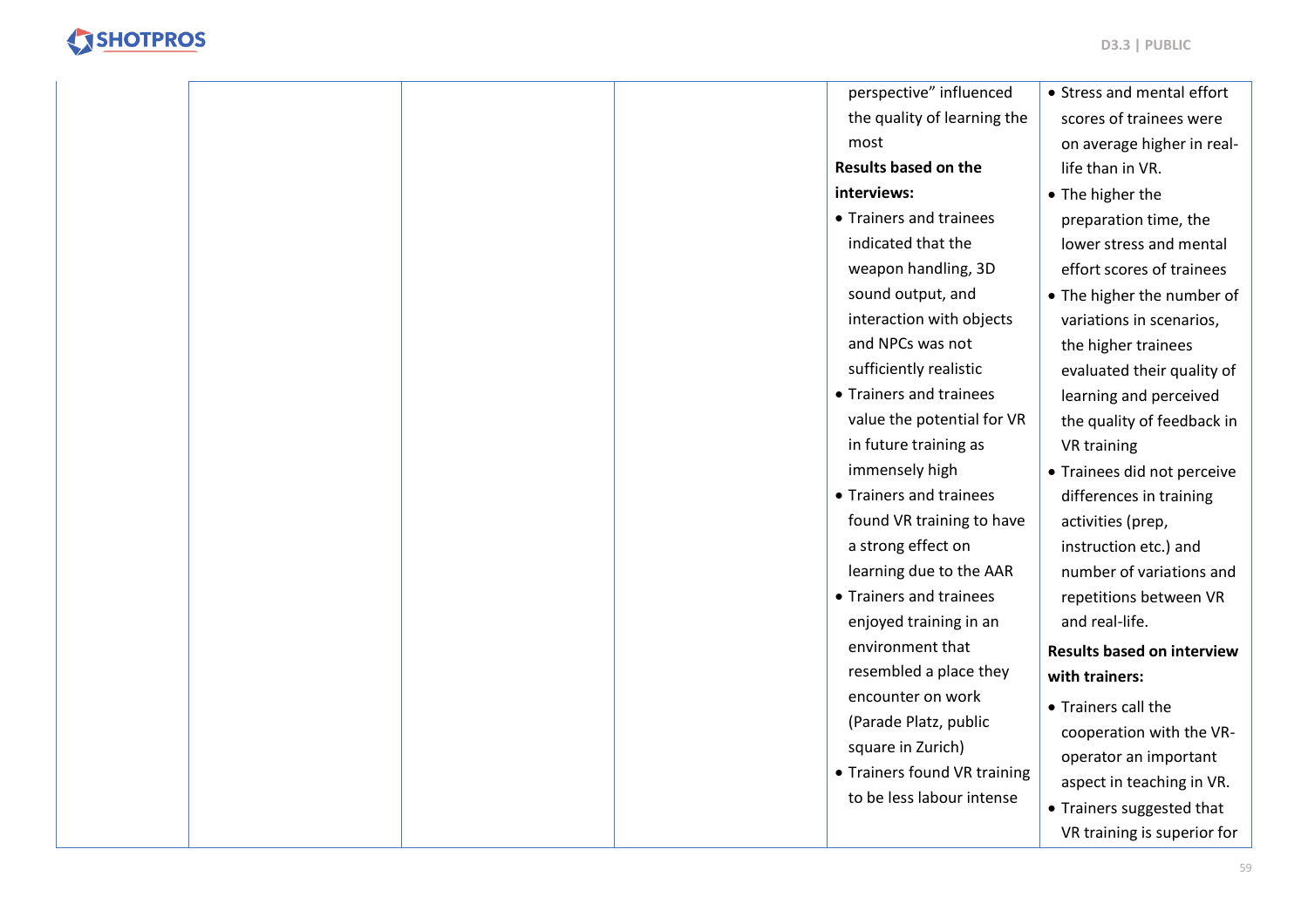|  |  | when compared to real- | tactical and perception      |
|--|--|------------------------|------------------------------|
|  |  | life training          | and action training. Real-   |
|  |  |                        | life is superior for         |
|  |  |                        | communication and            |
|  |  |                        | physical contact training.   |
|  |  |                        | • Trainers indicate that     |
|  |  |                        | variation in location is the |
|  |  |                        | feature what VR makes so     |
|  |  |                        | valuable in addition to      |
|  |  |                        | real-life.                   |
|  |  |                        | • Trainers stated that the   |
|  |  |                        | use of the AAR was time-     |
|  |  |                        | consuming and less           |
|  |  |                        | suitable with a limited      |
|  |  |                        | training duration, yet they  |
|  |  |                        | recognised the great         |
|  |  |                        | value for feedback.          |
|  |  |                        | • Trainers                   |
|  |  |                        | suggested to use small       |
|  |  |                        | learning objectives or       |
|  |  |                        | subtasks to facilitate       |
|  |  |                        | repetition and variation in  |
|  |  |                        | VR training.                 |
|  |  |                        | • Trainers perceived the     |
|  |  |                        | preparation time in VR as    |
|  |  |                        | long and think this should   |
|  |  |                        | be more time-efficient.      |
|  |  |                        |                              |

<span id="page-59-0"></span>*Table 12. WP3 study summary and description.*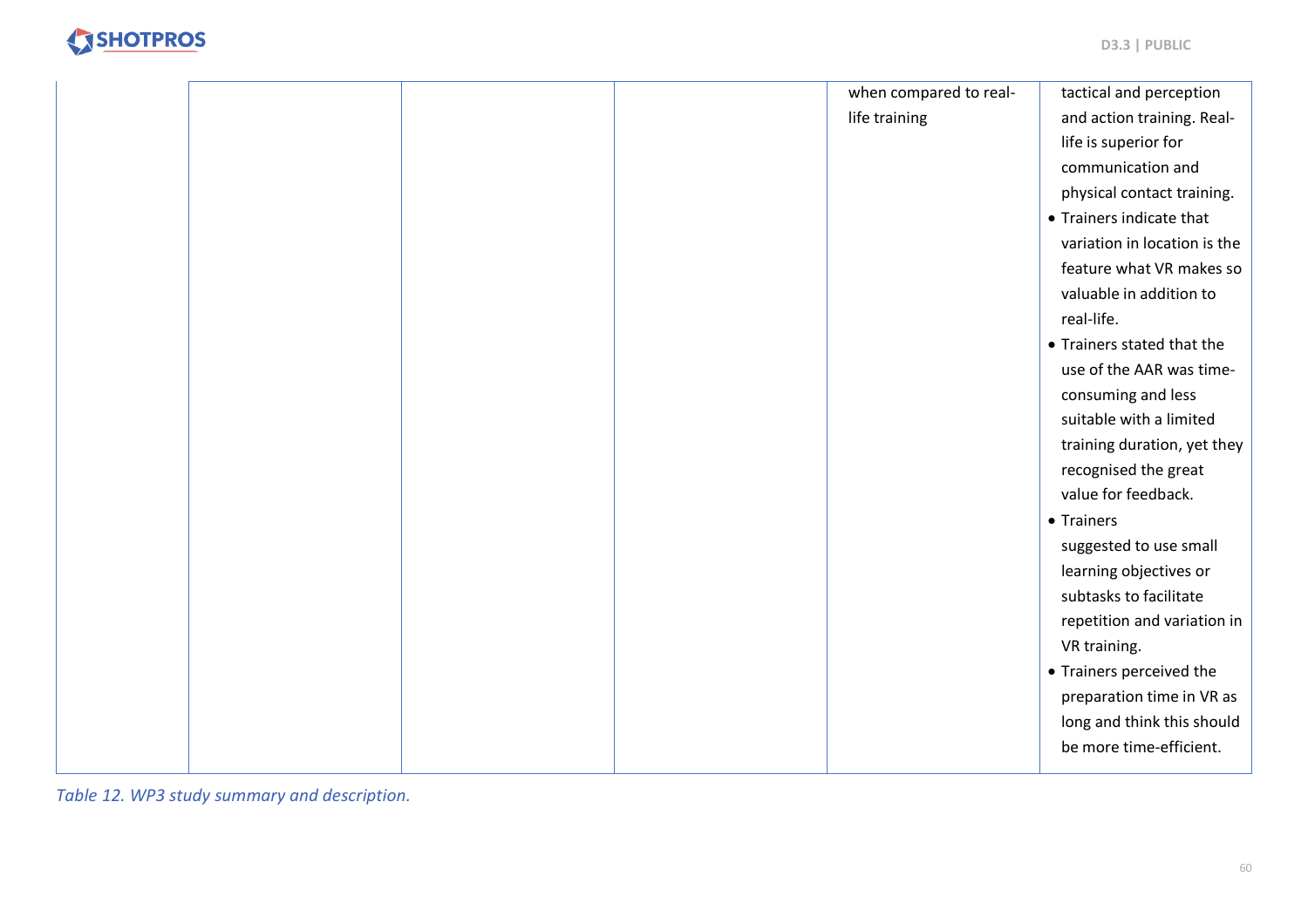

### <span id="page-60-0"></span>5.3 Explanation of Roles

| <b>Role</b>                    | <b>Description of role</b>                                                                                                                                                                                                                                                                                                                                                                                                                                                                                                                                                                                                           |
|--------------------------------|--------------------------------------------------------------------------------------------------------------------------------------------------------------------------------------------------------------------------------------------------------------------------------------------------------------------------------------------------------------------------------------------------------------------------------------------------------------------------------------------------------------------------------------------------------------------------------------------------------------------------------------|
| Policy-maker                   | Policy-makers are responsible for making informed decisions<br>regarding the relevance and technical, logistical, didactical, and<br>human resource requirements of VR training and for translating their<br>organisation's vision into the needs for VR training.                                                                                                                                                                                                                                                                                                                                                                   |
| <b>Training</b><br>coordinator | Training coordinators are responsible for exploring how the VR<br>training can be successfully and effectively implemented based on<br>their expertise in police training and knowledge of (didactical)<br>features of VR.                                                                                                                                                                                                                                                                                                                                                                                                           |
| <b>Trainer</b>                 | Trainers are responsible for preparing the VR training session<br>(including organisational preparation, etc.), its learning objective(s),<br>and the selection of appropriate training scenarios (deciding on<br>scenarios, objects. NPCs, scripting roles etc.). Trainers are responsible<br>for guiding the learning experience of the trainees and creating a safe<br>learning environment. Making use of the Real Time VR Trainer<br>Dashboard to monitor and steer the training and conducting an<br>efficient AAR with the trainees are tasks that are added to a trainer<br>role within the VR context.                      |
| <b>Trainee</b>                 | Trainees are responsible for ensuring proper conduct during the VR<br>training session (i.e., refraining from the risk of gamification) and<br>adhering to the rules and instructions provided by the trainer.<br>Trainees can take on various roles in VR: the officer, the suspect,<br>bystanders, or a "ghost" observing the scenario.                                                                                                                                                                                                                                                                                            |
| <b>VR</b> operator             | The VR operator is responsible for ensuring the proper functioning of<br>the VR equipment, supervising the technical aspects of the training<br>session, and providing technical support during the VR training. The<br>operator translates the training needs described by the trainer into<br>the VR training experience (e.g., providing specific VR environments<br>that align with the training aim, steering the course of a scenario in<br>accordance with the wishes of the trainer).<br>For more information on the operator tasks and the logistical<br>requirements for the set-up of a VR training session, see Table 9. |

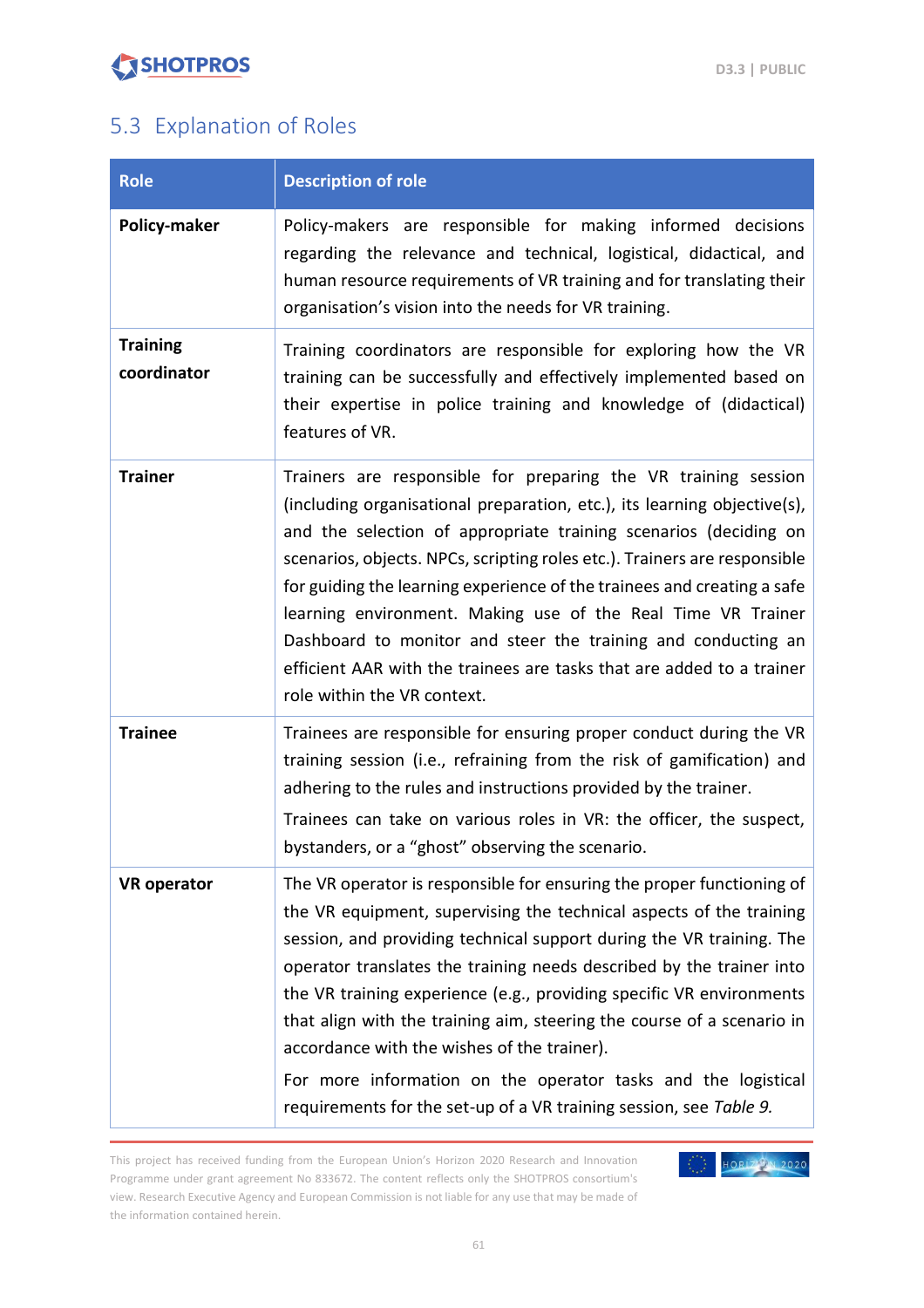| Role-player | Role-players in VR are responsible for acting according to their<br>assigned role within the VR training scenario. To provide realistic<br>training experiences for trainees, role-players need to stay in the role-<br>play character throughout the entire scenario and act upon the<br>behaviours and reactions of the trainees. The role-player thereby<br>follows the instructions of the trainer closely and should allow for<br>changes to the role-play script even during a scenario (since VR<br>training allows the trainer to provide input to the role-player without<br>trainees noticing). |
|-------------|-----------------------------------------------------------------------------------------------------------------------------------------------------------------------------------------------------------------------------------------------------------------------------------------------------------------------------------------------------------------------------------------------------------------------------------------------------------------------------------------------------------------------------------------------------------------------------------------------------------|
|             | In VR, role-players can be trainers, trainees, or (professional) actors.<br>For more information on the role-player tasks and the logistical<br>requirements for the set-up of a VR training session, see Table 9.                                                                                                                                                                                                                                                                                                                                                                                        |

<span id="page-61-0"></span>*Table 13. Explanation of roles.*

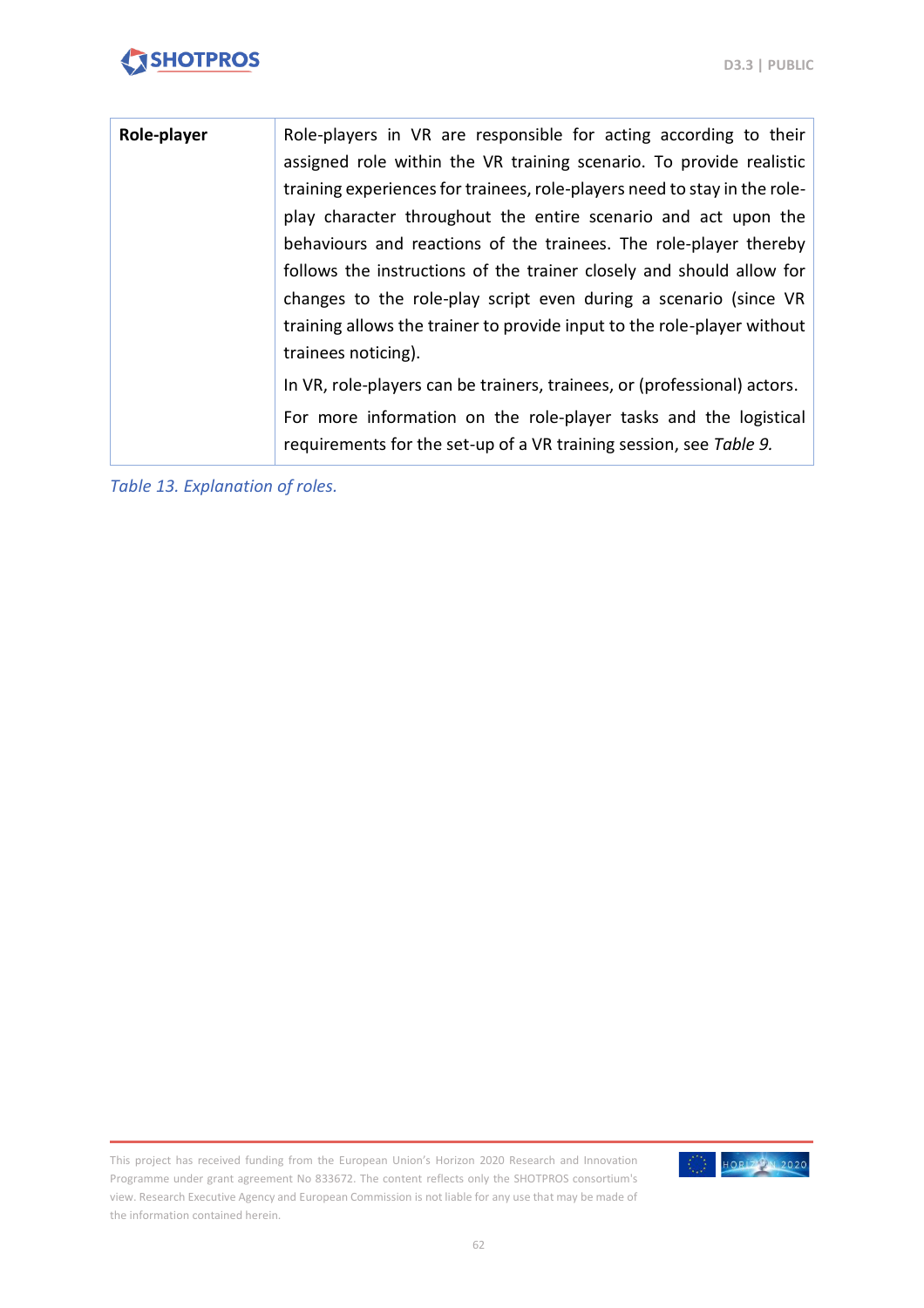### <span id="page-62-0"></span>6 References

Bandura, A. (1997). Self-efficacy: The exercise of control. New York, NY: Freeman

Becker, K. A., & Fairbrother, J. T. (2019). The use of multiple externally directed attentional focus cues facilitates motor learning. *International Journal of Sports Science & Coaching*, *14*(5), 651-657.

Beek, P. J. (2011). Nieuwe, praktisch relevante inzichten in. *Techniektraining. Motorisch leren: het belang van impliciete kennisopbouw (deel 3)*, 12-16.

Brymer, E., & Davids, K. (2014). Experiential learning as a constraint-led process: An ecological dynamics perspective. *Journal of Adventure Education & Outdoor Learning*, *14*(2), 103-117.

Capio, C. M., Poolton, J. M., Eguia, K. F., & Masters, R. S. W. (2016). Errorless Learning: An Implicit Approach Applied to Fundamental Movement Skills. *Research Quarterly for Exercise and Sport*, *87*(S1), S52.

Chiviacowsky, S. (2014). Self-controlled practice: Autonomy protects perceptions of competence and enhances motor learning. *Psychology of Sport and Exercise*, *15*(5), 505-510.

Chiviacowsky, S. (2020). The motivational role of feedback in motor learning: evidence, interpretations, and implications. In *Advancements in mental skills training* (pp. 44-56). Routledge.

Davids, K., Button, C., & Bennett, S. (2008). *Dynamics of skill acquisition: A constraints-led approach*. Human Kinetics.

Gould, D. R., & Roberts, G. C. (1981). Modeling and motor skill acquisition. *Quest*, *33*(2), 214- 230.

Hebert, E. (2018). The effects of observing a learning model (or two) on motor skill acquisition. *Journal of Motor Learning and Development*, *6*(1), 4-17.

Hodges, N. J., & Franks, I. M. (2002). Modelling coaching practice: the role of instruction and demonstration. *Journal of sports sciences*, *20*(10), 793-811.

Hodges, N. J., & Williams, A. M. (2007). Current status of observational learning research and the role of demonstrations in sport.

Janelle, C. M., Kim, J., & Singer, R. N. (1995). Subject-controlled performance feedback and learning of a closed motor skill. *Perceptual and motor skills*, *81*(2), 627-634.

This project has received funding from the European Union's Horizon 2020 Research and Innovation Programme under grant agreement No 833672. The content reflects only the SHOTPROS consortium's view. Research Executive Agency and European Commission is not liable for any use that may be made of the information contained herein.